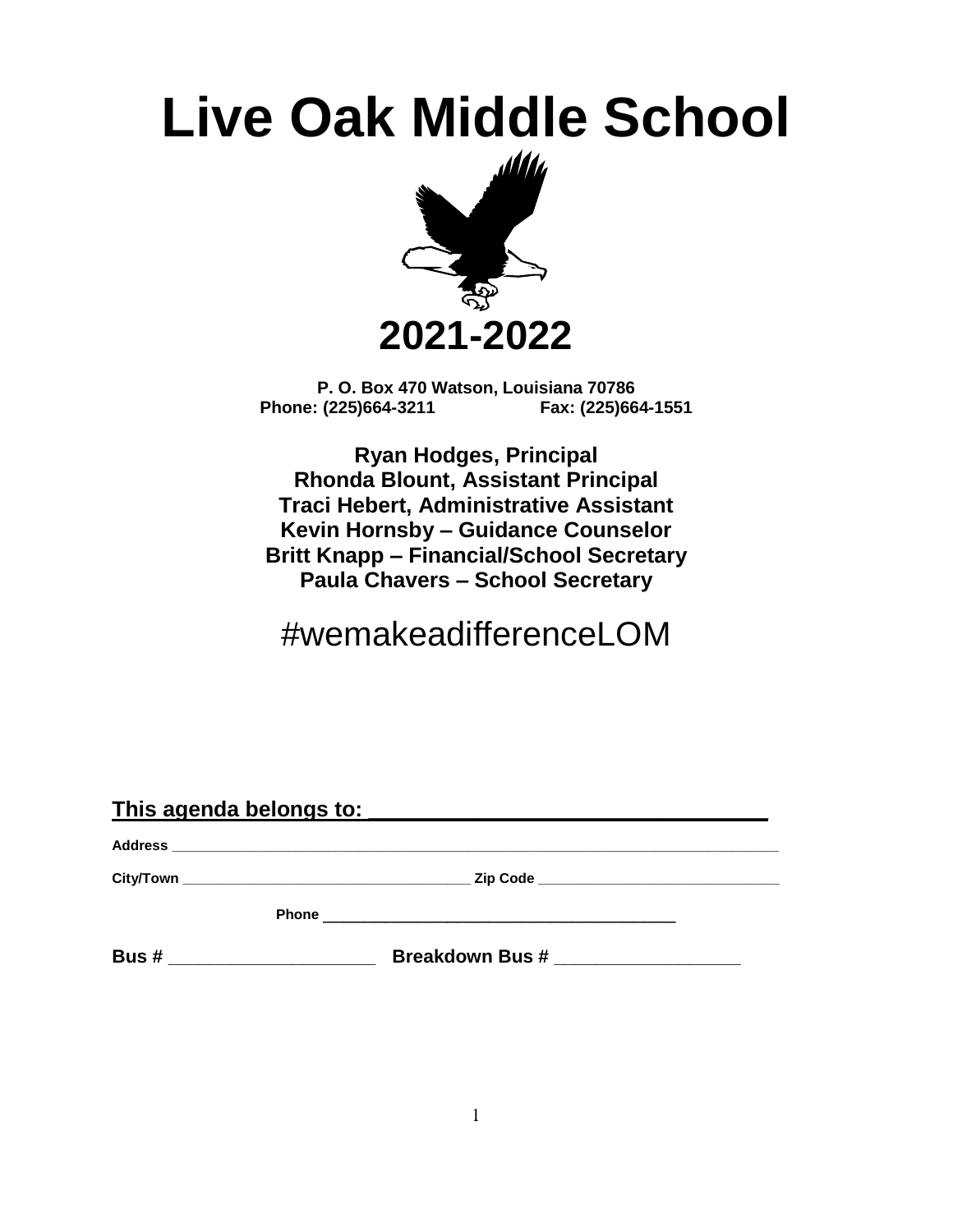### **SCHOOL CALENDAR**

 Classwork begins Wednesday, August 11, 2021 First Semester Ends Tuesday, December 21, 2021 Second Semester Begins **Monday, January 10, 2022** Second Semester Ends Wednesday, May 25, 2022

### **SCHOOL HOLIDAYS**

### Labor Day Monday, September 6, 2021 (1 Day) LPPS Professional Development\* Wednesday, September 22, 2021 (1 Day) Livingston Parish Fair Friday, October 8, 2021 (1 Day) Convention and Thanksgiving Thanksgiving Thanksgiving Monday - Friday, November 22-26, 2021 (5 Days) Christmas and New Year's Wednesday, December 22, 2021 - Friday, January 7, 2022 (13 Days) Martin Luther King Day **Monday, January 17, 2022 (1 Day)** Monday, January 17, 2022 (1 Day) Mardi Gras **Friday - Tuesday, February 25-March 1, 2022 (3 Days)**<br>LPPS Professional Development<sup>\*</sup> The Superint of the Mednesday, March 9, 2022 (1 Day) Wednesday, March 9, 2022 (1 Day) Good Friday/Easter **Monday- Friday April 11-15, 2022 (6 Days)** Monday- Friday April 11-15, 2022 (6 Days)

Monday, September 13 Tuesday, October 19 Friday, November 12 Wednesday, January 19 Thursday, February 10 Tuesday, March 22 Friday, April 22 Wednesday, June 1

### **INTERIM REPORTS TO BE ISSUED REPORT CARDS TO BE ISSUED**

### **SCHOOL WEBSITE/ SOCIAL MEDIA/ EMAIL ALERTS**

In an effort to keep our parents informed about activities taking place at school, Live Oak Middle maintains a website posting events and activities taking place throughout the year. The address is [www.lomeagles.org.](http://www.lomeagles.org/) Live Oak Middle School has a Facebook page and is on Twitter @LOMSEagles where you can visit for up-to-date information and announcements. LOMS will send out weekly email announcements to keep parents informed of schedules and events at school. Please email Mrs. Hebert at [pamela.hebert@lpsb.org](mailto:pamela.hebert@lpsb.org) if you would like to be added to the email list.

### **POWERSCHOOL PARENT PORTAL**

This site allows parents and students to login to check real-time grades and attendance. Registering on the portal will allow parents and students to receive automatic messaging daily, weekly, or monthly. You may register other family members so that they have access to the student's updates as well. Parents and students will have access via unique logins and passwords. The PowerSchool Parent Portal may be accessed at:

[http://powerschool-lpsb.org/public.](http://powerschool-lpsb.org/public)

### **Audio and Video Recordings**

Audio and video recordings are not allowed at Live Oak Middle School due to possible violations of FERPA and HIPPA, both of which regulate and protect the right to privacy for adults and minors. Any audio or video recordings at Live Oak Middle School require the prior approval of the principal. Please note that this policy does not apply to general assemblies, award ceremonies, and other school sponsored events at Live Oak Middle School.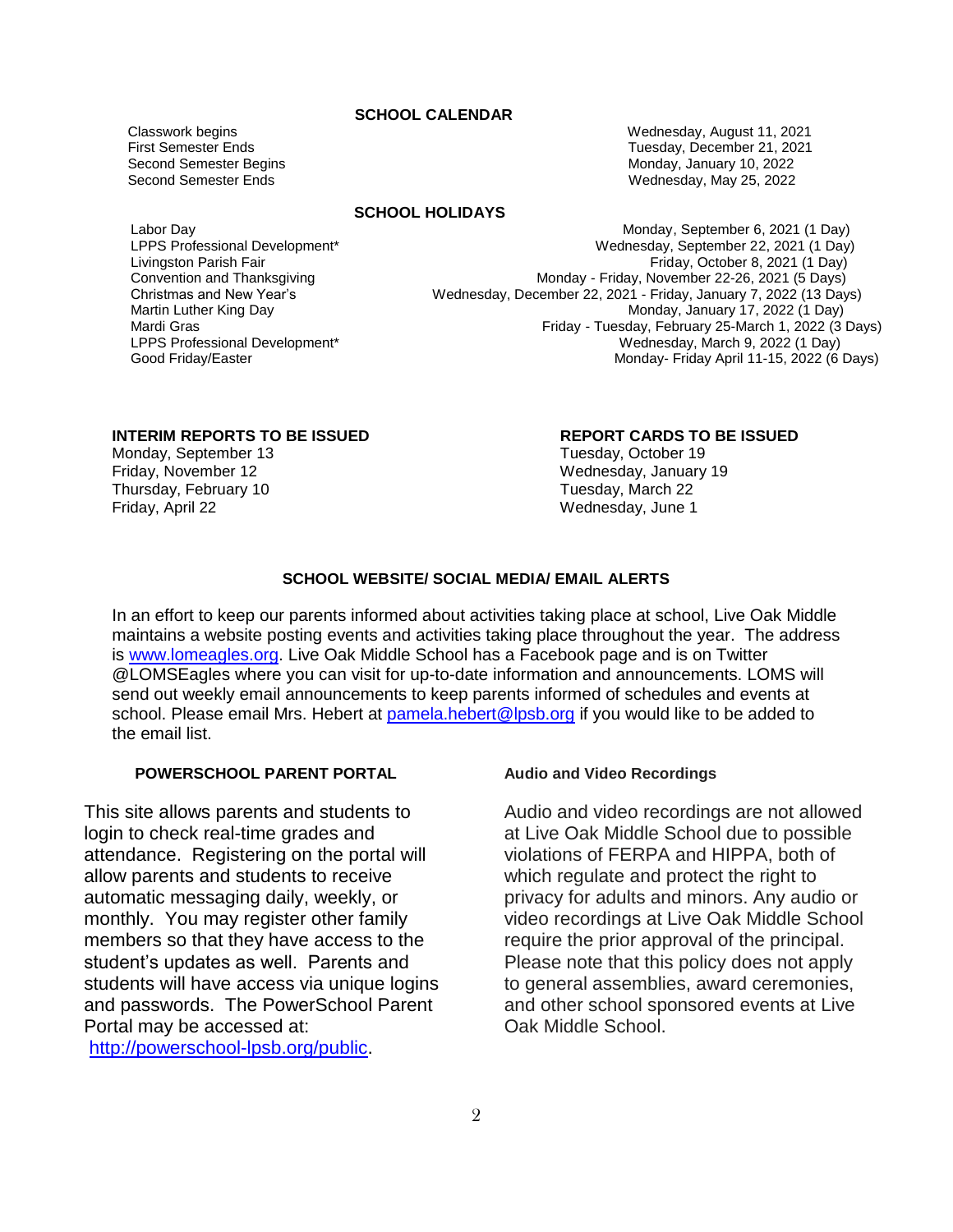#### **WELCOME**

The administration and staff would like to take this opportunity to welcome you to Live Oak Middle. This handbook has been carefully prepared to help you succeed at Live Oak Middle. This information is in compliance with the School Board's policies. Live Oak Middle support staff, teachers, counselors, and administrators are here to assist you with your education.

#### **VISITING THE SCHOOL**

All visitors and parents visiting the school for any reason *must use the front doors and come to the office first***.** Parents wishing to see teachers or students even for a short time must follow this policy. Any person who will be on campus and is not a member of the staff will be required to have an **office hall pass tag**. This is to ensure the safety of everyone on our campus. **No deliveries for students should be made to the school.**

**STATE ATTENDANCE REQUIREMENTS**

Students must be present a minimum of 170 days in each class in order to receive credit for that subject. Any student missing more than 10 UNEXCUSED days will be subject to **retention**.

**---------------------------------------------**

#### **ATTENDANCE**

Live Oak Middle adheres to state attendance requirements. Attendance is taken each hour. Exceptions are made only in the event of personal illness as verified by a physician, and/or other extenuating circumstances as approved by the Parish Supervisor of Child Welfare and Attendance. The only exceptions allowed are as follows:

- 1. Personal illness (with doctor's excuse)
- 2. Death in the family (w/letter from funeral home)
- 3. Serious illness in the family (w/doctor's excuse)
- 4. Religious Holiday (letter from religious official)

Once you return to school, you should report directly to the office. If you have a written excuse, you will turn it in at this time so that it can be documented on PowerSchool..

**Faxed excuses must come directly to the school from the doctor's office with a fax cover sheet from that office. We will not accept faxed excuses that are brought in to the office by you or your parents. LOMS fax # 225-664-1551.**

#### **Vacations are unexcused absences.**

Following notification of failure due to absences, any appeal by parent or guardian to Parish Supervisor of Child Welfare and Attendance must be made within five days, excluding weekends and holidays.

The (Perfect) Attendance Award will be presented at Awards Day to those students who have maintained a 100% attendance rate. (This means **NO** absences, tardies, check-ins or check-outs during the year.)

### **MAKE-UP WORK**

If you are absent for a minimum of 3 days in a row, makeup work can be requested by telephoning the main office

and requesting that the work be collected. The request must be made before 9:00 a.m. in order for the work to be ready that afternoon. Work may be picked up in the main office after 1:30 p.m. You will be held responsible for any work that is requested. Students will be allowed one day for each day missed to complete make-up work. *No credit will be given for work that is requested and* 

### *not turned in.* **---------------------------------------------**

#### **GENERAL GUIDELINES FOR PARENT OR STUDENT ARRIVALS**

School begins at 7:55 a.m. Students may be dropped off at 7:30. All parents are required to be in the carpool line and remain in their vehicle to expedite the flow of traffic. The carpool line enters from Blades Drive. If you are eating breakfast, you must do so immediately upon your arrival at school. Car riders must be here by 7:50 in order to eat breakfast. Students not eating breakfast are to report directly to the gym. Students are not allowed to go to teachers' classrooms before school.

#### **DISMISSAL**

- 1. School dismisses at 3:00 p.m. Students who ride the bus will be dismissed and should REPORT DIRECTLY TO THE BUSES. Car riders will be dismissed after the buses. If you ride a bike or walk, you cannot leave the school grounds until after the all car riders and bus riders have been dismissed.
- 2. When you are dismissed you are to go directly home or to a destination agreed upon by your parents and you are not to return to school that day.
- 3. If you are to go home with another student, You must have a signed note from your parent or guardian with a phone number for verification. **YOU MAY NOT ride another bus to go home with a friend without a permission slip from a parent that is signed by the Principal.**
- 4. For an emergency dismissal we will follow these procedures:
	- a. The Parish Superintendent will notify the school to dismiss.
	- b. Bus drivers will be called to come pick up students.
	- c. We will then follow the regular dismissal procedure.

Your parents should have an emergency plan so that you will know what to do and where to go in case school dismisses early. During inclement weather, we may have to dismiss early because of the loss of electricity. Without electricity, our telephone system does not work.

### **CHECKING IN AND OUT**

**CHECK-IN:**

If you arrive at school late, you must report to the office and receive an admit slip. **THE PERSON CHECKING YOU IN MUST ACCOMPANY YOU TO THE OFFICE AND SIGN YOU IN.**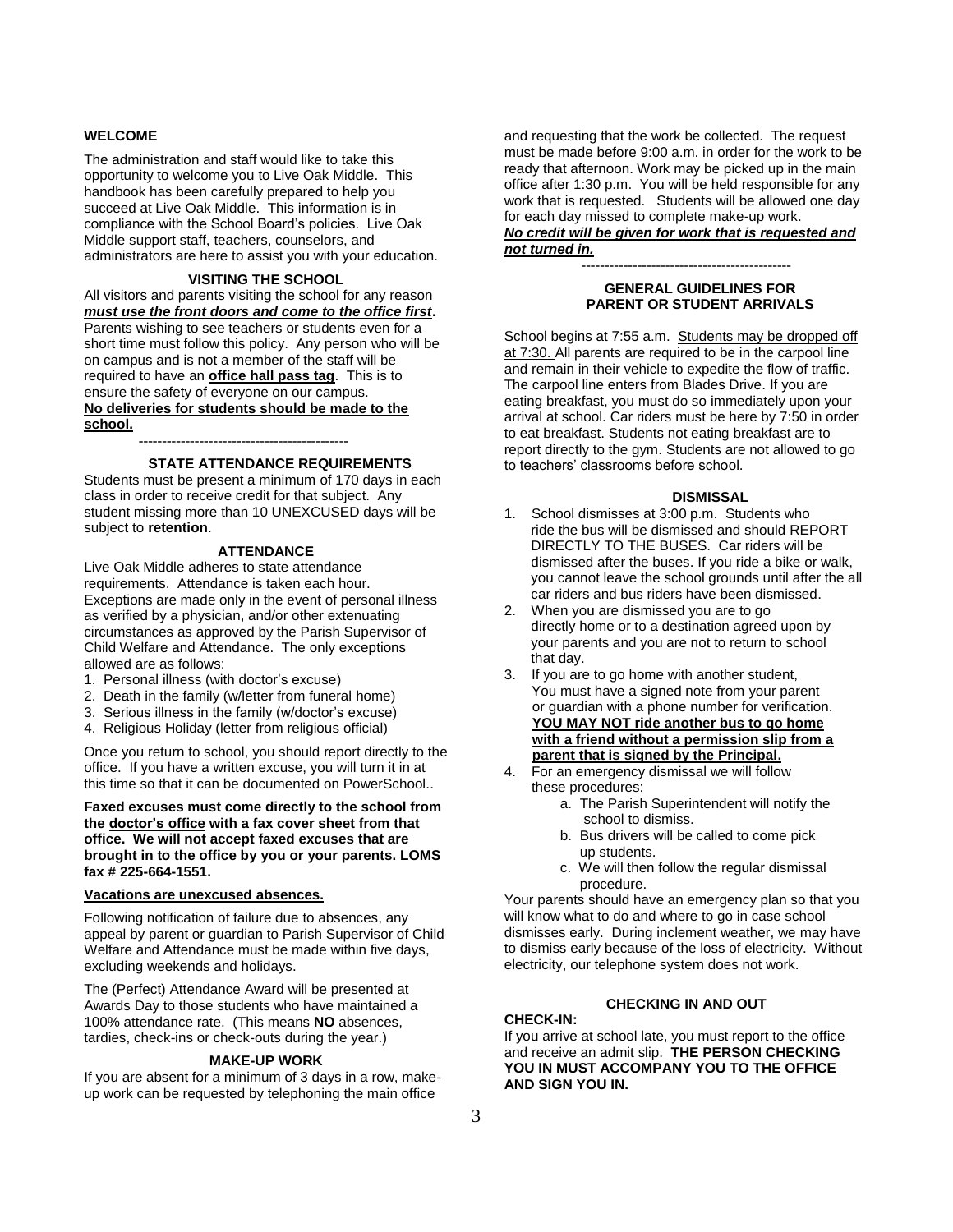### **CHECK-OUT:**

If it is necessary for you to leave school during school hours because of illness or some other emergency, follow these rules:

- 1. Get permission from your classroom teacher.
- 2. Report to the office, sign the clipboard and call home.
- 3. The office will let you know when your parent/guardian arrives. **Only those adults on the approved form will be allowed to check you out with proper ID. You will not generally be allowed to walk home unless you live within the subdivision where the school is located and have your parent's permission. You will not be allowed to call more than one time.**
- 4. If you check-out of school and return that day, your parent/guardian must come into the main office and sign you back in.
- 5. Anyone checking you out of school must be on your information sheet and present a valid ID.
	- You are responsible for missed classwork when checking in or out of school
	- Parents should use the side parking lot when checking you out of school after 2:00
	- No check-outs will be allowed after 2:30 PM.

### **TARDY POLICY**

You are to be in your classroom when the bell rings. Failure to do so will result in a tardy. In order to be fair, all teachers will enforce this rule. If you are going to be tardy coming from another teacher and feel it should be excused, you should get a note from that teacher. Tardies will be counted as minor discipline marks and can lead to disciplinary action.

#### **DISCIPLINE**

At Live Oak Middle School, we believe that no one has the right to disrupt the education of or interfere with the mental, physical, and emotional well-being of anyone else. You are expected to show respect and be obedient to *all school personnel.*

**PLEASE UNDERSTAND THAT ALL EMPLOYEESS ARE OBLIGATED TO CARRY OUT ANY AND ALL POLICIES OF THIS SCHOOL AND THEREFORE YOU ARE OBLIGATED TO TAKE INSTRUCTIONS FROM ANY SCHOOL EMPLOYEE.**

#### **SUSPENSIONS**

You are subject to suspension for the following offenses **and/or any other act deemed worthy of suspension by the administration**:

- Blatant disrespect or willful disobedience
- **Profanity or obscenity (verbal or written)**
- **Disruptive behavior**
- **E** Leaving class without permission
- Forging/altering school documents
- **•** Dress code violations
- Consistent failure to bring materials to class
- Sleeping in class
- Physical contact/physical display of affection (hugging, kissing, etc.)
- Gum (not allowed at school at any time)
- Possession of cell phones, MP3 players, electronic devices, radios, cards, laser pointers, etc. (Will be confiscated)
- Running
- Attending a school function during a suspension
- **Example 1** Failure to report to detention
- Fighting
- **Possession/use of tobacco or cigarette lighters**
- Gambling
- Failure to complete punish work
- Tardies
- Any behavior that endangers others
- Any behavior that is unbecoming of a LOM student ■ Any violation of the state and parish quidelines on
- student discipline Any violation of medication policy
- **·** Indecent behavior
- Leaving campus without permission
- Skipping school

**If you have been suspended from LOM you will not be allowed to go on school sponsored fieldtrips**.

### **EXPULSIONS**

You are subject to an immediate recommendation for expulsion for the following offenses:

- **Upon receiving a 4<sup>th</sup> suspension**
- Possession/use of a weapon (firearm 12 calendar month expulsion)
- Threatening or assault on school personnel
- Theft/Extortion
- **Vandalism**
- Possession of, being under the influence of, having knowledge of, intentional distribution of, or possession with intent to distribute any illegal narcotic, drug, or other controlled substance (including alcohol), or one sold or purchased as such, on school property, on a school bus, or at any school sponsored event (16 years of age and older - 24 calendar month expulsion; under 16 - 12 calendar month expulsion)
- **Inciting or participating in a major disruption**
- Breaking and entering school property
- Any behavior that could seriously endanger another person or property
- Threatening violence
- Committing other serious offense as determined by the administration

### **BUS DISCIPLINE**

- **DO:** 1. Cooperate with the driver. Your safety depends on it!
- 2. Be on time **The bus will not wait**
- 3. Cross the road cautiously when waiting for & leaving the bus
- 4. Follow the driver's instructions when loading & unloading
- 5. Remain quiet enough not to distract the driver
- 6. Have written permission & principal authorization to get off at a stop other than your own
- 7. Be courteous, be safety-conscious, protect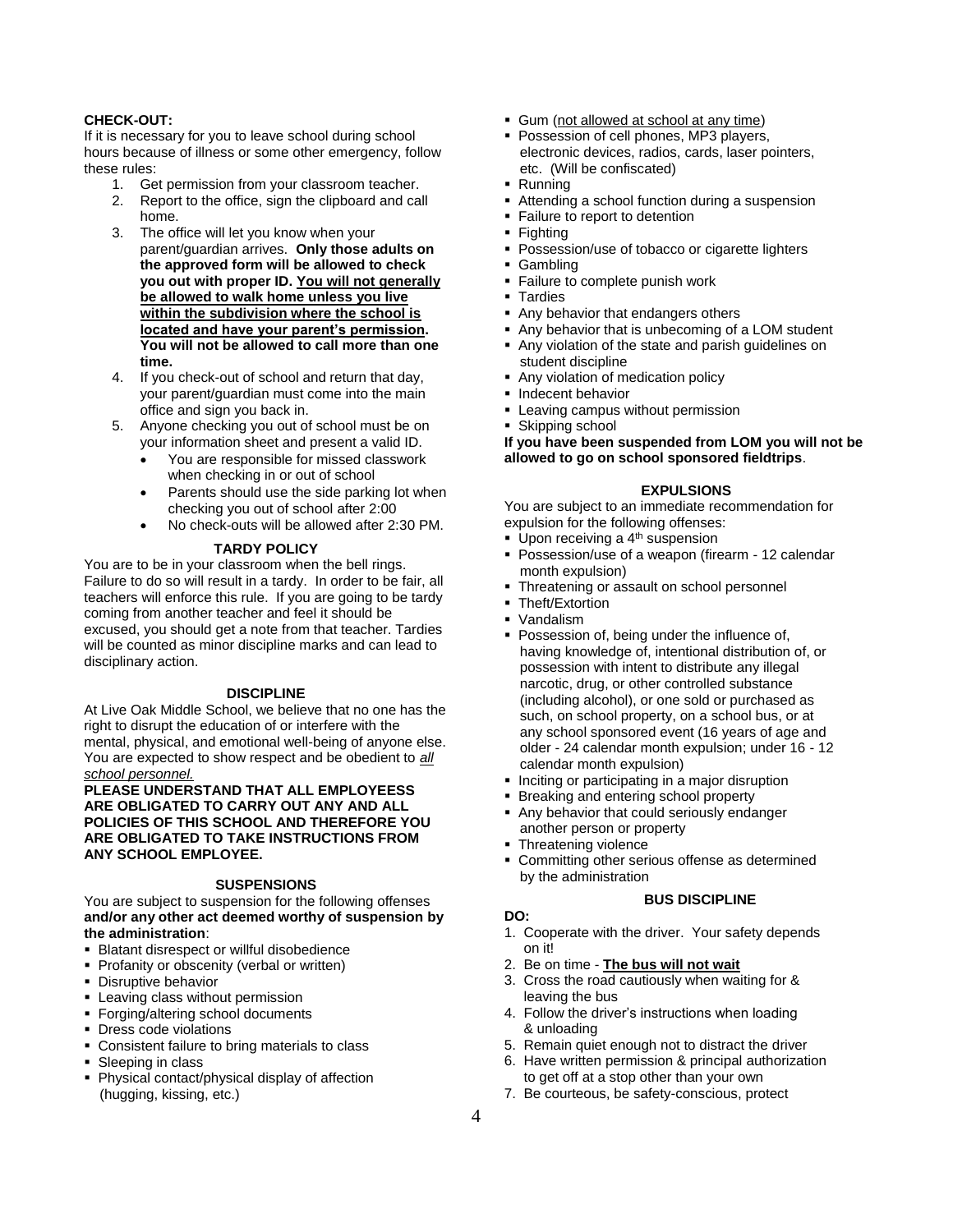your riding privilege - Enjoy your ride

### **DO NOT:**

- 1. Stand when a seat is available & the bus is in motion
- 2. Extend arms, head or other objects out of windows or doors
- 3. Throw objects neither in the bus nor out windows or doors
- 4. Use the Emergency Door except for emergencies
- 5. Eat or drink on the bus
- 6. Damage the bus in any way
- 7. Use the following items on the bus: tobacco, matches, cigarette lighters, obscene language or look at obscene material
- The following items are not allowed on the bus:
	- Alcohol & Drugs
	- Pets (cats, dogs, etc.)
	- Glass objects (except eye glasses)
	- Weapons (including pocket knives)
	- Cell phones, MP3 players, & other electronic devices
	- Objects too large to be held in your lap or placed under your seat. **---------------------------------------------**

### **UNIFORM DRESS CODE**

The School Board is permitted by state law to adopt dress codes mandating the use of school uniforms. The purpose of the *School Uniform Dress Code* shall be to provide additional opportunities for increased school safety; to encourage students to experience a greater sense of school identity and belonging; to encourage an improvement in student behavior; and to encourage a high level of program participation.

Students must follow the rules of appropriate dress as directed by the needs of special classes (i.e. physical education, industrial arts, agriscience, etc.) due to safety concerns.

The following guidelines have been established regarding all students' dress and appearance:

- 1. Styles of dress and grooming never should be such that they represent a collective or individual protest.
- 2. Appropriate footwear must be worn to school (no shower shoes, flip-flops).
- 3. Caps, hats, unprescribed glasses are not permitted.
- 4. Patches, decorations, slogans, symbols, tags, marks, or advertisements are prohibited. (Examples: beer, cigarettes, drugs, obscene suggestions, sexual connotations, political, etc.)
- 5. Earrings are allowed for students

provided they are not a safety concern or a distraction on campus.

- 6. Piercings, other than ears, are not permitted. Clear (concise stud only) pierce hole fillers are allowed for nose rings.
- 7. Jewelry, including earrings, worn during the school day should be a size and dimension that is not a safety concern or a distraction on campus.
- 8. Hair should be neat, clean, and out of the student's eyes. Students should have natural hair color. Extreme unnatural colors are not allowed. Sculptured hair styles that include pictures, symbols, letters, numbers, or hair curlers, rollers or excessively teased will not be permitted. Principals have discretion if a hairstyle including accessories interferes with learning.
- 9. Neatly groomed facial hair is acceptable, including mustaches, beards and goatees.
- 10. Tattoos that are vulgar, obscene, political, offensive or otherwise disruptive to the school environment are not permitted and must be covered at all times.
- 11. Foundation garments must be worn.
- 12. Dress during any period where uniforms are not required, such as special event days, or for transferring students, shall be consistent with the intent and spirit of the *School Uniform Dress Code*.

Grades Pre-Kindergarten - 12:

### Shirt:

- Solid color: Navy blue or white.
- Polo: (golf-boxed, hemmed) two, three or four buttons at the top front with collar (Short or Long sleeves) - Elementary students shall be encouraged to tuck in shirts. Middle/Junior High and High school students shall be required to tuck in shirts.
- Oxford/dress shirt (short or long sleeves) Elementary students shall be encouraged to tuck in shirts. Middle/Junior High and High school students shall be required to tuck in shirts.
- Designs, emblems, insignias, monograms and logos are prohibited.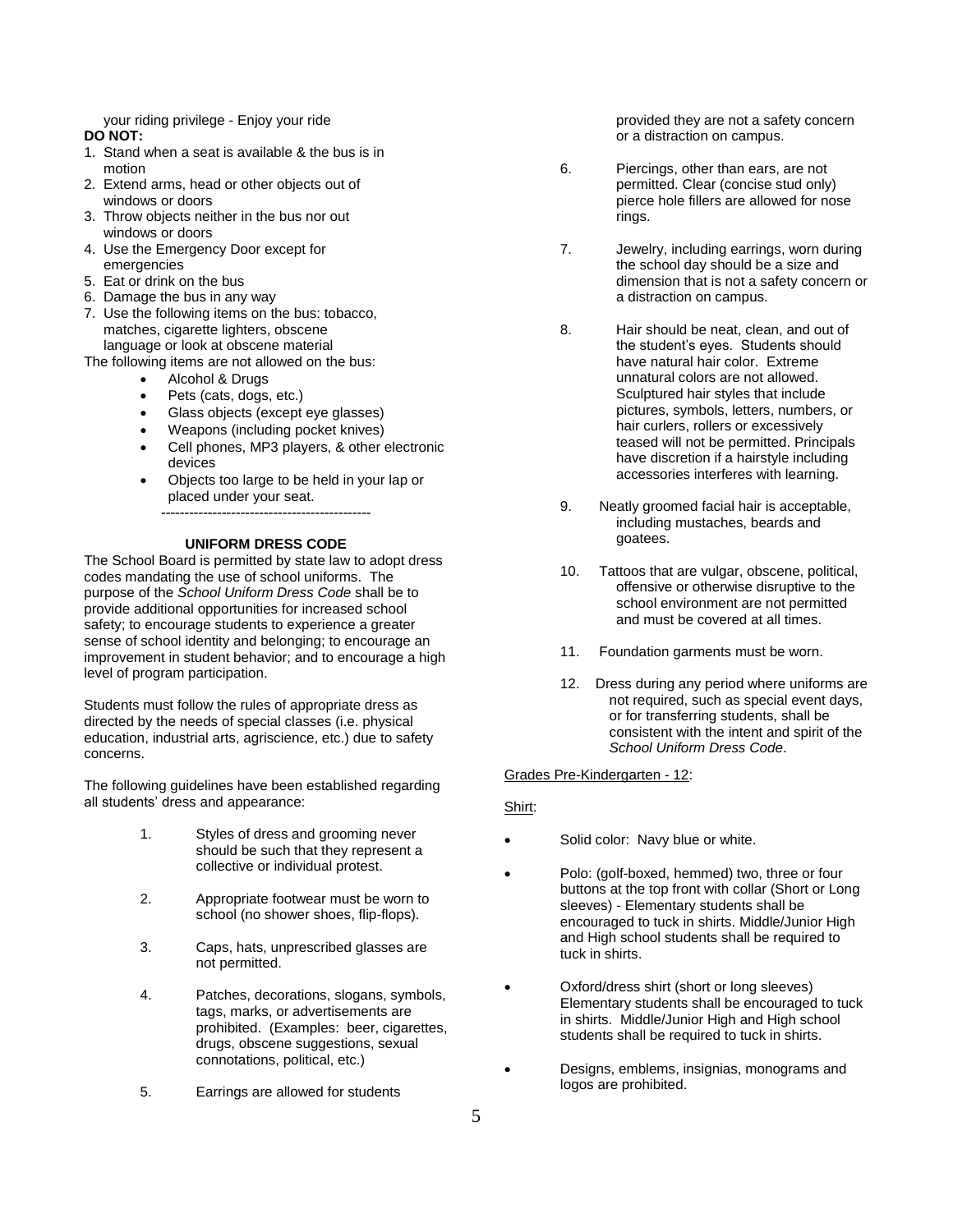- Under-shirts and t-shirts, if worn must be white, gray or black and can only be worn underneath the standard uniform.
- If applicable, school issued spirit shirt may be worn in place of the uniform polo on designated day set by the principal. Shall not exceed one time per week.

#### Pants, Skirts, Shorts, Skorts, Jumpers:

- Solid color: Khaki
- No jean, knit, jegging, stretch, cargo, capri, or cropped styles.
- Appropriate fit: not too loose, not too tight; no sagging.
- Elementary students may have elastic waist pants with or without belt loops (belts are optional, but encouraged).
- Middle/junior/high school students' pants must have belt loops and a belt is mandatory.
- Must be worn at waistline,
- Skirts should be to top of kneecap.
- Jumpers should be to top of kneecap; not allowed for 9-12.
- Shorts/Skorts: Top of knee to four (4) inches above knee; length cannot be below the knees; length can be cuffed or not cuffed,
- The only logos allowed should be the manufacturer's label.
- All bottoms must be hemmed.

#### Belts:

- PK-5: Belts are not required, but encouraged.
- Grades 6-12: Belt required with clothing designed with belt loops, any color, no inappropriate logos or slogans. Belts are to be worn correctly and buckles are not to be excessive size or offensive in design. Studs and spikes are prohibited.

#### Socks/ Hose/Tights:

If worn...

Socks may not have inappropriate or offensive wording or images. Socks above the knee are prohibited.

• Tights/Leggings solid color black, gray, navy blue or white (May only be worn under skirts/dresses/jumpers). Tights must be full length reaching the ankle.

### Pullovers:

- Solid Navy blue or White (¾ zip, crew, hoodies, sweaters) are allowed. A pullover cannot be worn in place of shirt nor be so large that it conceals a student's bottom garment. Designs, emblems, insignias, monograms and logos are prohibited
- Any spirt pullover purchased from the school or a vendor with the school name or logo is acceptable.

### Shoes:

- Closed-toe and closed-heel shoes are mandatory (tennis shoes, dress shoes, casual shoes or slip-on shoes or boots).
- Footwear shall not extend above the knee.
- Shoes shall be properly tied or strapped, if applicable.

### Coats:

- Coat/jacket/sweater may be worn as long as the uniform shirt collar is revealed under the coat/jacket/sweater (trench coats are prohibited)
- Vests/jackets/sweaters/coats that zip/button/snap from top to bottom may be any color and with hood.

In schools with multiple grade levels, the principal shall be given the opportunity to determine where the breaks would be allowed on these issues (Example: K-12 Maurepas – the principal would have the opportunity to decide where the break would be to determine elementary, middle/junior high, and high school to best adapt to that school's structure.)

#### **STUDENT COMPLIANCE WITH UNIFORM DRESS CODE:**

No student shall be considered in violation of the *School Uniform Dress Code* in the following instances:

- A. When administrators allow exceptions to the uniform code for special events. (Ex. Dress-up day, athletes on game days, band, cheer, academic teams, clubs, picture day, band on regular meeting days, etc.)
- B. During the first ten (10) school days after transferring from out of the Parish to Livingston Parish Schools. During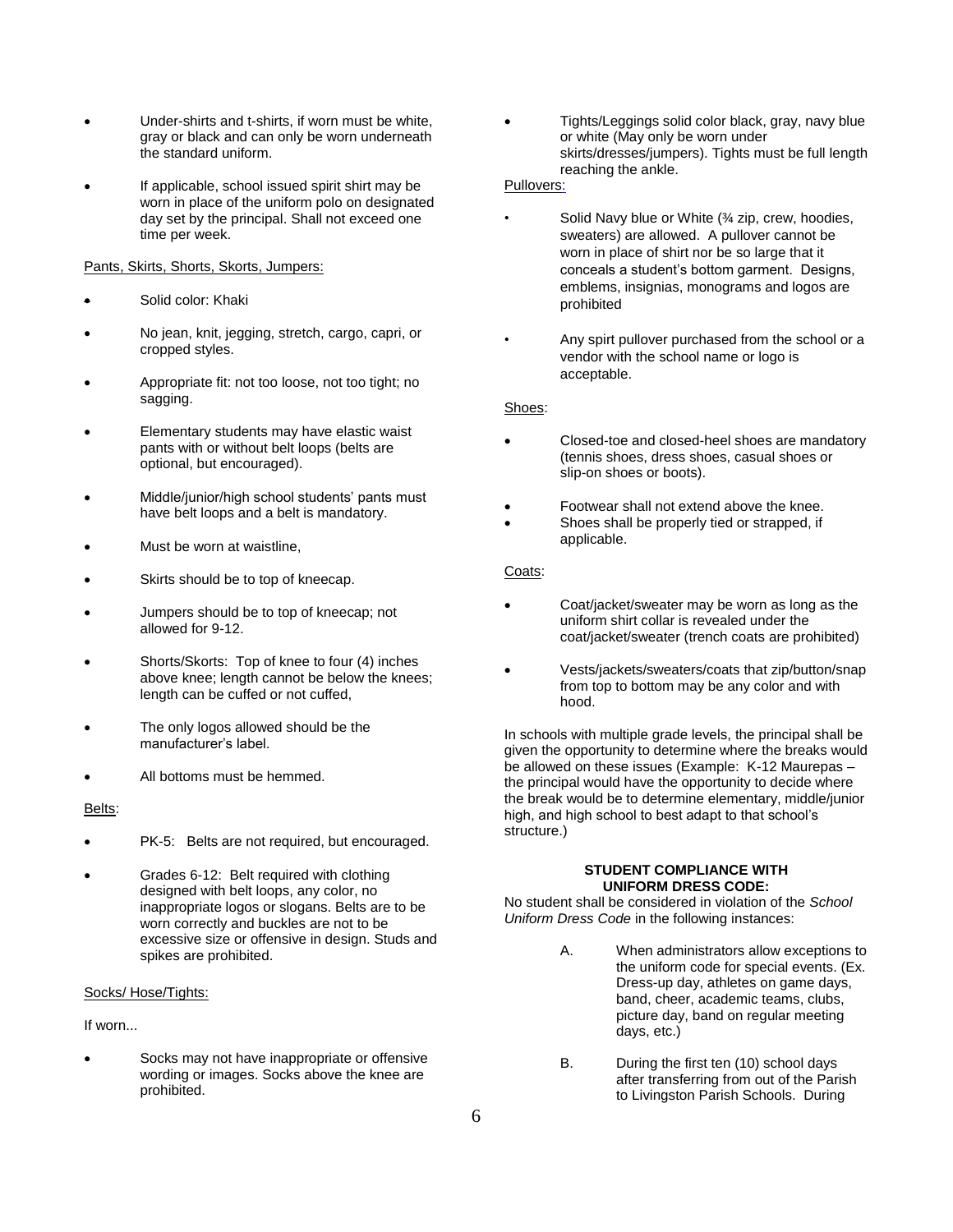this ten (10) day period, appropriate dress (according to School Board Policy) shall be followed.

C. When a student is on campus outside of normal school hours.

#### **PROGRESSIVE DISCIPLINARY ACTION**

Students violating the *School Uniform Dress Code* shall be disciplined as follows:

1<sup>st</sup> – 3<sup>rd</sup> Offense: Notification sent home to parents via student or message to the parent via phone, email, OR automated call.

4<sup>th</sup> – 6<sup>th</sup> Offense: After School Detention / Extended Detention (ex. Saturday Clinic) and direct verbal parent/guardian notification per incident.

7<sup>th</sup> or more offenses: One (1) day out school suspension for each offense due to willful disobedience.

#### **STUDENT SEXUAL HARASSMENT POLICY**

The Livingston Parish School Board disapproves of and does not tolerate sexual harassment by employees to students, by students to employees or by one student to another student. No employee or student, either male or female, should be subject to unsolicited and un-welcomed sexual overtures or conduct, either verbal or physical. Sexual harassment does not refer to occasional compliments of socially acceptable nature. It refers to behavior that is not welcomed, that is personally offensive, and therefore interferes with the purposes of the employee and/or student in the academic, extracurricular, and cocurricular atmosphere. Students could be recommended for suspension or expulsion.

Examples of sexual conduct are:

- Sexual advances
- Touching of a sexual nature
- Graffiti of a sexual nature
- Displaying or distributing of sexually explicit drawings, pictures and written materials.
- Sexual gestures
- Sexual or "dirty jokes"
- Pressure for sexual favors
- Touching oneself sexually or talking about one's sexual activity in front of others.
- Spreading rumors about or rating other students as to sexual activity or performance.

This policy applies to all.

### Complaint Procedure

Complaints of sexual harassment, which take place at school, a school related function, or arising out of the school setting should be made to the principal of the school. Should the claim of sexual harassment be brought against the principal of the school, the complaint should be brought directly to the Superintendent.

#### **PUPIL PROGRESSION GUIDELINES**

The following guidelines are used by Livingston Parish to determine promotion to the next grade:

#### **5 th and 6 th Grade:**

- 1. In Math and ELA, you must pass two
	- of the three following factors:
	- a. Pass the class
	- b. Pass the Parish CSA tests
- 2. You must have a passing grade in 6 of the 7 subjects
- 3. You must meet state attendance requirements.

**--------------------------------------------**

### **Miscellaneous Policies & Procedures LUNCHROOM**

The USDA announced it is extending FREE breakfast and FREE lunch through the 2021-2022 school year.

Other items may also be offered for extra sales, such as cookies, rolls, fries, punch, ice cream, pickles, bottled water, etc. Items offered for sale each day will be posted with prices.

You must make all selections in the lunch line. You may not come back to the serving area once you are seated.

School board policy allows for **NO CHARGING** of extra sales. Charging is not something we want to teach. **Method of Payment:** Cash, check or money order made out to your child's school. You can also put money into your child's account a[t www.lpsb.org](http://www.lpsb.org/)

Students who choose to bring a bagged lunch may do so on a day to day basis. Adults and students are prohibited from bringing carbonated beverages into the cafeteria during meal services.

### NO CHANGE WILL BE GIVEN IN THE LUNCH LINE. **We strongly encourage parents to pay in advance.**

Students may also choose to pay on a daily basis. The manager will take up advance payments in the lunchroom before school. If you choose to pay cash in the lunch line, any "change" will be deposited in your account for future purchases. The "no change" policy is necessary to keep the line moving, allowing you more time to eat.

While you are in the cafeteria, the following rules are to be obeyed:

- **•** There is to be no breaking in line. If you do so, you will be sent to the end of the line and served last.
- You are responsible for cleaning the area around you before leaving the lunchroom.
- No food or drink is to be thrown.
- There will be no horseplay. This includes pushing, running, etc.
- You should be quiet while walking to and from the lunchroom.

### **CELL PHONE POLICY**

Cell phones MUST be off and in your book sack. If you are caught using your phone or your phone goes off, disciplinary action will be taken.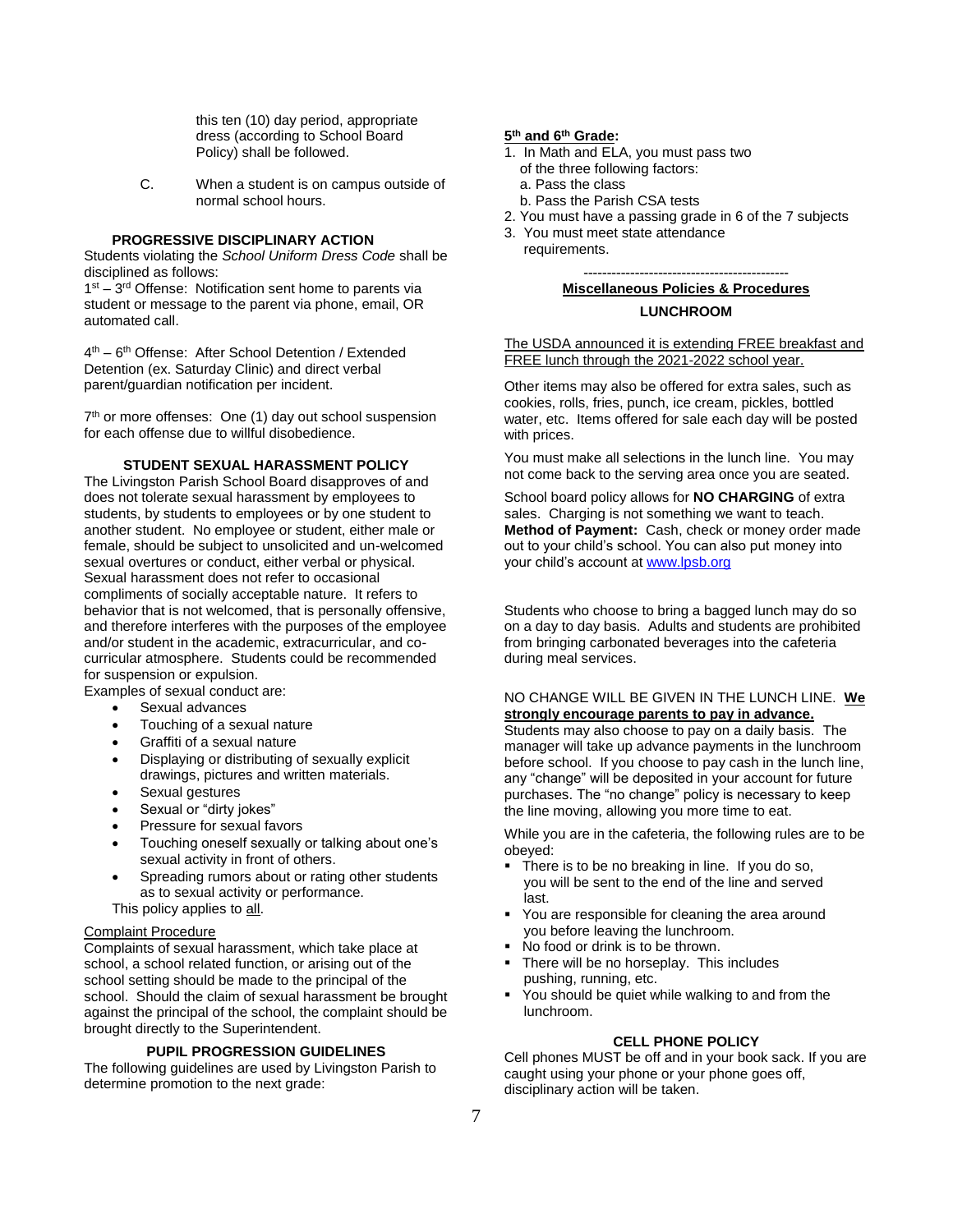### **INTERNET USAGE POLICY**

Live Oak Middle School follows the Livingston Parish School Board's Student Acceptable Use Policy attached to this handbook. The network is provided for you to conduct research, complete assignments, and communicate with others. Independent access to network services is provided to students who agree to act in a considerate and responsible manner. Access is a privilege, not a right. Access entails responsibility.

Parents who feel that their children should not have access to the internet during school hours must come to the school and complete the denial of permission form. If no form is completed the school assumes that permission is granted and will allow students access to the network.

#### **MOVIE/FILM POLICY**

During the school year, teachers may show films for educational purposes in the classroom. These films are not rated above PG. Parents who do not wish to allow their child to view these films should come to the school and fill out a denial of permission form. \*\*These films are screened prior to viewing for inappropriate material.

**STUDENT FORGETS SOMETHING AT HOME** You will be allowed to call home for articles that have been forgotten at home **ONLY BEFORE SCHOOL BEGINS IN THE MORNING.** It is your responsibility to check in the office between classes for these articles. YOU WILL NOT BE ALLOWED TO USE THE PHONE.

#### **TELEPHONE MESSAGES MESSAGES CANNOT BE GIVEN TO STUDENTS**.

There is no way that the office can verify it is a parent on the other end of the phone. If there is an emergency, your parents should try to get a friend or relative to bring the message to the school for you.

#### **PARENT-TEACHER CONFERENCES**

Parent-Teacher conferences can be arranged by calling the school counselors (664-3211) and making an appointment. Conferences are not scheduled after 3:00 p.m. CONFERENCES WILL BE SCHEDULED MONDAY THROUGH FRIDAY at 7:30 AM or during a teacher's planning period.

#### **STUDENT SENT TO THE OFFICE**

If you come to the office for any reason you will enter through the side door. You must have a hall pass to enter the office. DO NOT USE THE BACK DOOR.

#### **LOST AND FOUND**

Any object, books, purses, clothes, etc. found left on campus will be brought to the "lost and found" area located in the entrance to the gym near the kitchen. You may claim possessions before school, between classes, or after school. You will not be allowed to go to the "lost and found" while class is in session. Stolen objects need to be reported to the office as soon as possible and before you leave the school.

#### **MEDICINE POLICY**

All medicine must be brought to the office by a parent/guardian along with the parental consent form for medication administration signed by parent and doctor.

### *STUDENTS ARE NOT ALLOWED TO BRING MEDICATION TO SCHOOL.*

### **GENERAL INFORMATION**

■ To participate in extracurricular activities, students must be present ½ of the school day with or without a doctor's excuse. Ex: activity night, games, etc.

- All students are required to have a school issued PE uniform. Each uniform cost is \$20.00.
- You will not receive your report card if you owe money or have lost books.
- **■** If you need to use the restroom, let your teacher know.
- **No hats will be worn to school or at school functions**
- You are expected to take care of the school facility and all school learning materials (textbooks, library books, etc.).
- **You are not to be in a classroom without teacher supervision. Example - before school, recess, etc.**
- You are expected to display desirable behavior in order to participate in extracurricular activities.
- You may not participate in any school activities while suspended.
- You are required to have social security numbers and birth certificate numbers on file in the office.
- You are required to use the student planner to write assignments and projects.
- You are to report unruly or rude behavior of other students to the duty teacher.
- You must have paid all fees in order to become a member of any school sponsored club or organization or to attend field trips.

### **STUDENT FEES**

\$30 Supply fee (copier rentals, copy paper, workbooks, student handbooks, computers, teaching materials, etc.) \$20 PE uniforms \$5 Correspondence fee \$20 Technology fee

**---------------------------------------------**

All fees shall be paid online at www.lomeagles.org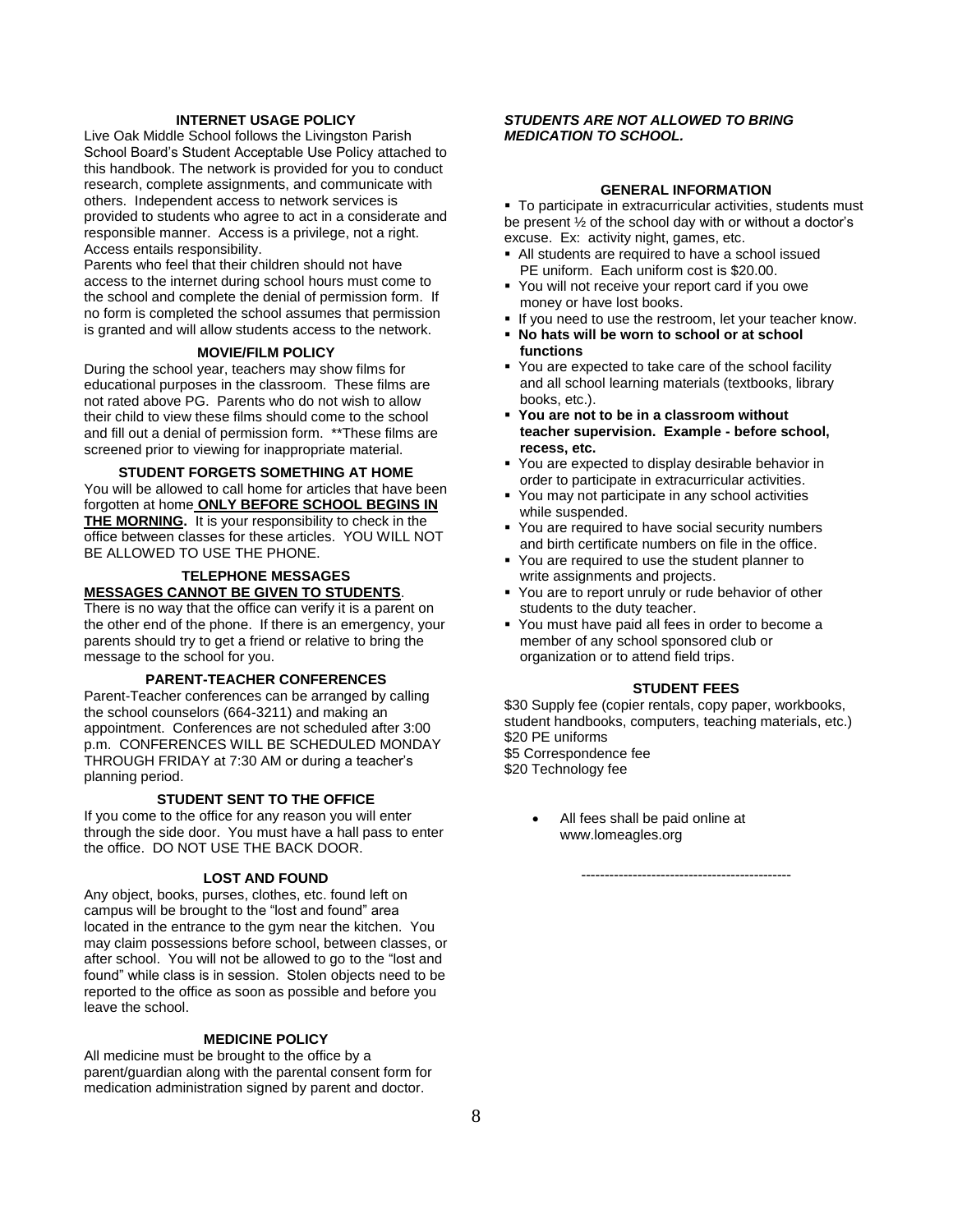### **FIELD TRIPS**

**1. Students are expected to adhere to all school policies when on school sponsored field trips.**

**2. Students who have not paid their school fees will not be allowed to attend field trips.**

**3. Students who have been suspended from school are not allowed to attend field trips.**

### **Child Search**

In accordance with the State of Louisiana Child Search Program, annual and ongoing activities are conducted to identify and locate children (ages 3 through 21) suspected of being exceptional and needing special education and/or related services. If you have a child or know of a child between the ages of 3 and 5 years old who seems to have difficulty learning, help is available. Contact the Livingston Parish Public Schools Child Search Coordinator at (225) 686-7600. If your child is school-aged, contact your homebased school district regarding these concerns

| <b>Grade</b> | Average  | <b>Total Points for Four</b><br><b>Grading Periods</b> |
|--------------|----------|--------------------------------------------------------|
| $A=4$        | 93-100   | 14-16                                                  |
| $B=3$        | 85-92    | $10 - 13$                                              |
| $C=2$        | 75-84    | $6-9$                                                  |
| $D=1$        | 67-74    | 3 or 4-5                                               |
| $F=0$        | $0 - 66$ | $0-2$ or $3$                                           |

### **Grading Scale**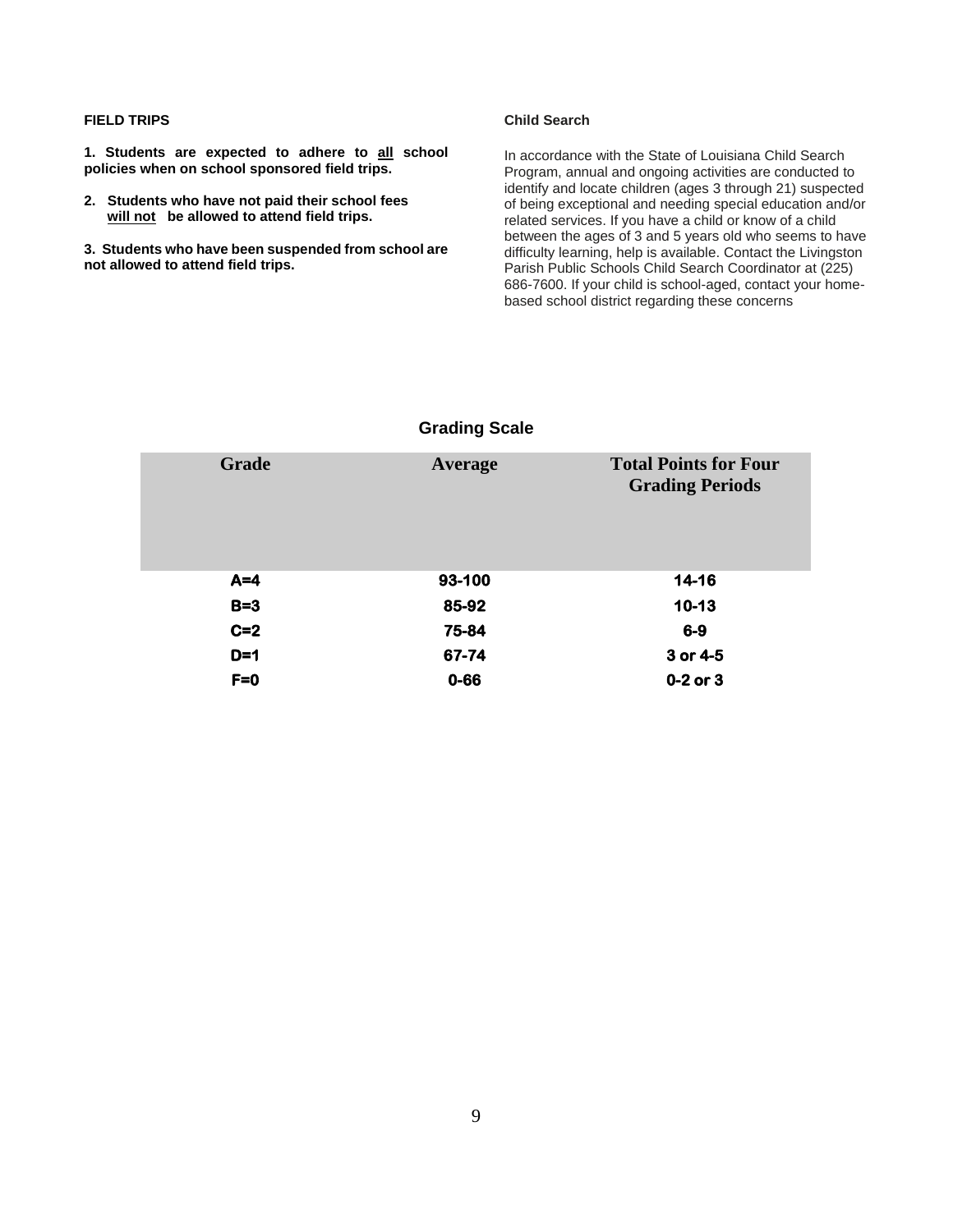### *LOM SWPBIS Rules*

|                        | S-Safety                                                             | O-Obedience                                                                                                                                                              | A- Attitude                                               | R-Responsibility                                  |
|------------------------|----------------------------------------------------------------------|--------------------------------------------------------------------------------------------------------------------------------------------------------------------------|-----------------------------------------------------------|---------------------------------------------------|
| <b>Classroom</b>       | *We will keep<br>our hands, feet,<br>and objects to<br>ourselves.    | *We will listen<br>and follow<br>directions<br>*We will raise<br>our hand to speak<br>and wait to be<br>called upon.                                                     | *We will avoid<br>distractions and<br>disruptions.        | *We will be<br>prepared.                          |
| <b>Cafeteria</b>       | *We will stay in<br>line facing the<br>front.                        | *We will sit at<br>our assigned<br>table.                                                                                                                                | *We will use our<br>"inside" voice.                       | *We will keep our<br>assigned area clean.         |
| <b>Hallway</b>         | *We will walk.<br>*We will stay to<br>the right side of<br>the hall. | *We will have a<br>hall pass to leave<br>class.                                                                                                                          | *We will line up<br>along the wall<br>quietly.            | *We will keep<br>moving in one<br>direction.      |
| Bathroom               | *We will wash<br>hands before<br>leaving the<br>bathroom.            | *We will be<br>quick.                                                                                                                                                    | *We will dispose<br>of trash in<br>garbage cans.          | *We will flush after<br>each use.                 |
| Gym/<br><b>Program</b> | *We will keep<br>our hands, feet<br>and objects to<br>ourselves.     | *We will stay in a<br>single file line,<br>filling bleachers<br>from the top to<br>the bottom.<br>*We will dismiss<br>from the bottom<br>of the bleachers<br>to the top. | *We will move<br>quickly and<br>quietly back to<br>class. | *We will remain<br>seated until<br>dismissed.     |
| <b>Recess</b>          | *We will stay in<br>the designated<br>areas.                         | *We will stand in<br>single file lines<br>for concessions.                                                                                                               | *We will respect<br>school property.                      | *We will walk to<br>class quietly and<br>orderly. |
| <b>Bus</b>             | *We will enter<br>and exit the bus<br>properly.                      | *We will obey all<br>bus rules.<br>*We will sit in<br>our assigned<br>seats.<br>10                                                                                       | *We will be<br>respectful to the<br>bus driver.           | *We will keep the<br>bus clean.                   |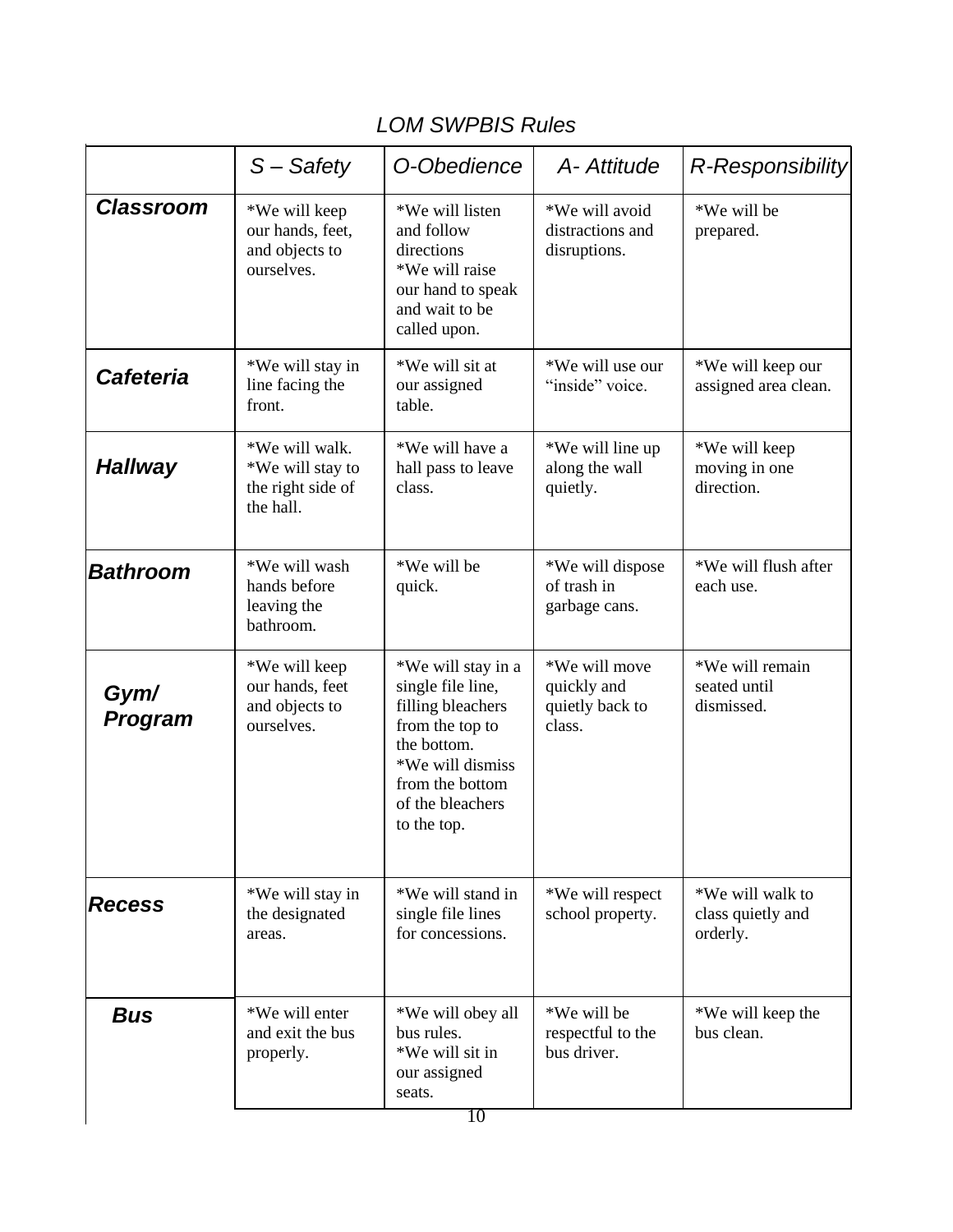### **A Compact for Student Success**

A Parent/Student/School/Teacher Agreement

Livingston Parish Public Schools

In order to assure all students, succeed in Livingston Parish Public Schools' **high expectations for student growth** and to help all students score at or above the Basic level on the LEAP standardized tests in the areas of Language Arts, Math, Science, and Social Studies **all parties agree to the** 

### **following:**

### **School**

- 1. Provide high quality curricula and instruction aligned with the Common Core State Standards and student performance expectations.
- 2. Provide an opportunity for parent/teacher conferences as requested.
- 3. Report on an ongoing basis about child's progress (report, cards, mid-semester reports, etc.)
- 4. Provide opportunities for family involvement (volunteer, participation, etc.)
- 5. Provide a safe, orderly environment in which children can learn.
- 6. Provide teacher and paraprofessional qualification upon request.

### **Teacher**

- 1. Provide rigorous activities and lessons aligned with Louisiana Content Standard and student performance expectations.
- 2. Provide high expectations for all students in an encouraging, caring, and supportive manner.
- 3. Provide a well-disciplined and managed classroom so all students have the opportunity to learn.
- 4. Provide an open line of communication with parents.
- 5. Teach to a variety of learning styles, provide learning plans for individual students, provide individualized feedback of specific skills, etc.
- **Parent/Guardian**
- 1. Make sure my child is on time and attends school on a regular basis.
- 2. Supervise homework and study time.
- 3. Provide a quiet place for my child to work, study, read, etc.
- 4. Provide necessary materials my child needs for his/her success.
- 5. Keep an open line of communication with my child's teacher(s) including parent/teacher conferences, written communication, etc.
- 6. Support the school and all teachers in maintaining a disciplined environment.
- 7. Encourage my child to do his/her best.

### **Student**

- 1. Go to school on time every day.
- 2. Attend school on a regular basis.
- 3. Arrive at school ready to work with materials needed and homework assignments completed.
- 4. Stay attentive and actively participate in classroom activities.
- 5. Follow school and classroom rules and regulations.
- 6. Respect classmates, teachers, administrators, and other school staff.
- 7. Be a positive role model for other students.

### **I have read the above and agree to do all to assure success**

**Signatures:** *Ryan Hodges* \_\_\_\_\_\_\_\_\_\_\_\_\_\_\_\_\_ \_\_\_\_\_\_\_\_\_\_\_\_\_\_\_\_\_ \_\_\_\_\_\_\_\_\_\_\_\_\_\_\_\_\_\_

 **School Administrator Teacher Parent/Guardian Student**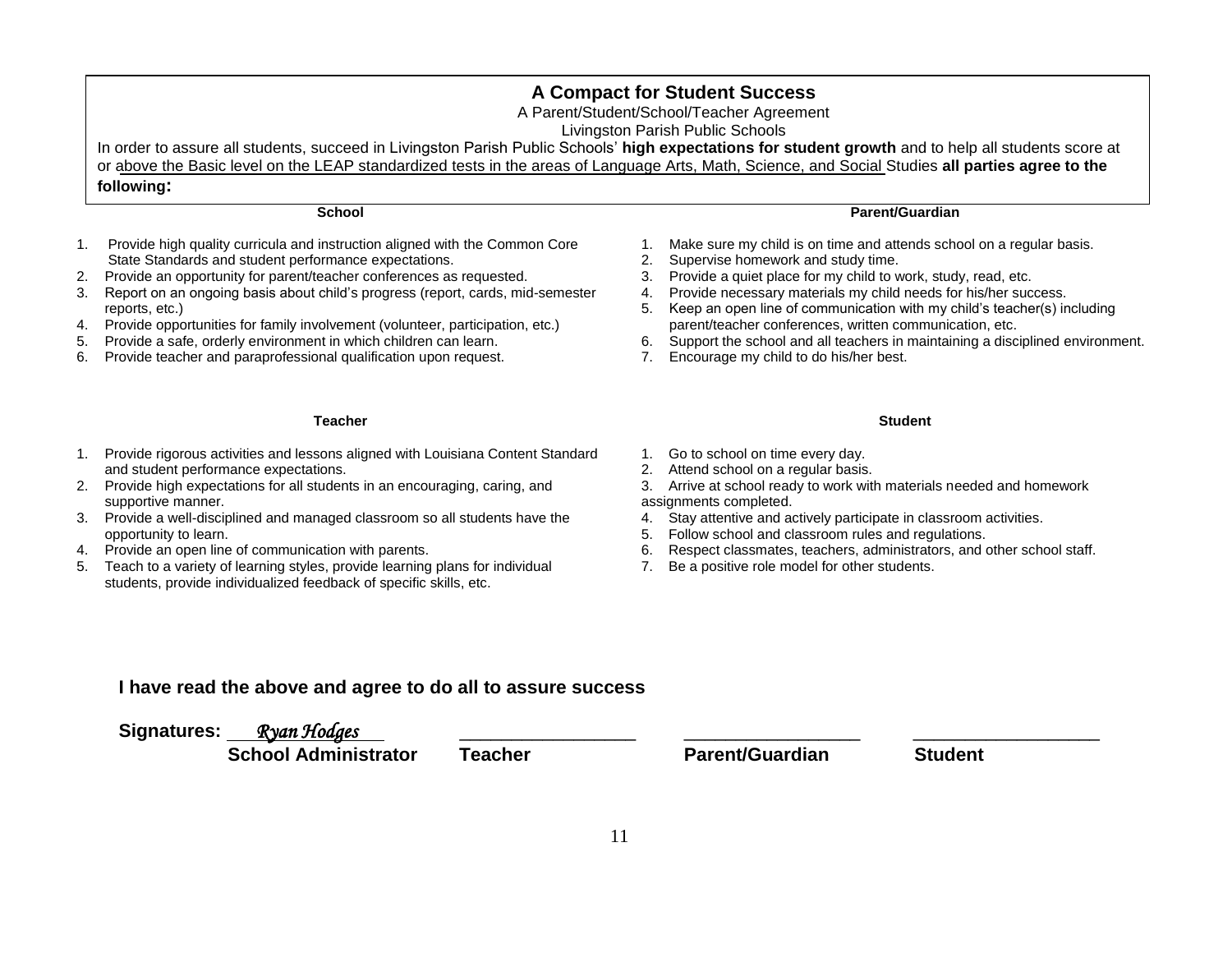### **Electronic Communications between Employees and Students**

**Act 214 of the 2009 La. Legislative Session requires school systems to develop policies regulating any electronic communications between employees and students. LPSB has approved Policy GAMIA which regulates this communication. Below is a synopsis of what is acceptable and what will need to be reported to the administration at each school. This does not apply to an employee and his/her immediate family members who are students.**

**What is Acceptable?**

- **Any electronic communication between an employee and a student that is directly related to educational, extra or co-curricular activities and occurs through the use of the school board email or school website.**
- **Any electronic communication between an employee and a student that is directly related to educational, extra or co-curricular activities and is made through the use of a school telephone or an employee's personal telephone after normal school hours. (Examples – class assignments, practices, competitions, etc..)**

**Everything Else Must Be Reported to the Administration (Examples)**

- **Any electronic communication between an employee and a student that occurs using a means other than one provided by or made available by the school system (see above).**
- **Any electronic communication between an employee and a student that is not directly related to educational, extra or co-curricular activities.**
- **Any electronic communication, regardless of content, that is made through a social network (My Space, Facebook, etc..)**
- **Any electronic communication of any kind that is inappropriate in nature.**

**\*If communication occurs that does not fall into the acceptable range listed above, please report it to your immediate supervisor at the earliest possible date. The administrator must make a note of this and determine if further action is needed.**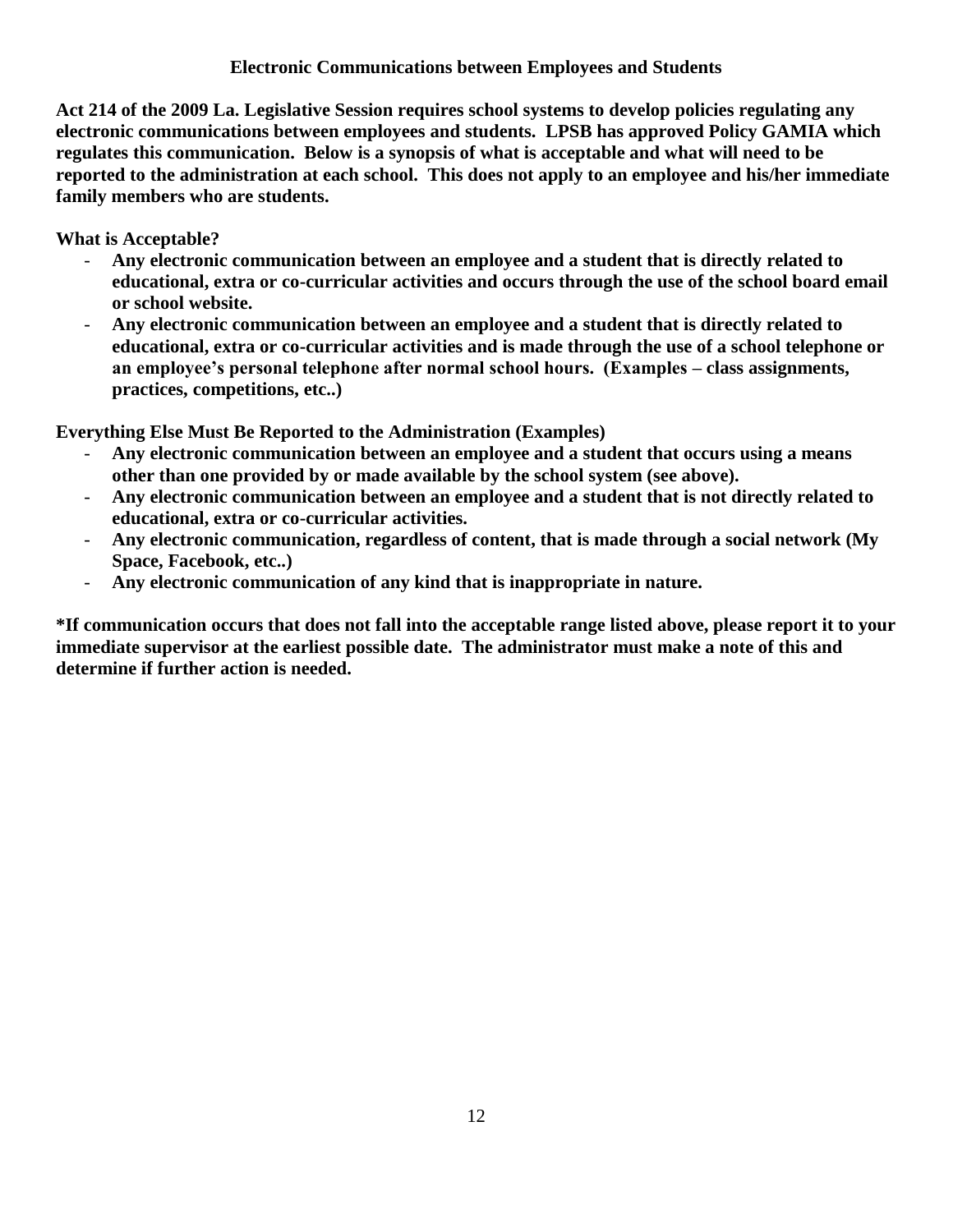### **LOMS - School Wide Positive Behavior Support**

### **Weekly Minor Behavior Tracking Chart**

| <b>DATE</b> | <b>BEHAVIOR</b><br>(a brief description of the behavior that resulted in a mark) | <b>INTERVENTION</b> | <b>TEACHER</b> |
|-------------|----------------------------------------------------------------------------------|---------------------|----------------|
|             |                                                                                  |                     |                |
|             |                                                                                  |                     |                |
|             |                                                                                  |                     |                |
|             |                                                                                  |                     |                |
|             |                                                                                  |                     |                |
|             |                                                                                  |                     |                |
|             |                                                                                  |                     |                |
|             |                                                                                  |                     |                |
|             |                                                                                  |                     |                |
|             |                                                                                  |                     |                |
|             |                                                                                  |                     |                |
|             |                                                                                  |                     |                |
|             |                                                                                  |                     |                |
|             |                                                                                  |                     |                |
|             |                                                                                  |                     |                |
|             |                                                                                  |                     |                |
|             |                                                                                  |                     |                |
|             |                                                                                  |                     |                |
|             |                                                                                  |                     |                |
|             |                                                                                  |                     |                |
|             |                                                                                  |                     |                |
|             |                                                                                  |                     |                |
|             |                                                                                  |                     |                |
|             |                                                                                  |                     |                |
|             |                                                                                  |                     |                |
|             |                                                                                  |                     |                |

### **ACTION TAKEN**

**1 – Warning** 

**2 – Warning (NO Conduct Champion reward)** 

**3 – Lunch/Recess Detention (fill out detention paper/NO Conduct Champion reward and NO Fall Fun Day ) AND Parent Phone Call (document on call log)** 

### **4 – Office Referral**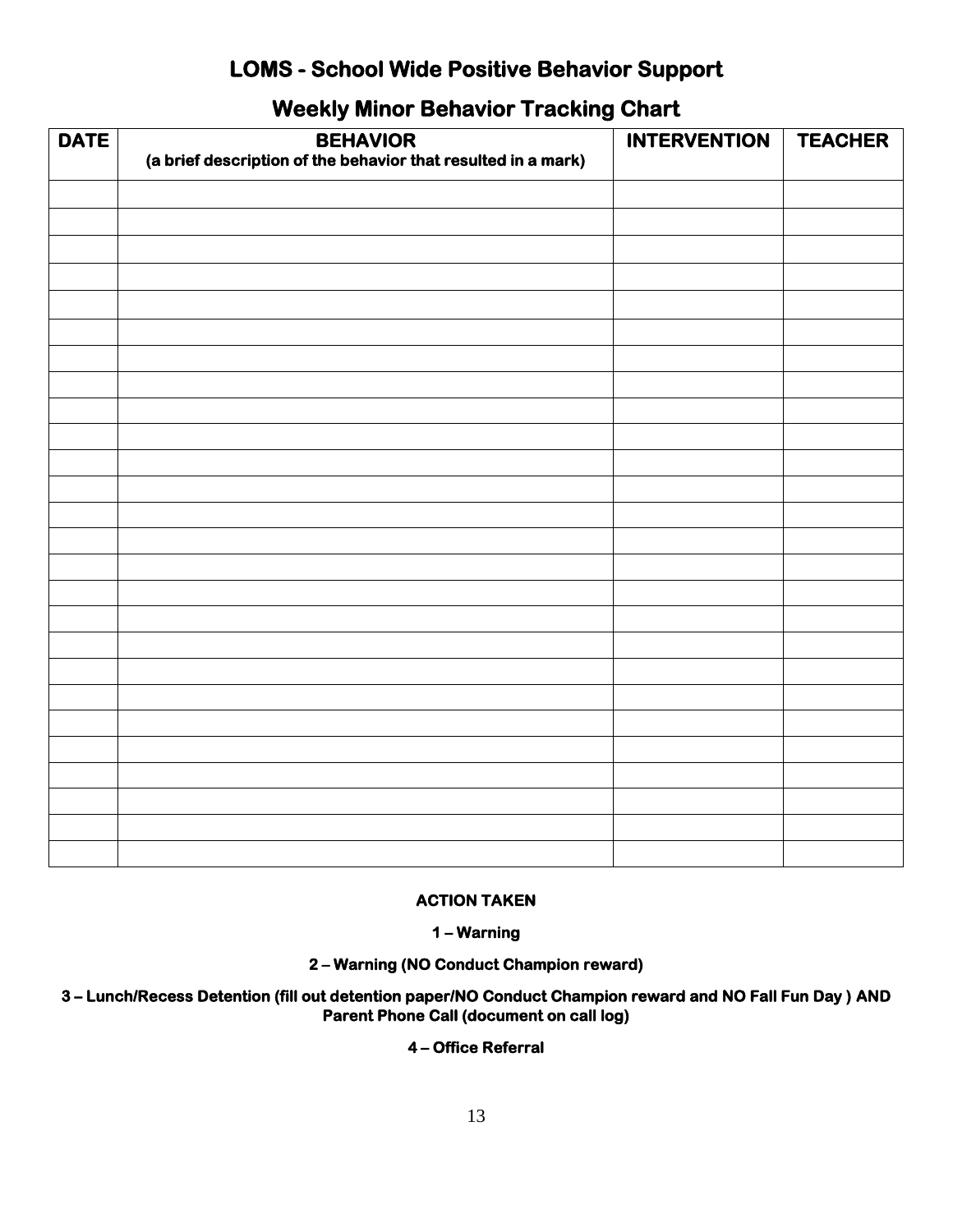### **LOMS - School Wide Positive Behavior Support**

### **Weekly Minor Behavior Tracking Chart**

| <b>DATE</b> | <b>BEHAVIOR</b><br>(a brief description of the behavior that resulted in a mark) | <b>INTERVENTION</b> | <b>TEACHER</b> |
|-------------|----------------------------------------------------------------------------------|---------------------|----------------|
|             |                                                                                  |                     |                |
|             |                                                                                  |                     |                |
|             |                                                                                  |                     |                |
|             |                                                                                  |                     |                |
|             |                                                                                  |                     |                |
|             |                                                                                  |                     |                |
|             |                                                                                  |                     |                |
|             |                                                                                  |                     |                |
|             |                                                                                  |                     |                |
|             |                                                                                  |                     |                |
|             |                                                                                  |                     |                |
|             |                                                                                  |                     |                |
|             |                                                                                  |                     |                |
|             |                                                                                  |                     |                |
|             |                                                                                  |                     |                |
|             |                                                                                  |                     |                |
|             |                                                                                  |                     |                |
|             |                                                                                  |                     |                |
|             |                                                                                  |                     |                |
|             |                                                                                  |                     |                |
|             |                                                                                  |                     |                |
|             |                                                                                  |                     |                |
|             |                                                                                  |                     |                |
|             |                                                                                  |                     |                |
|             |                                                                                  |                     |                |

### **ACTION TAKEN**

**1 – Warning** 

**2 – Warning (NO Conduct Champion reward)** 

**3 – Lunch/Recess Detention (fill out detention paper/NO Conduct Champion reward and NO Fall Fun Day ) AND Parent Phone Call (document on call log)** 

### **4 – Office Referral**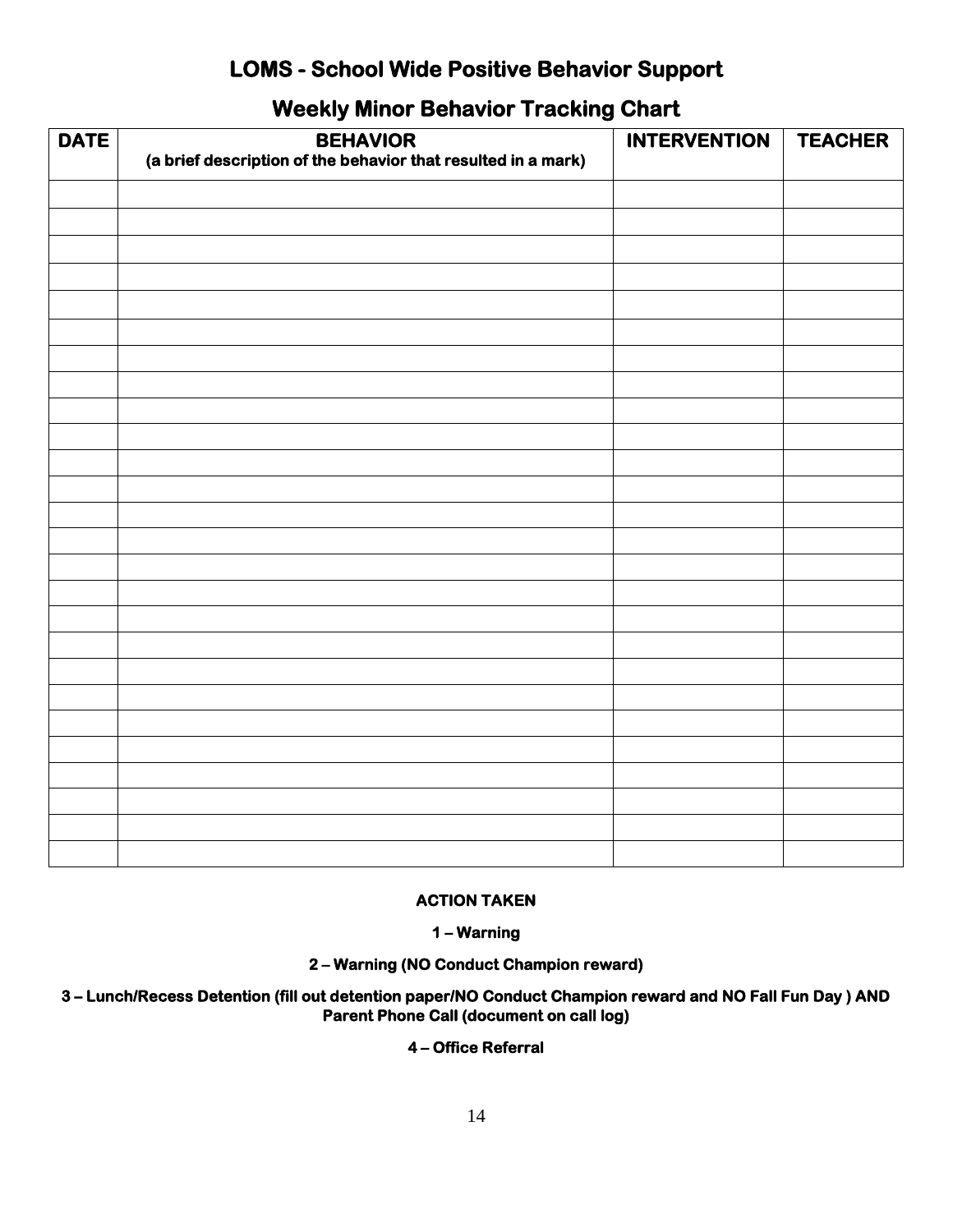### **LOMS - School Wide Positive Behavior Support**

### **Weekly Minor Behavior Tracking Chart**

| <b>DATE</b> | <b>BEHAVIOR</b><br>(a brief description of the behavior that resulted in a mark) | <b>INTERVENTION</b> | <b>TEACHER</b> |
|-------------|----------------------------------------------------------------------------------|---------------------|----------------|
|             |                                                                                  |                     |                |
|             |                                                                                  |                     |                |
|             |                                                                                  |                     |                |
|             |                                                                                  |                     |                |
|             |                                                                                  |                     |                |
|             |                                                                                  |                     |                |
|             |                                                                                  |                     |                |
|             |                                                                                  |                     |                |
|             |                                                                                  |                     |                |
|             |                                                                                  |                     |                |
|             |                                                                                  |                     |                |
|             |                                                                                  |                     |                |
|             |                                                                                  |                     |                |
|             |                                                                                  |                     |                |
|             |                                                                                  |                     |                |
|             |                                                                                  |                     |                |
|             |                                                                                  |                     |                |
|             |                                                                                  |                     |                |
|             |                                                                                  |                     |                |
|             |                                                                                  |                     |                |
|             |                                                                                  |                     |                |
|             |                                                                                  |                     |                |
|             |                                                                                  |                     |                |
|             |                                                                                  |                     |                |
|             |                                                                                  |                     |                |
|             |                                                                                  |                     |                |

### **ACTION TAKEN**

**1 – Warning** 

**2 – Warning (NO Conduct Champion reward)** 

**3 – Lunch/Recess Detention (fill out detention paper/NO Conduct Champion reward and NO Fall Fun Day ) AND Parent Phone Call (document on call log)** 

### **4 – Office Referral**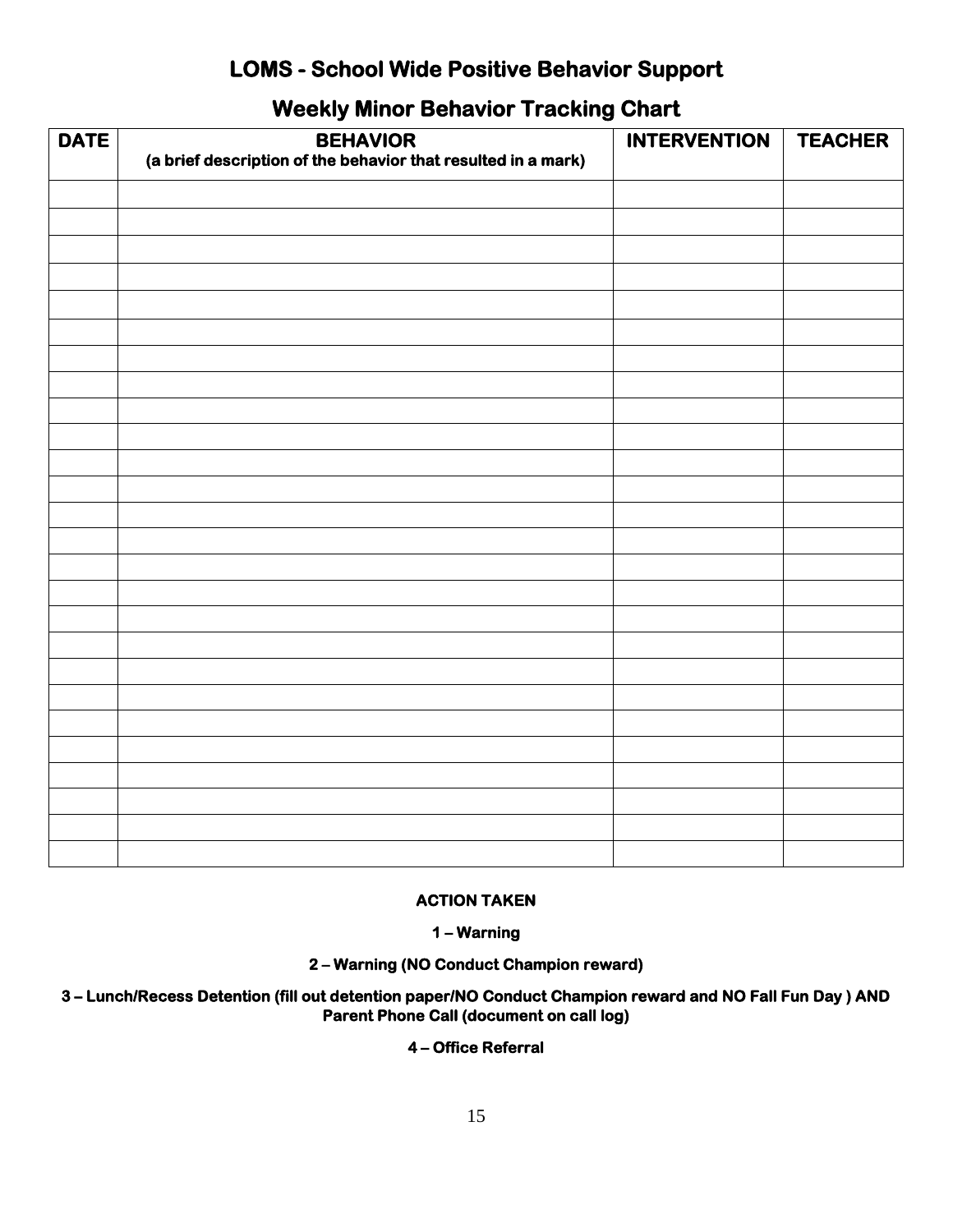### **STUDENT COMPUTER LOG IN INFORMATION**

| Computer login for | USERNAME: 1 <sup>st</sup> initial, last name       | Print your info here |
|--------------------|----------------------------------------------------|----------------------|
| any computer at    | (may have to add a number behind                   |                      |
| <b>LOM</b>         | your last name) ex: jkennedy2                      |                      |
|                    | PASSWORD: First 3 letters of first                 |                      |
|                    | name (capitalize the 1 <sup>st</sup> letter), last |                      |
|                    | four of your SS#, exclamation point.               |                      |
|                    | Ex: Jen1234!                                       |                      |
| Email/Office 365   | USERNAME: LPSB email address                       |                      |
|                    | (computer username@stu.lpsb.org)                   |                      |
|                    | PASSWORD: same as computer                         |                      |
|                    | password                                           |                      |
|                    | EX: UN: <i>jkennedy2@stu.lpsb.org</i>              |                      |
|                    | PW: Jen1234!                                       |                      |
| Clever             | <b>USERNAME:</b> same as computer                  |                      |
|                    | PASSWORD: same as computer                         |                      |
|                    |                                                    |                      |
|                    |                                                    |                      |
| <b>AR</b>          | USERNAME: Student ID #                             |                      |
|                    | PASSWORD: 1 <sup>st</sup> initial, last initial    |                      |
|                    | EX: UN: 26547                                      |                      |
|                    | PW: JK                                             |                      |
| Livingston Parish  |                                                    |                      |
| library ecards     |                                                    |                      |
| Type to Learn      | Account Code: 20T5A4 (that is a zero)              |                      |
|                    | <b>USERNAME: Student ID</b>                        |                      |
|                    | PASSWORD: Student ID                               |                      |
| Reflex Math        | Given in class                                     |                      |
|                    |                                                    |                      |
|                    |                                                    |                      |
| Moby Max           | Given in class                                     |                      |
|                    |                                                    |                      |
|                    |                                                    |                      |
| Plato/Edmentium    | <b>USERNAME:</b> Same as computer                  |                      |
|                    | PASSEORD: Same as computer                         |                      |
|                    |                                                    |                      |
| Oncourse           | <b>USERNAME:</b> Same as computer                  |                      |
|                    | PASSWORD: Same as computer                         |                      |
|                    |                                                    |                      |
|                    |                                                    |                      |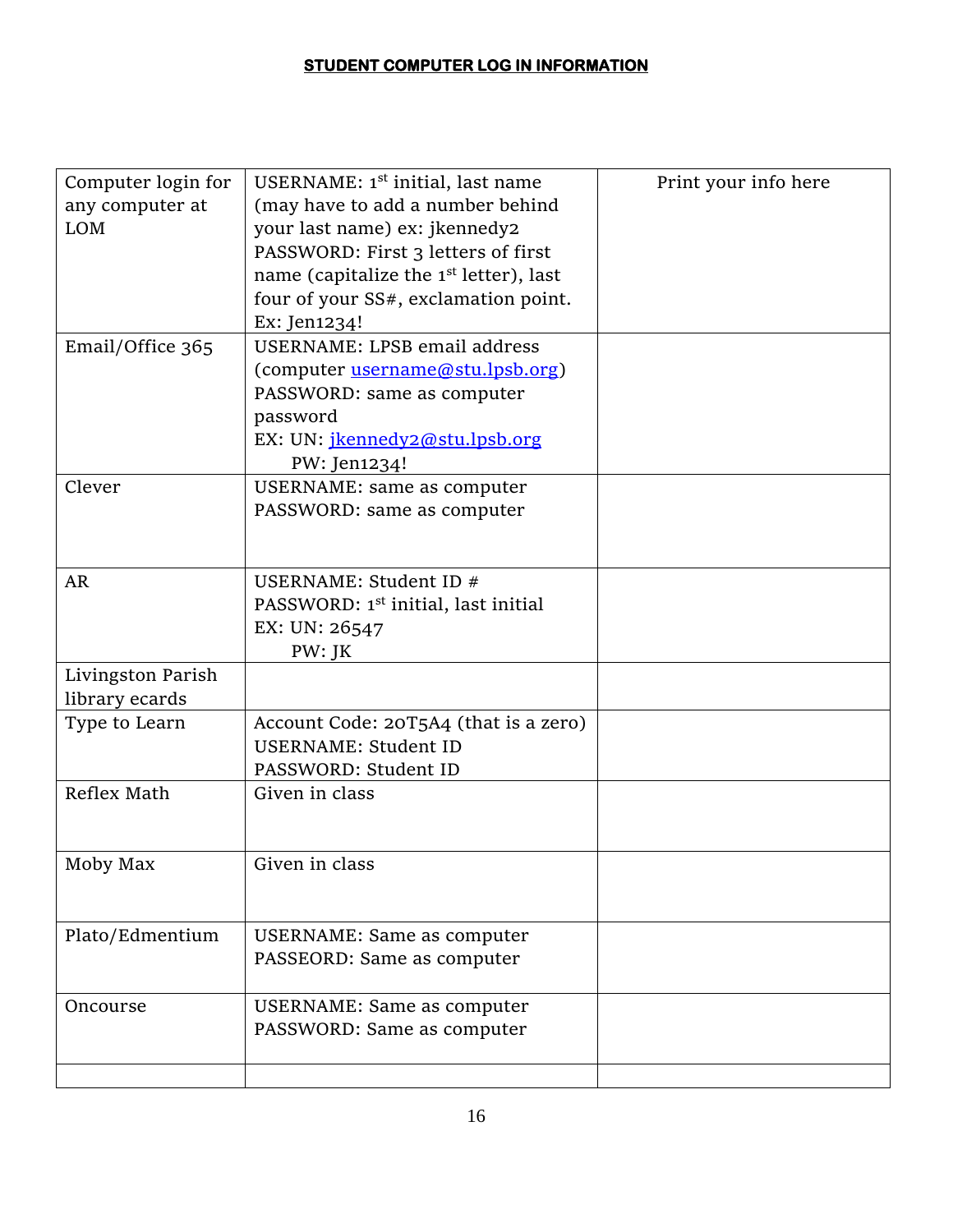| Discovery         | USERNAME: Student ID#.lpsb         |  |
|-------------------|------------------------------------|--|
| Education         | PASSWORD: Stydent ID #             |  |
|                   | Example: username: 26547.lpsb      |  |
|                   | password:26547                     |  |
| Think Central (Go | USERNAME: lpsb email               |  |
| Math)             | PASSWORD: Computer password        |  |
| Rosetta Stone     | <b>USERNAME: Same as computer</b>  |  |
|                   | PASSWORD: Same as computer         |  |
| Springboard       | Given in class                     |  |
| Mind Play         | <b>USERNAME: Same as computer</b>  |  |
|                   | PASSWORD: Same as computer         |  |
| Google (Google    | <b>USERNAME: Computer</b>          |  |
| classroom)        | username@livingstonschools.net     |  |
|                   | PASSWORD: Same as computer         |  |
|                   | Example:                           |  |
|                   | username:                          |  |
|                   | jkennedy2@livingstonschools.net    |  |
|                   | password: Jen1234!                 |  |
| I ready           | Given in class                     |  |
| Power School      | USERNAME: Student ID #             |  |
| Student           | PASSWORD: date of birth (01171980) |  |
| Clever            | USERNAME-Same as Computer          |  |
|                   | PASSWORD-Same as Computer          |  |
| Reflex Math       | Given in class                     |  |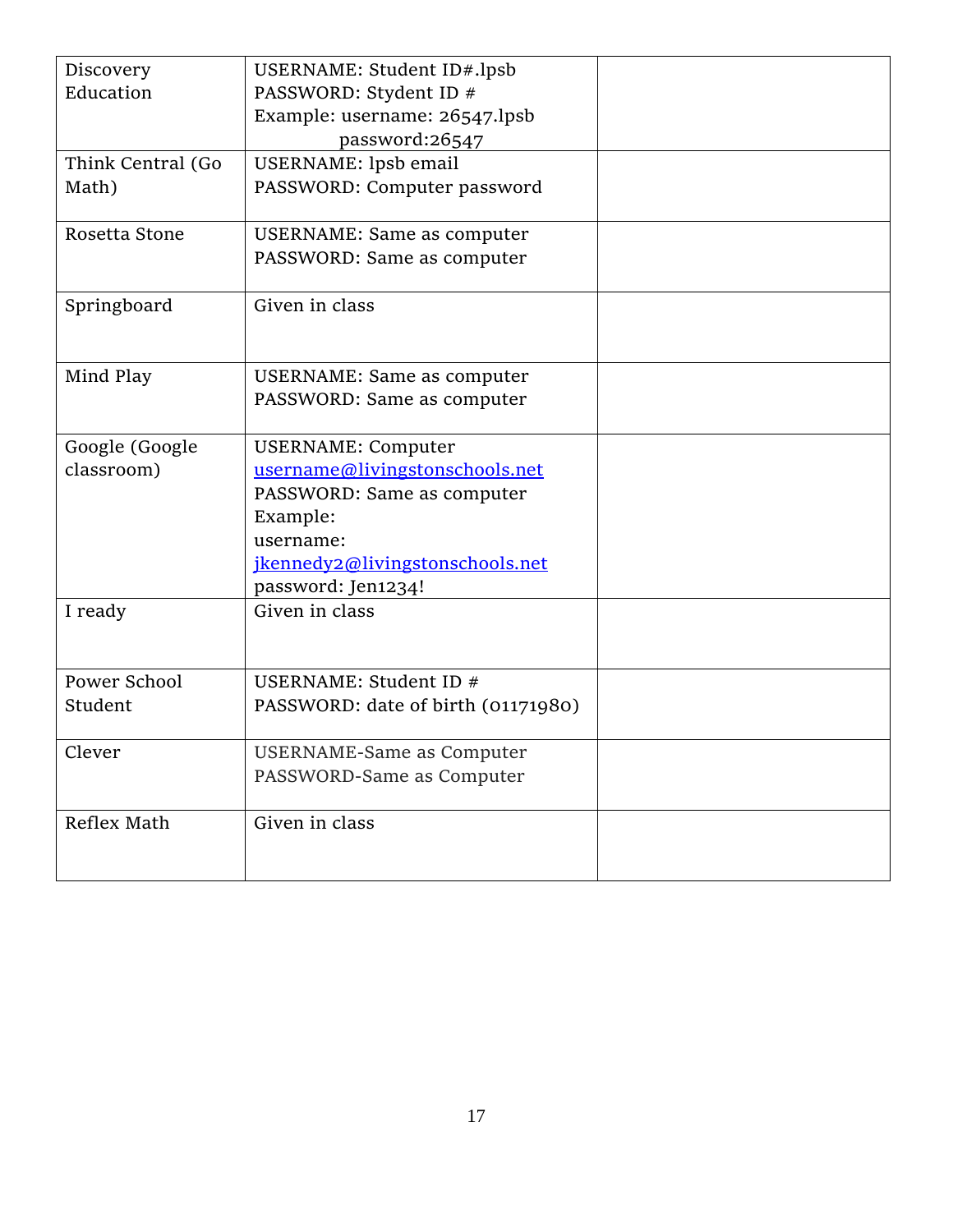### **2020-2021 Bell Schedule**

| 7:48        | $1st$ Bell                               |
|-------------|------------------------------------------|
| 7:55        | <b>Tardy Bell</b>                        |
| $7:55-8:00$ | Homeroom<br>(Pledge/Lunch/Announcements) |
| 8:00-8:52   | 1 <sup>st</sup> Period                   |
| 8:54-9:46   | 2 <sup>nd</sup> Period                   |
| 9:48-10:40  | 3rd Period                               |

|                        |                     | 5 <sup>th</sup> Grade      | 6 <sup>th</sup> Grade      |
|------------------------|---------------------|----------------------------|----------------------------|
| 4 <sup>th</sup> Period |                     | 10:42-12:11                | 10:42-11:34                |
| <b>Shift A</b>         | Shift B             | Shift A: 10:42-11:02 Lunch |                            |
| <b>Olivier</b>         | <b>May-Donnelly</b> | 11:02-11:13 Recess         |                            |
| Roundtree              | <b>Jones</b>        | 11:19-12:11 Class          |                            |
| <b>Girlinghouse</b>    | <b>Davison</b>      |                            |                            |
| <b>Stark</b>           | <b>Templet</b>      | Shift B: 10:42-11:02 Class |                            |
| <b>Holmes</b>          | <b>Smith</b>        | 11:05-11:25 Lunch          |                            |
| <b>Mayfield</b>        | <b>Johnson</b>      | 11:25-11:36 Recess         |                            |
|                        | Leopold             | 11:39-12:11 Class          |                            |
| 5 <sup>th</sup> Period |                     | 12:13-1:05                 | 11:34-1:05                 |
| <b>Shift A</b>         | Shift B             |                            | Shift A: 11:38-11:58 Lunch |
| <b>Courville</b>       | O'Neill             |                            | 11:58-12:09 Recess         |
| <b>Tarver</b>          | <b>McLin</b>        |                            | 12:13-1:05 Class           |
| Reynerson              | Workman             |                            |                            |
| Spinosa                | <b>Nester</b>       |                            | Shift B: 11:34-12:00 Class |
| Swearingen             | Freeman             |                            | 12:00-12:20 Lunch          |
| <b>Williams</b>        | <b>Cleveland</b>    |                            | 12:20-12:31 Recess         |
| <b>Harris</b>          | <b>DeLee</b>        |                            | 12:36-1:05 Class           |
|                        | Webb                |                            |                            |

| $1:07 - 1:59$ | 6 <sup>th</sup> Period             |
|---------------|------------------------------------|
| 2:01-2:53     | $7th$ Period                       |
| 2:53-3:00     | Return to $1st$ to plug in laptops |
| 3:00          | <b>Student dismissal</b>           |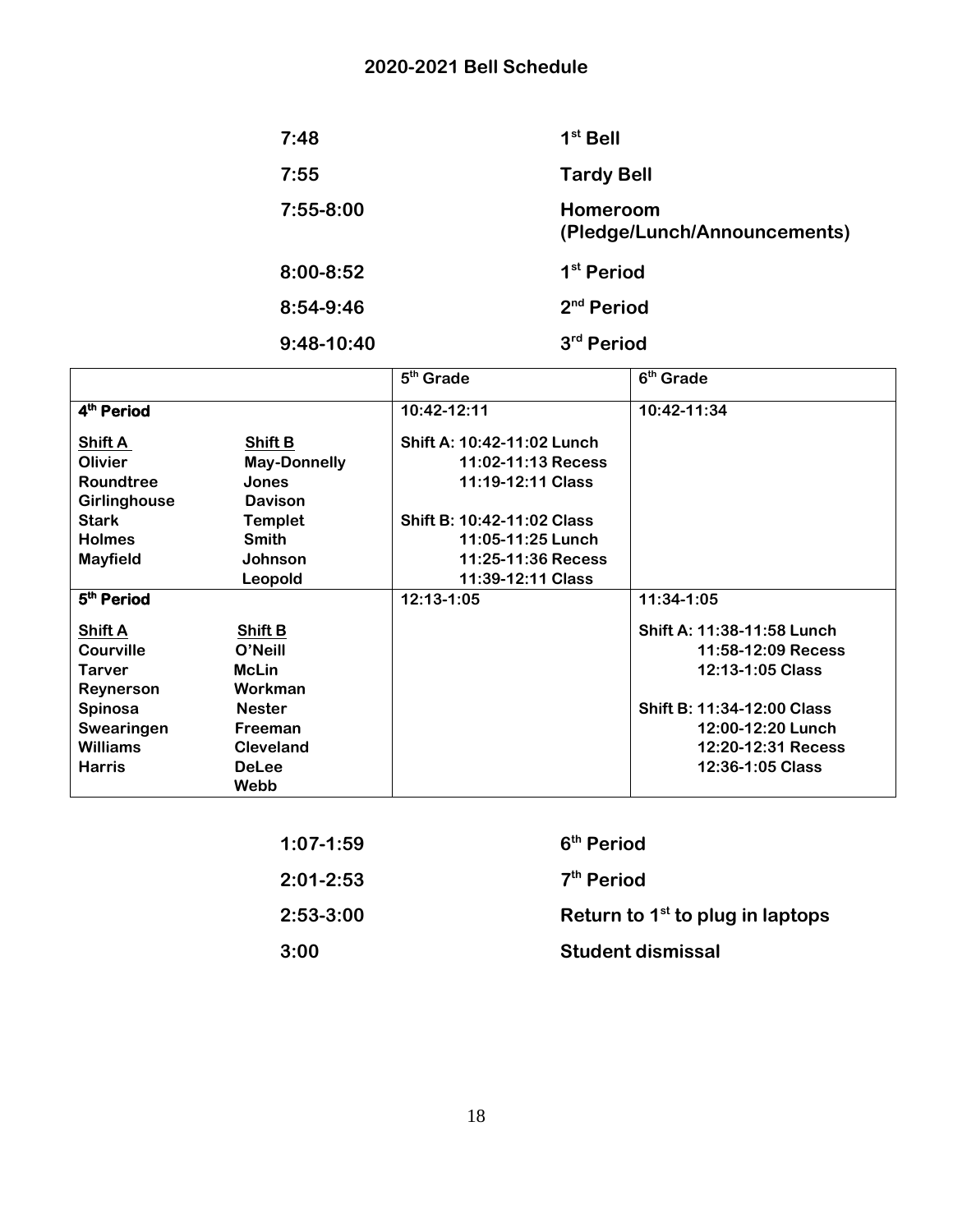#### **STUDENT COMPUTER ACCESS AND USE**

#### INTERNET SAFETY

The Internet is a vast, global computer network that provides access to major universities, governmental agencies, other school systems, and commercial providers of data banks. The Livingston Parish School Board shall establish appropriate guidelines for exploring and using Internet resources within the school district to enhance learning and teaching activities. Acceptable use of these resources shall be consistent with the philosophy, goals and objectives of the Livingston Parish School Board. Age and grade appropriate classroom instruction shall be provided regarding Internet and cell phone safety. Such instruction shall include appropriate online behavior, interacting with other individuals on social networking websites and in chat rooms, and cyberbullying awareness and response, as well as areas of concern as authorized in state and federal law.

In its continued efforts to comply with the *Children's Internet Protection Act*, the School Board shall adopt and enforce a policy of Internet safety that incorporates the use of computer-related technology or the use of Internet service provider technology designed to block or filter Internet access for minors and adults to certain visual depictions, including without limitation those that are obscene, child pornographic, or harmful to minors, including without limitation sites that are excessively, violent, pervasively vulgar, or sexually harassing. Sites which contain information on the manufacturing of bombs or other incendiary devices shall also be prohibited. Only authorized persons may disable for an adult user the blocking or filtering mechanism in order to enable Internet access for bona fide research or other lawful purposes, which shall include online services for legitimate scientific or educational purposes approved by the Board, or access to online services of a newspaper with a daily circulation of at least 1,000.

In addition to filtering requirements, the Board shall maintain regulations which:

- Prohibit access by minors to inappropriate matter on the Internet and World Wide Web;
- Address the safety and security of minors when using electronic mail and other forms of direct electronic communications, such as "Instant Messaging";
- Prohibit unauthorized access, including what is now known as hacking, and other unlawful on-line activities by minors online;

Prohibit unauthorized disclosure, use, and dissemination of personal information regarding minors; and

Institutes measures designed to restrict minors' access to materials harmful to minors.

#### **PERMISSIONS**

- 1. The *Student Computer Access and Use* policy shall be distributed to the student and parent/guardian through the school handbook and shall be posted on the School Board web site.
- 2. Parental permission shall be assumed unless specifically denied. *Denial of Permission Forms* are available at all schools.
- 3. Parental/guardian permissions that are assumed include:
	- Access to the internet and email system
	- Permission to publish students' work to classroom web sites
	- Permission to have unidentified photos of students published to classroom web sites

#### COMPUTER AND INTERNET USE TERMS AND CONDITIONS

- 1. *Acceptable Use*  The purpose of the Internet is to support research and education in and among academic institutions in the United States by providing access to unique resources and opportunities for collaborative work. Transmission of any material in violation of any U.S., state, local or School District regulations shall be prohibited.
- 2. *Privileges*  The use of the Internet is a privilege, not a right, and inappropriate use shall result in a cancellation of those privileges and may result in disciplinary or legal action by the administration, faculty, or staff.
- 3. *Security*  Security on any computer system is a high priority, especially when the system involves many users. Any suspected security problem on the Internet shall be reported to the building technology coordinator or the principal, who shall immediately contact the Director of Technology or designee. Any user identified as a security risk or having a history of problems with other computer systems shall be denied access to the Internet.
- 4. *Vandalism*  Vandalism shall result in cancellation of privileges and or other disciplinary actions up to and including expulsion. *Vandalism* is defined as any malicious attempt to harm or destroy hardware or software data of the school system, another user, the Internet Service Provider, or other networks that are connected to Internet. This includes, but is not limited to, the uploading or creation of computer viruses. No software, programs, or files may be installed or downloaded by any user without the prior permission of the building technology coordinator, who must scan for appropriateness and viruses.
- 5. *Consequences of Misuse*  School principals may discipline (up to and including expulsion) any student who accesses, sends, receives, or configures electronically any profane language or pictures or violates the *Code of Conduct* for computer use, or any rules contained in the *Acceptable Use Agreement*.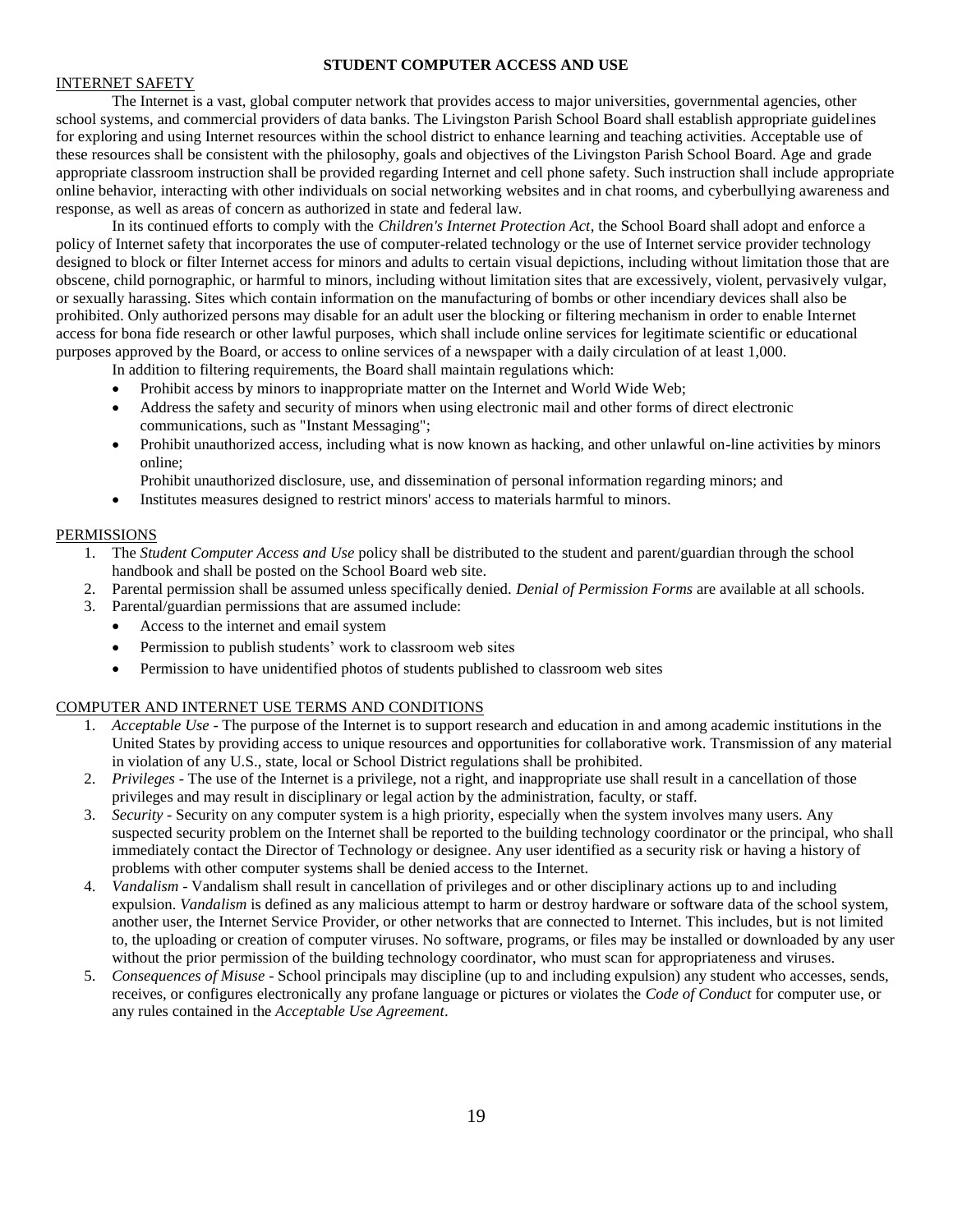#### RESPONSIBLE USE

The Livingston Parish School Board *Student Code of Conduct* applies to all persons who use any School Board computer. Honesty, integrity, and respect for the rights of others should be evident at all times. Guidelines are provided so that Internet users are aware of the responsibilities they are about to assume. Responsibilities include efficient, ethical, and legal utilization of network resources. All users, including students, employees, or any other users of School Board computers, hardware, and Board network shall abide by all policies of the School Board and any applicable administrative regulations and procedures.

The use of the Internet, including the World Wide Web, in any Livingston Parish public school must be in support of education and academic research and consistent with the educational objectives of the Livingston Parish School Board. Neither the Livingston Parish School Board nor any of the schools shall be responsible for any financial obligations incurred by users of the Internet.

The computer user shall be held responsible for his/her actions and activities. Unacceptable uses of the computers and/or the Internet shall result in appropriate disciplinary action, including school suspension, expulsion or revoking of these privileges. If a student has questions about whether a specific activity is permitted, he or she should ask a teacher or administrator.

If a student accidentally accesses inappropriate material, he or she should back out of that information at once. Students who may inadvertently access a site that is pornographic, obscene, or harmful to minors shall immediately disconnect from the site and inform the teacher.

Students shall use the Internet search engines and/or other Internet tools only under the direction and supervision of teachers. In general, any student use of networks and telecommunications resources must be for educational purposes and conform to

school system rules of behavior. *Regulations for the use of computers and the participation by anyone on the Internet shall include but not be not be limited to the following:* 

- 1. Student use of e-mail and other forms for direct electronic communication including instant messaging systems is prohibited unless authorized and directly supervised by a teacher.
- 2. School system rules prohibiting indecent, vulgar, lewd, slanderous, abusive, threatening, sexually harassing, or terrorizing language apply to all forms of electronic communications.
- 3. Students shall not post any e-mail or other messages or materials on school or district networks or the Internet that are indecent, vulgar, lewd, slanderous, abusive, threatening, sexually harassing, or terrorizing.
- 4. Students shall not post personal information about themselves, (last name, addresses, or telephone numbers) or any other person.
- 5. Students shall not abuse or waste network resources through frivolous and non-educational use or send chain letters or annoying or unnecessary letters to large numbers of people.
- 6. Students shall not access over the Internet visual depictions that are obscene, pornographic, or harmful to minors.
- 7. Students shall not attempt to gain unauthorized access, including so-called "hacking" or otherwise compromise any computer or network security or engage in any illegal activities on the Internet, including willfully introducing a computer virus, worm, or other harmful program to the network.
- 8. Students shall observe copyright law and fair use guidelines. Students shall not plagiarize or otherwise use copyrighted material without permission. Students shall properly cite the source of information accessed over the Internet.
- 9. Students shall not make any purchase on the Internet while using school equipment or Internet service.
- 10. Degrading or disrupting equipment or system performance shall not be permitted.
- 11. Invading the privacy of individuals, sending of hate mail, harassing, or making discriminatory remarks or other antisocial behavior shall be prohibited.
- 12. Using an account owned by another user shall be prohibited.
- 13. Posting anonymous messages shall not be permitted.
- 14. Perusing or otherwise accessing information on manufacturing bombs or other incendiary devices shall be forbidden.
- 15. Downloading information without permission of the Director of Technology or designee shall be prohibited.
- 16. Accessing or creating exposure in any way to pictures, graphics, or other visual depictions that taken as a whole and with respect to minors, appeals to the prurient interest in nudity, sex, or excretion shall be prohibited.
- 17. Accessing or creating exposure in any way to pictures, graphics, or other visual depictions that describe or represent in an offensive way with respect to what is suitable for minors, an actual or simulated sexual act or sexual contact, actual or simulated normal or perverted sexual acts, or a lewd exhibition of the genitals shall be prohibited.
- 18. Accessing or creating exposure in any way to pictures, graphics, or other visual depictions that taken as a whole lack serious literary, artistic, political, or scientific value as to minors shall be prohibited.
- 19. Use for product advertisement, political lobbying, or illegal activities shall be strictly prohibited.
- 20. Subscriptions to list servers, bulletin boards, and on-line services must be pre-approved by the Superintendent or his/her designee.

Procedures for the disabling or otherwise modifying any technology protection measures shall be the responsibility of the Director of Technology or designated representatives.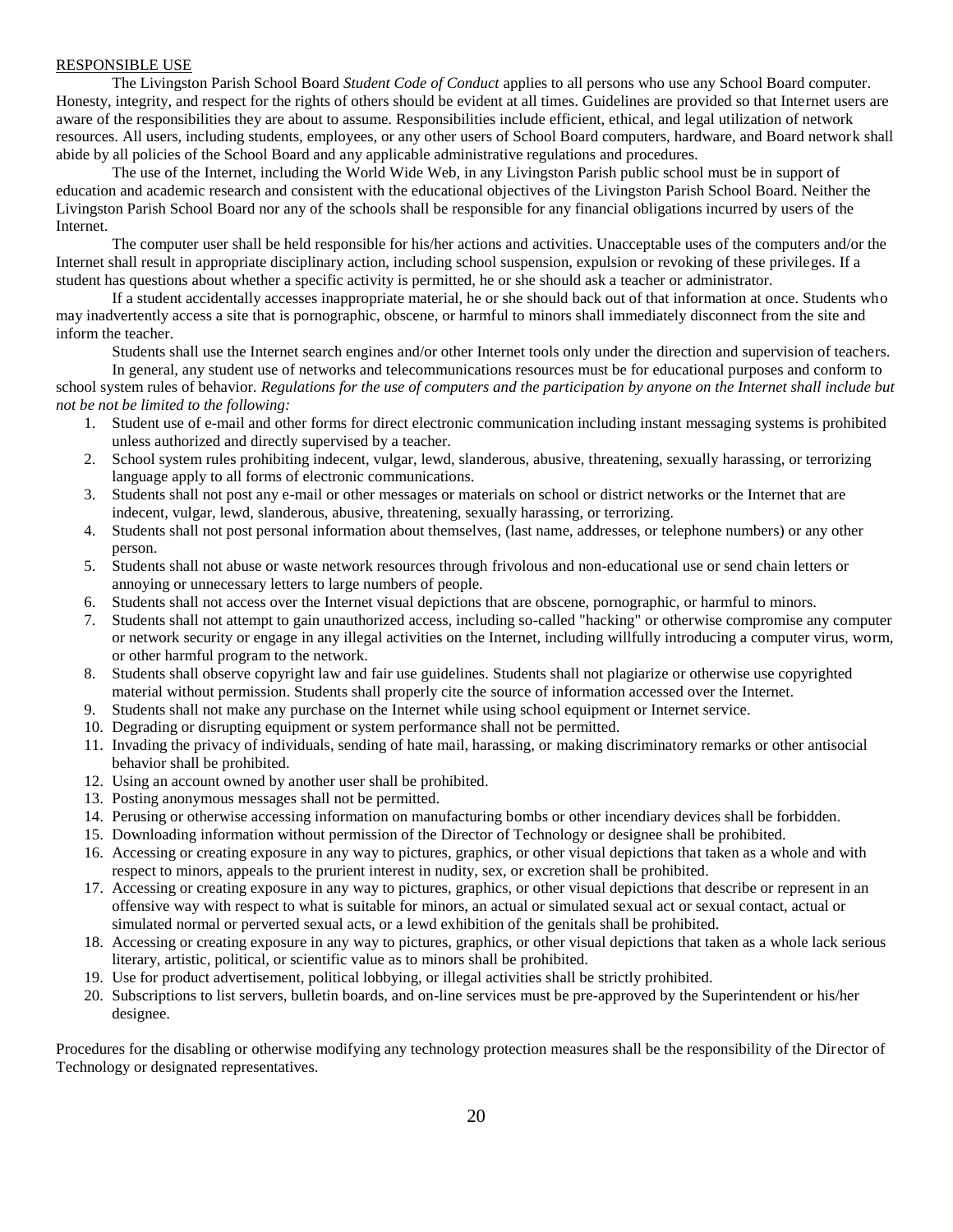### **Livingston Parish Public School System Title I Family Engagement Policy 2021-2022**

A Districtwide Family Advisory Council has been established in order to revise the current Livingston Parish Title I Parent and Family Engagement policy and expand the plan in accordance with the *Every Student Succeeds Act (ESSA) of 2015,* section 1112 of the Elementary and Secondary Act (ESEA). This council will meet regularly in order to coordinate and integrate family involvement, and evaluate the effectiveness of the policy. This policy will be made available to the local community and updated periodically to meet the changing needs of the families and the school. The ultimate goal is to ensure that all families within the district are provided the same opportunities for involvement in their child's education. The advisory council will also be informed of the process of the 1% of Title I, Part A funds reserved for family engagement. The Local Education Agency (LEA) will incorporate these ideas into the district-wide policy. If there are any unsatisfactory comments on the plan, these will be forwarded to the State Education Agency (SEA).

Under the direction and technical assistance of the Local Education Agency (LEA), each Title I school will have family members serve on the Schoolwide Committee, which will function to review the schoolwide plan and family activities for that school. This plan will be specific to the Title I school and will provide a means for families to become more involved in their child's education.

Consistent with section 1118 of the ESEA, an annual meeting will be held in each school in which family members will be given information about their school participation in the Title I program and related services, an explanation of the requirements of this participation and a school/family compact as required by section 1118(d) of the ESEA.. Family members will also be informed of their right to parent-teacher conferences, regular reports on their children's progress, reasonable access to staff, opportunities to volunteer on campus, and to request information regarding the professional certifications of their student's classroom teachers. To the extent, which is practical, meetings will provide full opportunities for the participation of family members with limited English, members with disabilities and migrant parents following section 1111 of the ESEA. Information will be understandable and uniform.

One goal of this plan will be to improve communication between home and school through family/school compacts, newsletters, family-teacher conferences, handbooks, agendas, surveys, School Messenger recordings, electronic communications, such as: telephone calls, texts and emails, and school social media types of sharing information. It is important that family members respond to communications from the school in a timely manner and talk with their children about their classroom activities and behavior.

Another goal will be to provide information concerning the *Every Student Succeeds Act (ESSA) of 2015*, the State of Louisiana Accountability Law, the curriculum used at the school, the forms of academic assessment used to measure student progress, and the proficiency levels students are expected to meet.

Title I schools will assist families with parenting skills, technology skills, and give assistance in helping with homework, projects, and other at-home activities. Families will be encouraged to take advantage of teacher conferences as a way of monitoring the progress of students. Schools will also provide opportunities for the local community to become more involved with families and with the school.

Family participation is essential to the success of the students. By monitoring the child's progress and working with educators to improve students' achievement, families provide a vital link between the school and the student. Students should know that their family values education and achievement and are available to help them to achieve their goals. Annually, each school will disseminate and collect family surveys to improve engagement. Results from the survey, if needed, will be used to revise family engagement policies at the school level.

It is Livingston Parish Public School System's goal to reach out to, communicate with and work with families as equal partners in our schools.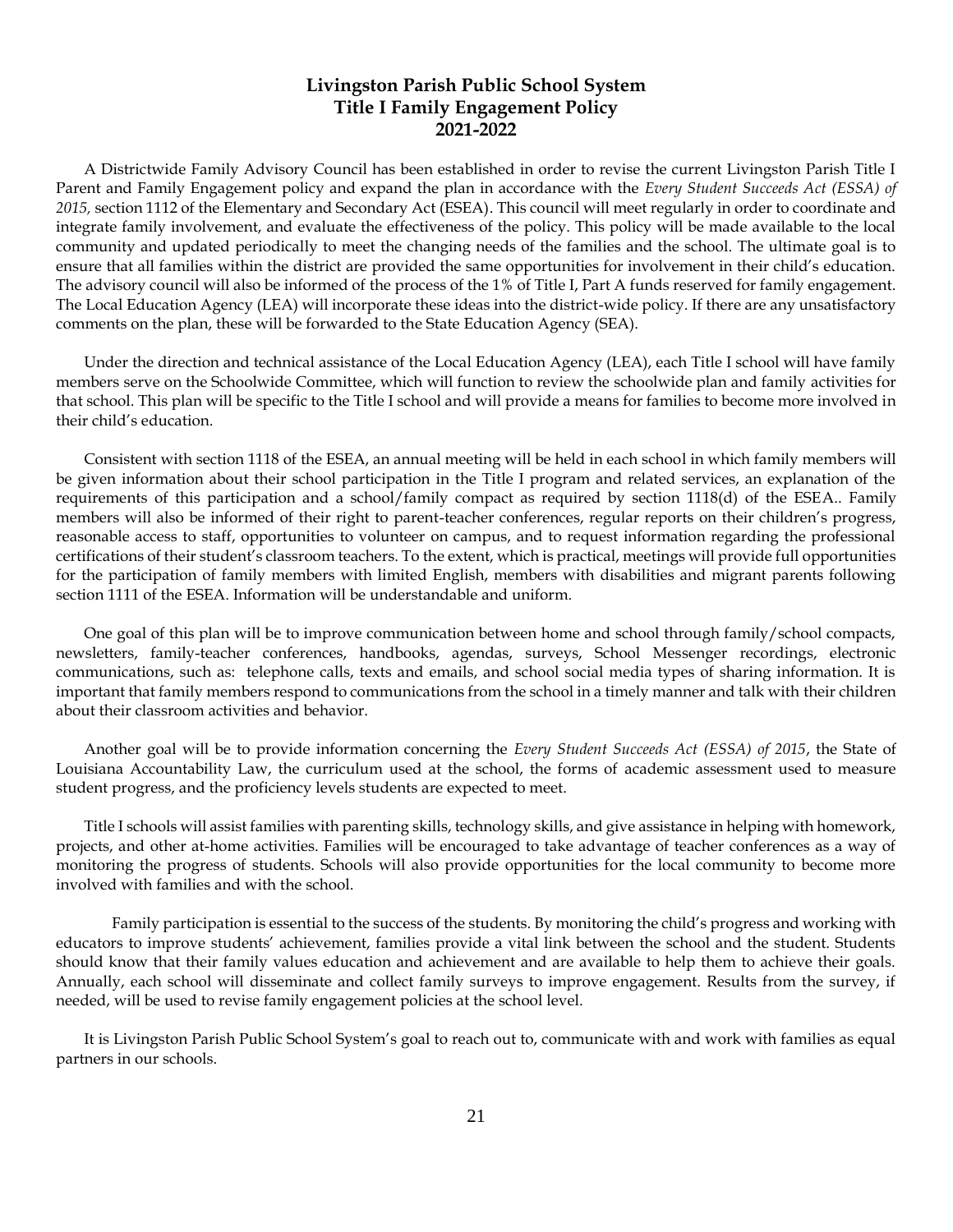| AUG 16-20      | <b>MONDAY</b> | TUESDAY | WEDNESDAY | THURSDAY | FRIDAY |
|----------------|---------------|---------|-----------|----------|--------|
| ELA            |               |         |           |          |        |
|                |               |         |           |          |        |
|                |               |         |           |          |        |
|                |               |         |           |          |        |
| <b>MATH</b>    |               |         |           |          |        |
|                |               |         |           |          |        |
|                |               |         |           |          |        |
|                |               |         |           |          |        |
| <b>SCIENCE</b> |               |         |           |          |        |
|                |               |         |           |          |        |
|                |               |         |           |          |        |
|                |               |         |           |          |        |
| SOCIAL STUDIES |               |         |           |          |        |
|                |               |         |           |          |        |
|                |               |         |           |          |        |
|                |               |         |           |          |        |

| AUG 23-27      | <b>MONDAY</b> | TUESDAY | WEDNESDAY | THURSDAY | FRIDAY |
|----------------|---------------|---------|-----------|----------|--------|
| ELA            |               |         |           |          |        |
|                |               |         |           |          |        |
|                |               |         |           |          |        |
| <b>MATH</b>    |               |         |           |          |        |
|                |               |         |           |          |        |
|                |               |         |           |          |        |
|                |               |         |           |          |        |
| <b>SCIENCE</b> |               |         |           |          |        |
|                |               |         |           |          |        |
|                |               |         |           |          |        |
| SOCIAL STUDIES |               |         |           |          |        |
|                |               |         |           |          |        |
|                |               |         |           |          |        |
|                |               |         |           |          |        |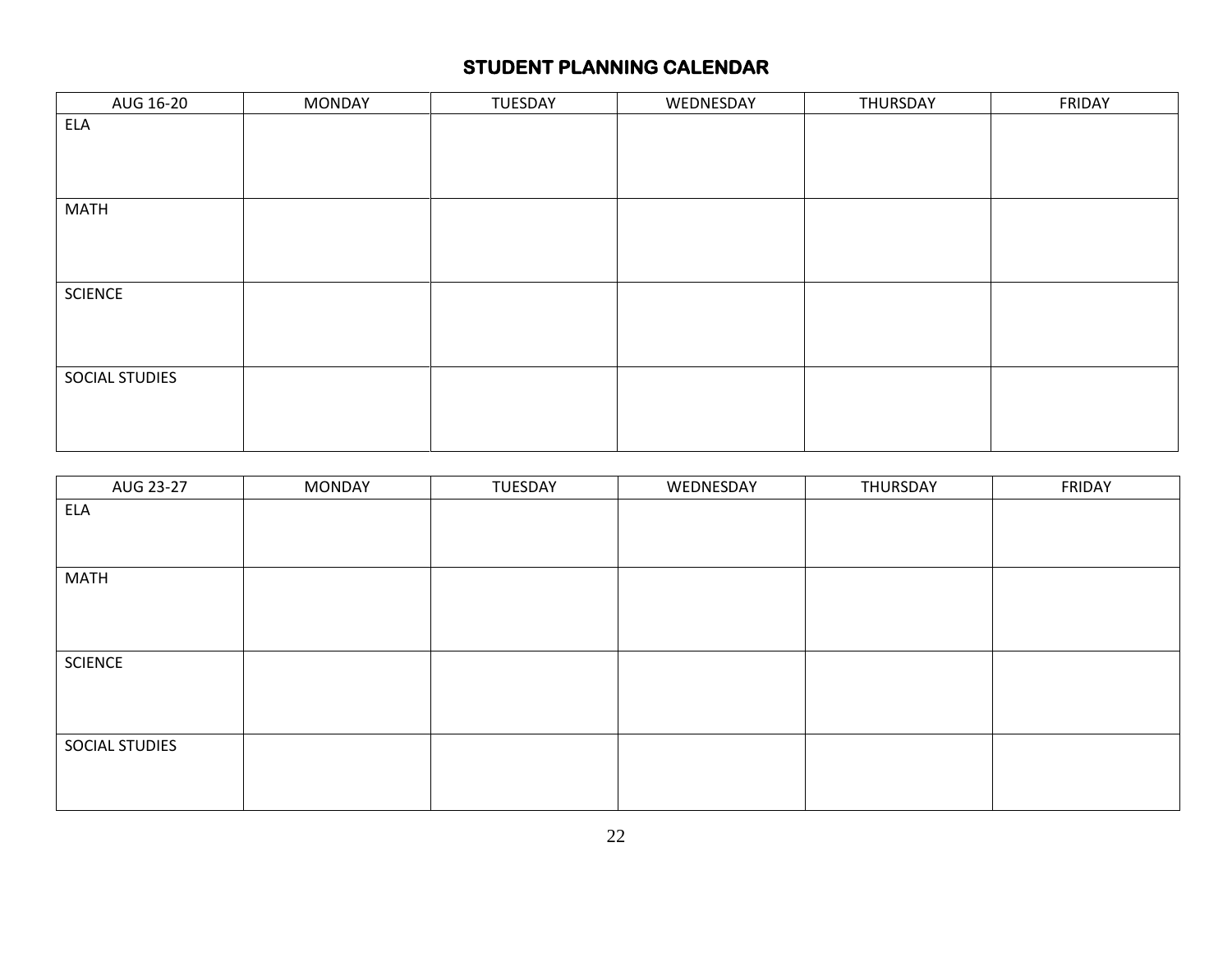| AUG 30-SEPT 3  | <b>MONDAY</b> | TUESDAY | WEDNESDAY | THURSDAY | FRIDAY |
|----------------|---------------|---------|-----------|----------|--------|
| <b>ELA</b>     |               |         |           |          |        |
|                |               |         |           |          |        |
|                |               |         |           |          |        |
|                |               |         |           |          |        |
| <b>MATH</b>    |               |         |           |          |        |
|                |               |         |           |          |        |
|                |               |         |           |          |        |
|                |               |         |           |          |        |
| <b>SCIENCE</b> |               |         |           |          |        |
|                |               |         |           |          |        |
|                |               |         |           |          |        |
|                |               |         |           |          |        |
| SOCIAL STUDIES |               |         |           |          |        |
|                |               |         |           |          |        |
|                |               |         |           |          |        |
|                |               |         |           |          |        |

| SEPT 6-10             | <b>MONDAY</b>     | TUESDAY | WEDNESDAY | THURSDAY | <b>FRIDAY</b> |
|-----------------------|-------------------|---------|-----------|----------|---------------|
| <b>ELA</b>            | LABOR DAY HOLIDAY |         |           |          |               |
|                       |                   |         |           |          |               |
|                       |                   |         |           |          |               |
| <b>MATH</b>           | LABOR DAY HOLIDAY |         |           |          |               |
|                       |                   |         |           |          |               |
|                       |                   |         |           |          |               |
| <b>SCIENCE</b>        | LABOR DAY HOLIDAY |         |           |          |               |
|                       |                   |         |           |          |               |
|                       |                   |         |           |          |               |
| <b>SOCIAL STUDIES</b> | LABOR DAY HOLIDAY |         |           |          |               |
|                       |                   |         |           |          |               |
|                       |                   |         |           |          |               |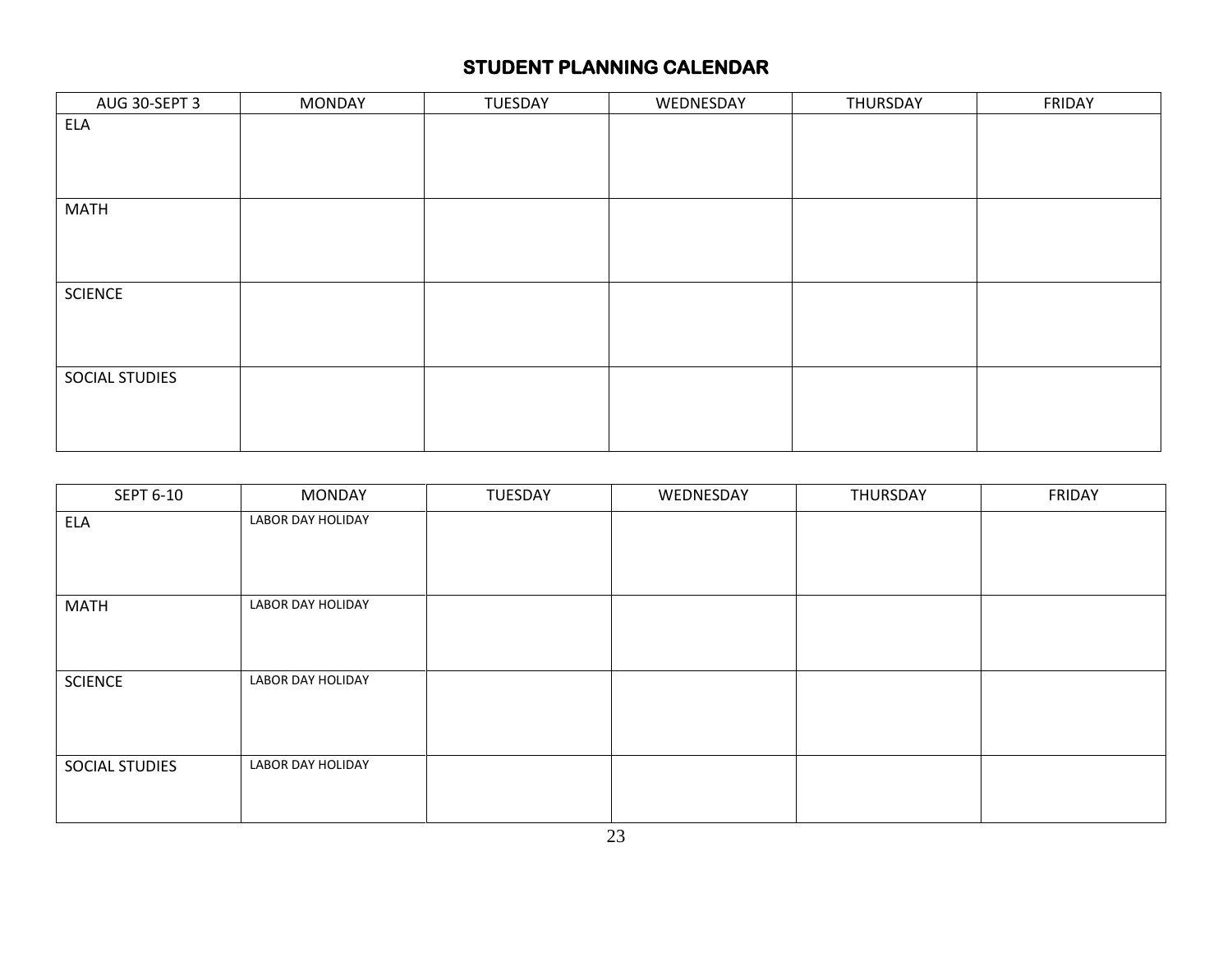| SEPT 13-17     | <b>MONDAY</b>   | TUESDAY | WEDNESDAY | THURSDAY | <b>FRIDAY</b> |
|----------------|-----------------|---------|-----------|----------|---------------|
| <b>ELA</b>     | <b>INTERIMS</b> |         |           |          |               |
|                |                 |         |           |          |               |
|                |                 |         |           |          |               |
|                |                 |         |           |          |               |
| <b>MATH</b>    | <b>INTERIMS</b> |         |           |          |               |
|                |                 |         |           |          |               |
|                |                 |         |           |          |               |
|                |                 |         |           |          |               |
| <b>SCIENCE</b> | <b>INTERIMS</b> |         |           |          |               |
|                |                 |         |           |          |               |
|                |                 |         |           |          |               |
|                |                 |         |           |          |               |
| SOCIAL STUDIES | <b>INTERIMS</b> |         |           |          |               |
|                |                 |         |           |          |               |
|                |                 |         |           |          |               |
|                |                 |         |           |          |               |

| SEPT 20-24     | <b>MONDAY</b> | TUESDAY | WEDNESDAY                | THURSDAY | <b>FRIDAY</b> |
|----------------|---------------|---------|--------------------------|----------|---------------|
| <b>ELA</b>     |               |         | Professional Development |          |               |
|                |               |         | Day                      |          |               |
|                |               |         |                          |          |               |
| <b>MATH</b>    |               |         | Professional Development |          |               |
|                |               |         | Day                      |          |               |
|                |               |         |                          |          |               |
|                |               |         |                          |          |               |
| <b>SCIENCE</b> |               |         | Professional Development |          |               |
|                |               |         | Day                      |          |               |
|                |               |         |                          |          |               |
|                |               |         |                          |          |               |
| SOCIAL STUDIES |               |         | Professional Development |          |               |
|                |               |         | Day                      |          |               |
|                |               |         |                          |          |               |
|                |               |         |                          |          |               |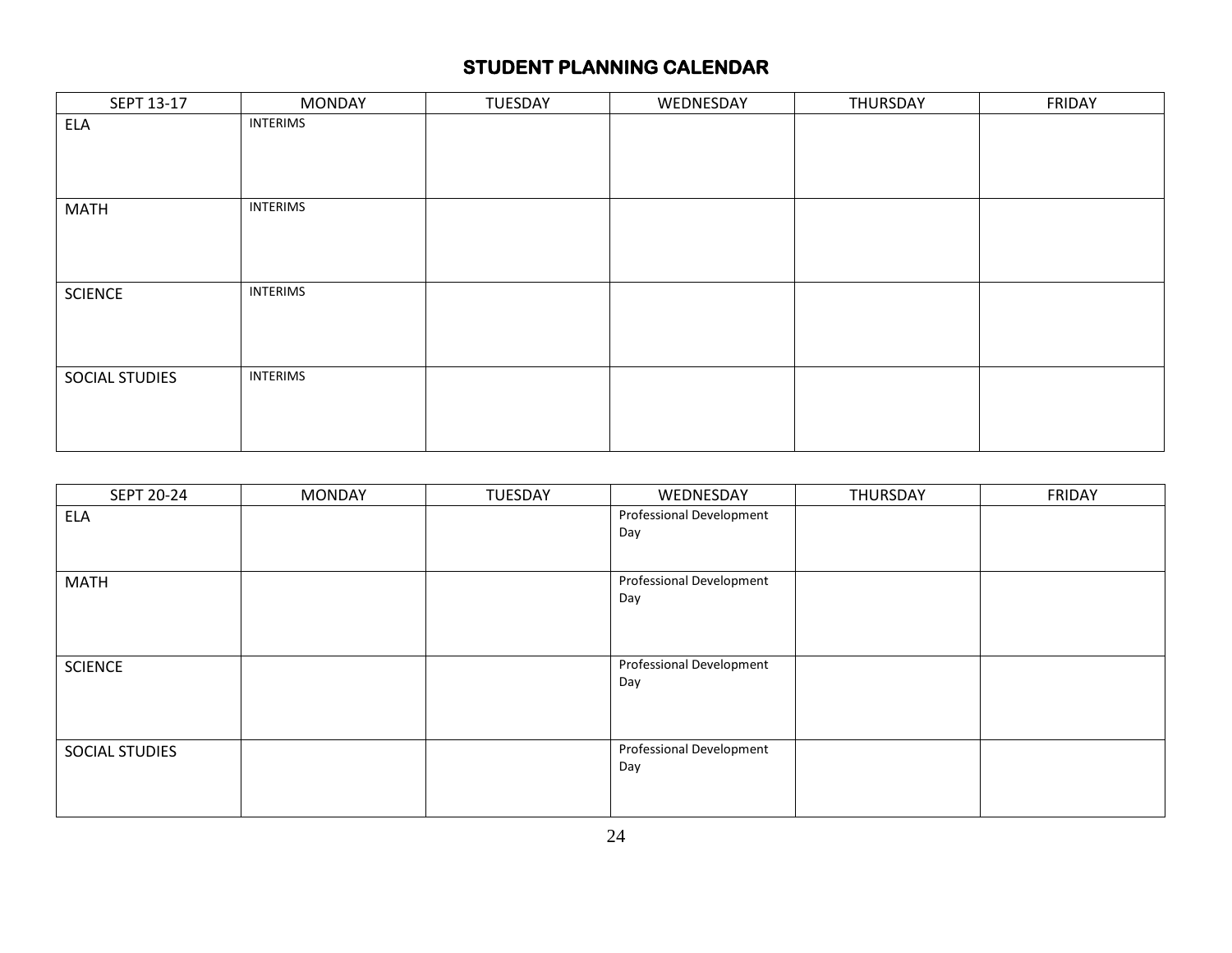| SEPT 27-OCT 1  | <b>MONDAY</b> | TUESDAY | WEDNESDAY | THURSDAY | FRIDAY |
|----------------|---------------|---------|-----------|----------|--------|
| <b>ELA</b>     |               |         |           |          |        |
|                |               |         |           |          |        |
|                |               |         |           |          |        |
|                |               |         |           |          |        |
| <b>MATH</b>    |               |         |           |          |        |
|                |               |         |           |          |        |
|                |               |         |           |          |        |
|                |               |         |           |          |        |
| SCIENCE        |               |         |           |          |        |
|                |               |         |           |          |        |
|                |               |         |           |          |        |
|                |               |         |           |          |        |
| SOCIAL STUDIES |               |         |           |          |        |
|                |               |         |           |          |        |
|                |               |         |           |          |        |
|                |               |         |           |          |        |

| <b>OCT 4-8</b> | <b>MONDAY</b> | TUESDAY | WEDNESDAY | THURSDAY | <b>FRIDAY</b>       |
|----------------|---------------|---------|-----------|----------|---------------------|
|                |               |         |           |          |                     |
| <b>ELA</b>     |               |         |           |          | <b>FAIR HOLIDAY</b> |
|                |               |         |           |          |                     |
|                |               |         |           |          |                     |
| <b>MATH</b>    |               |         |           |          | <b>FAIR HOLIDAY</b> |
|                |               |         |           |          |                     |
|                |               |         |           |          |                     |
|                |               |         |           |          |                     |
| <b>SCIENCE</b> |               |         |           |          | <b>FAIR HOLIDAY</b> |
|                |               |         |           |          |                     |
|                |               |         |           |          |                     |
| SOCIAL STUDIES |               |         |           |          | <b>FAIR HOLIDAY</b> |
|                |               |         |           |          |                     |
|                |               |         |           |          |                     |
|                |               |         |           |          |                     |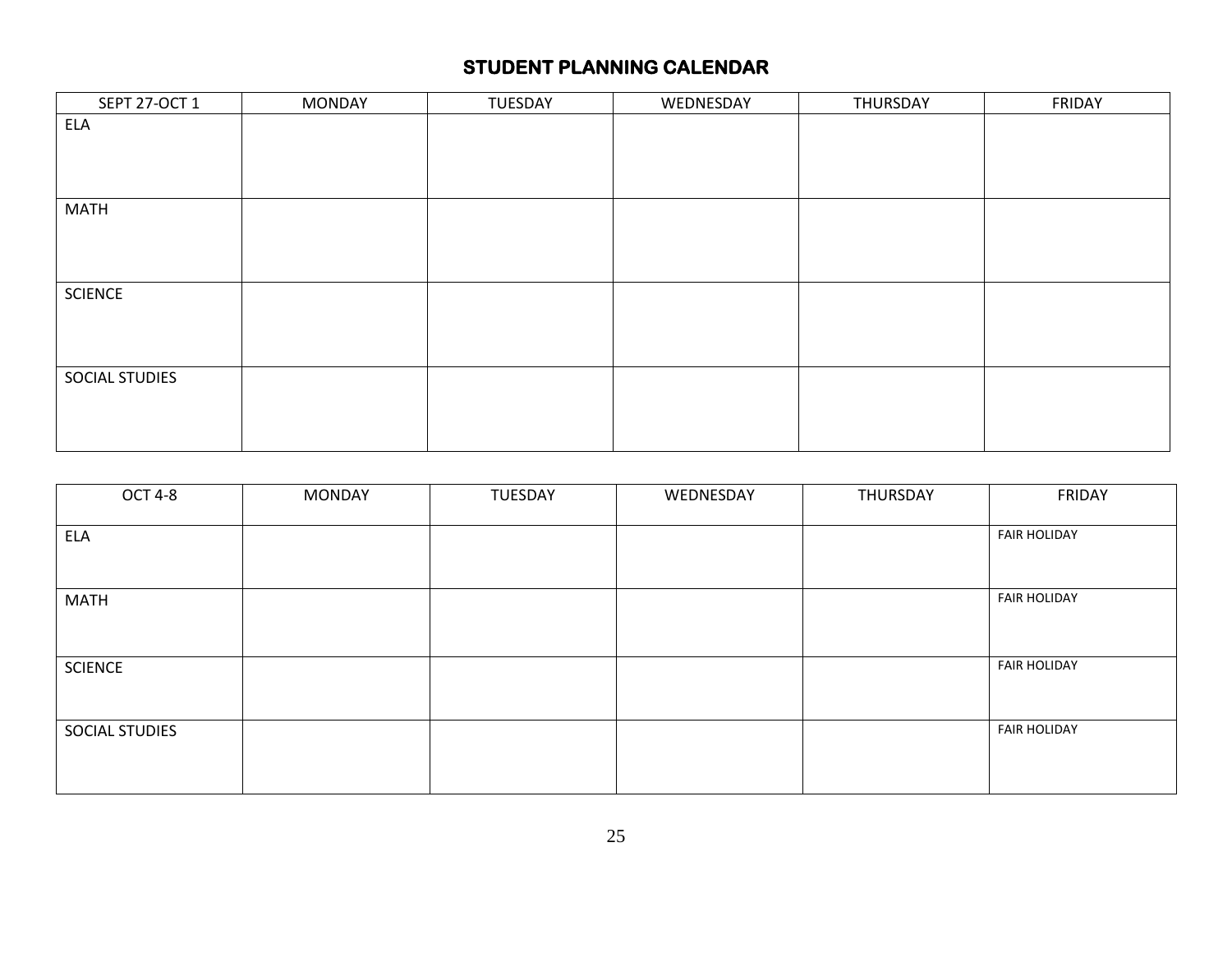| OCT 11-15      | <b>MONDAY</b> | TUESDAY | WEDNESDAY | THURSDAY | FRIDAY |
|----------------|---------------|---------|-----------|----------|--------|
| ELA            |               |         |           |          |        |
|                |               |         |           |          |        |
|                |               |         |           |          |        |
|                |               |         |           |          |        |
| <b>MATH</b>    |               |         |           |          |        |
|                |               |         |           |          |        |
|                |               |         |           |          |        |
|                |               |         |           |          |        |
| <b>SCIENCE</b> |               |         |           |          |        |
|                |               |         |           |          |        |
|                |               |         |           |          |        |
|                |               |         |           |          |        |
| SOCIAL STUDIES |               |         |           |          |        |
|                |               |         |           |          |        |
|                |               |         |           |          |        |
|                |               |         |           |          |        |

| OCT 18-22      | <b>MONDAY</b> | TUESDAY             | WEDNESDAY | THURSDAY | FRIDAY |
|----------------|---------------|---------------------|-----------|----------|--------|
| <b>ELA</b>     |               | <b>REPORT CARDS</b> |           |          |        |
| <b>MATH</b>    |               | <b>REPORT CARDS</b> |           |          |        |
| <b>SCIENCE</b> |               | <b>REPORT CARDS</b> |           |          |        |
| SOCIAL STUDIES |               | <b>REPORT CARDS</b> |           |          |        |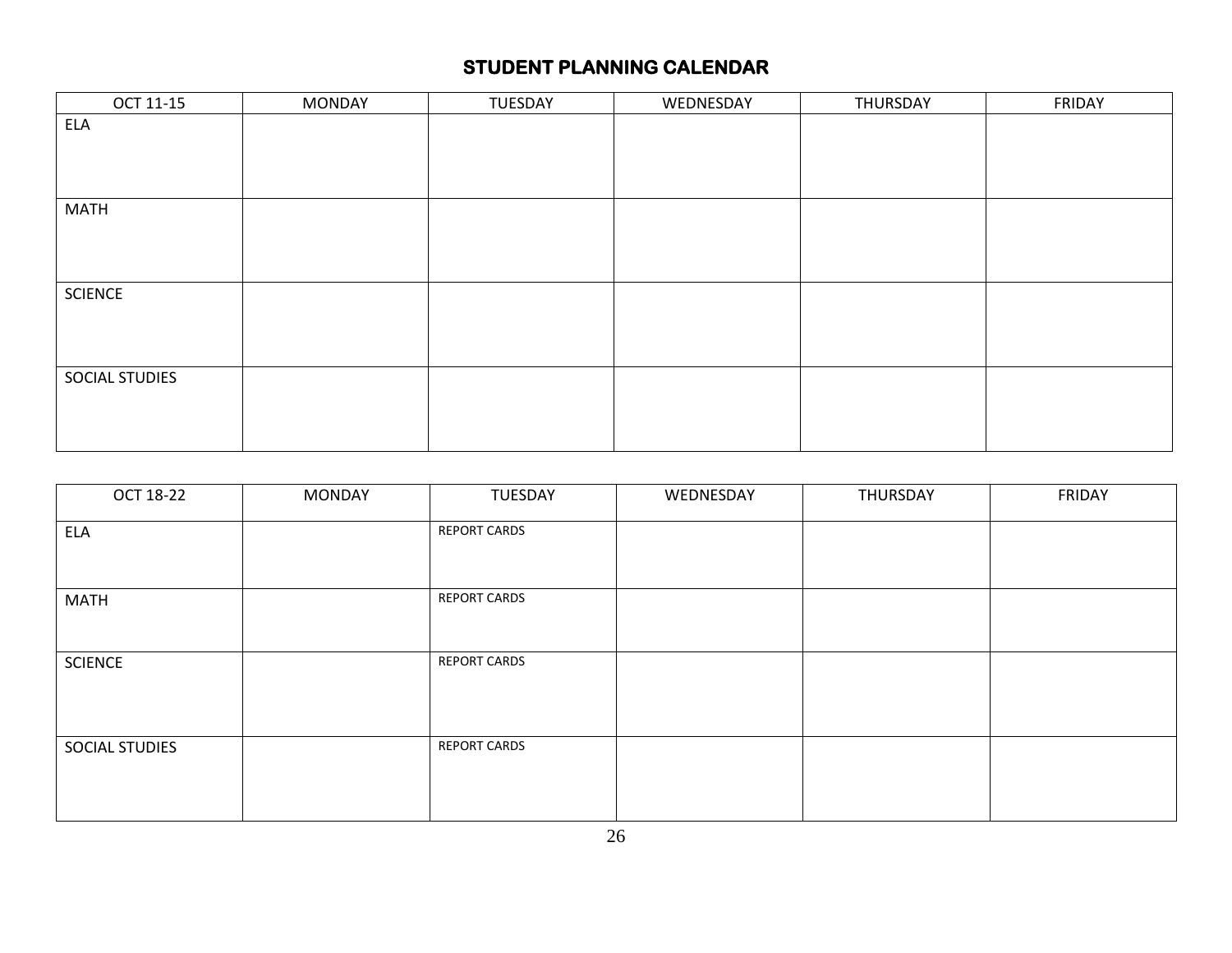| OCT 25-29      | <b>MONDAY</b> | TUESDAY | WEDNESDAY | THURSDAY | FRIDAY |
|----------------|---------------|---------|-----------|----------|--------|
| <b>ELA</b>     |               |         |           |          |        |
|                |               |         |           |          |        |
|                |               |         |           |          |        |
|                |               |         |           |          |        |
| <b>MATH</b>    |               |         |           |          |        |
|                |               |         |           |          |        |
|                |               |         |           |          |        |
|                |               |         |           |          |        |
| <b>SCIENCE</b> |               |         |           |          |        |
|                |               |         |           |          |        |
|                |               |         |           |          |        |
|                |               |         |           |          |        |
| SOCIAL STUDIES |               |         |           |          |        |
|                |               |         |           |          |        |
|                |               |         |           |          |        |
|                |               |         |           |          |        |

| <b>NOV 1-5</b> | <b>MONDAY</b> | TUESDAY | WEDNESDAY | THURSDAY | FRIDAY |
|----------------|---------------|---------|-----------|----------|--------|
| <b>ELA</b>     |               |         |           |          |        |
|                |               |         |           |          |        |
| <b>MATH</b>    |               |         |           |          |        |
|                |               |         |           |          |        |
|                |               |         |           |          |        |
| <b>SCIENCE</b> |               |         |           |          |        |
|                |               |         |           |          |        |
|                |               |         |           |          |        |
| SOCIAL STUDIES |               |         |           |          |        |
|                |               |         |           |          |        |
|                |               |         |           |          |        |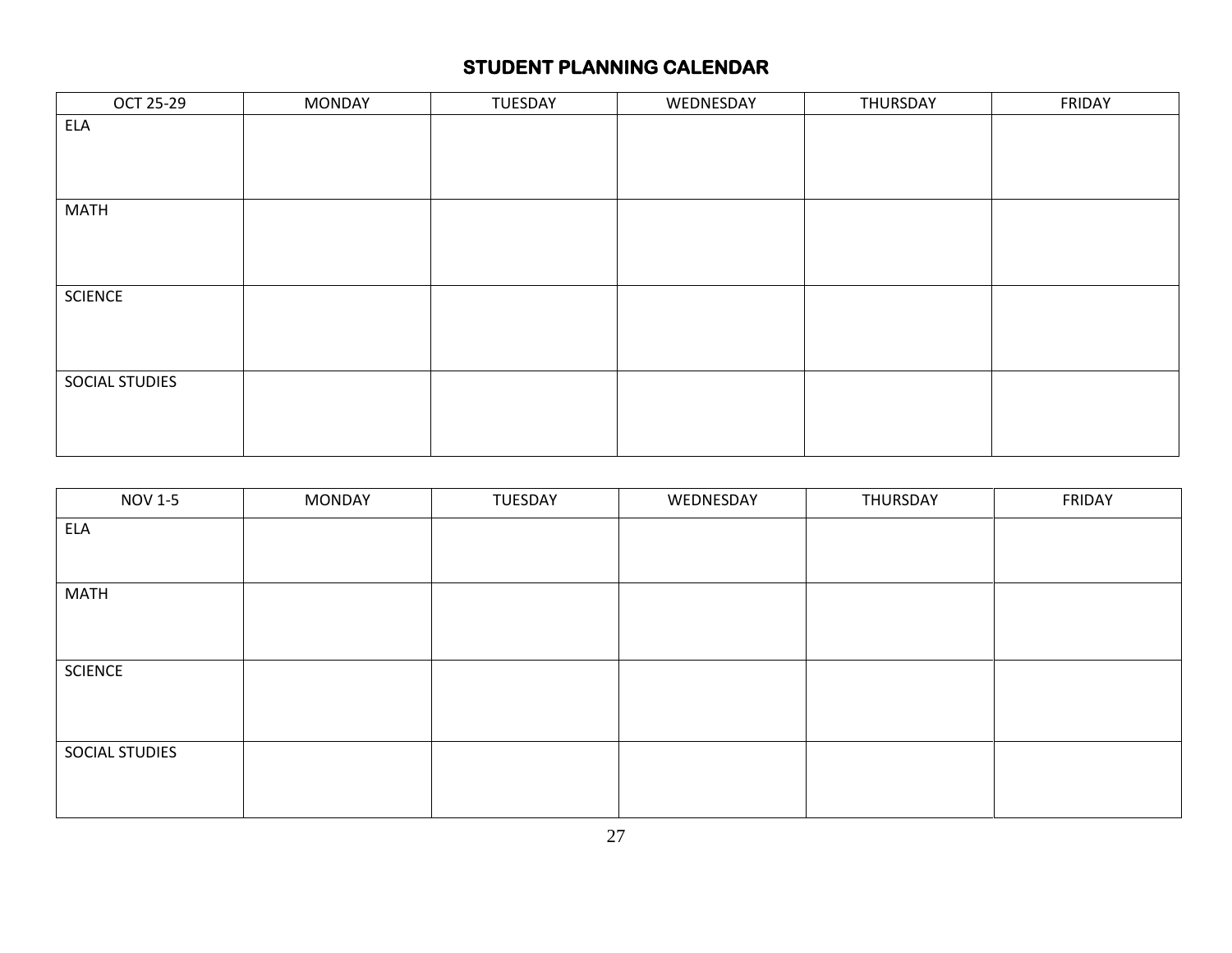| <b>NOV 8-12</b> | <b>MONDAY</b> | TUESDAY | WEDNESDAY | THURSDAY | FRIDAY          |
|-----------------|---------------|---------|-----------|----------|-----------------|
| <b>ELA</b>      |               |         |           |          | <b>INTERIMS</b> |
|                 |               |         |           |          |                 |
|                 |               |         |           |          |                 |
|                 |               |         |           |          |                 |
| <b>MATH</b>     |               |         |           |          | <b>INTERIMS</b> |
|                 |               |         |           |          |                 |
|                 |               |         |           |          |                 |
|                 |               |         |           |          |                 |
| <b>SCIENCE</b>  |               |         |           |          | <b>INTERIMS</b> |
|                 |               |         |           |          |                 |
|                 |               |         |           |          |                 |
|                 |               |         |           |          |                 |
| SOCIAL STUDIES  |               |         |           |          | <b>INTERIMS</b> |
|                 |               |         |           |          |                 |
|                 |               |         |           |          |                 |
|                 |               |         |           |          |                 |

| NOV 15-19      | <b>MONDAY</b> | TUESDAY | WEDNESDAY | THURSDAY | FRIDAY |
|----------------|---------------|---------|-----------|----------|--------|
| ELA            |               |         |           |          |        |
|                |               |         |           |          |        |
|                |               |         |           |          |        |
| <b>MATH</b>    |               |         |           |          |        |
|                |               |         |           |          |        |
|                |               |         |           |          |        |
| <b>SCIENCE</b> |               |         |           |          |        |
|                |               |         |           |          |        |
|                |               |         |           |          |        |
| SOCIAL STUDIES |               |         |           |          |        |
|                |               |         |           |          |        |
|                |               |         |           |          |        |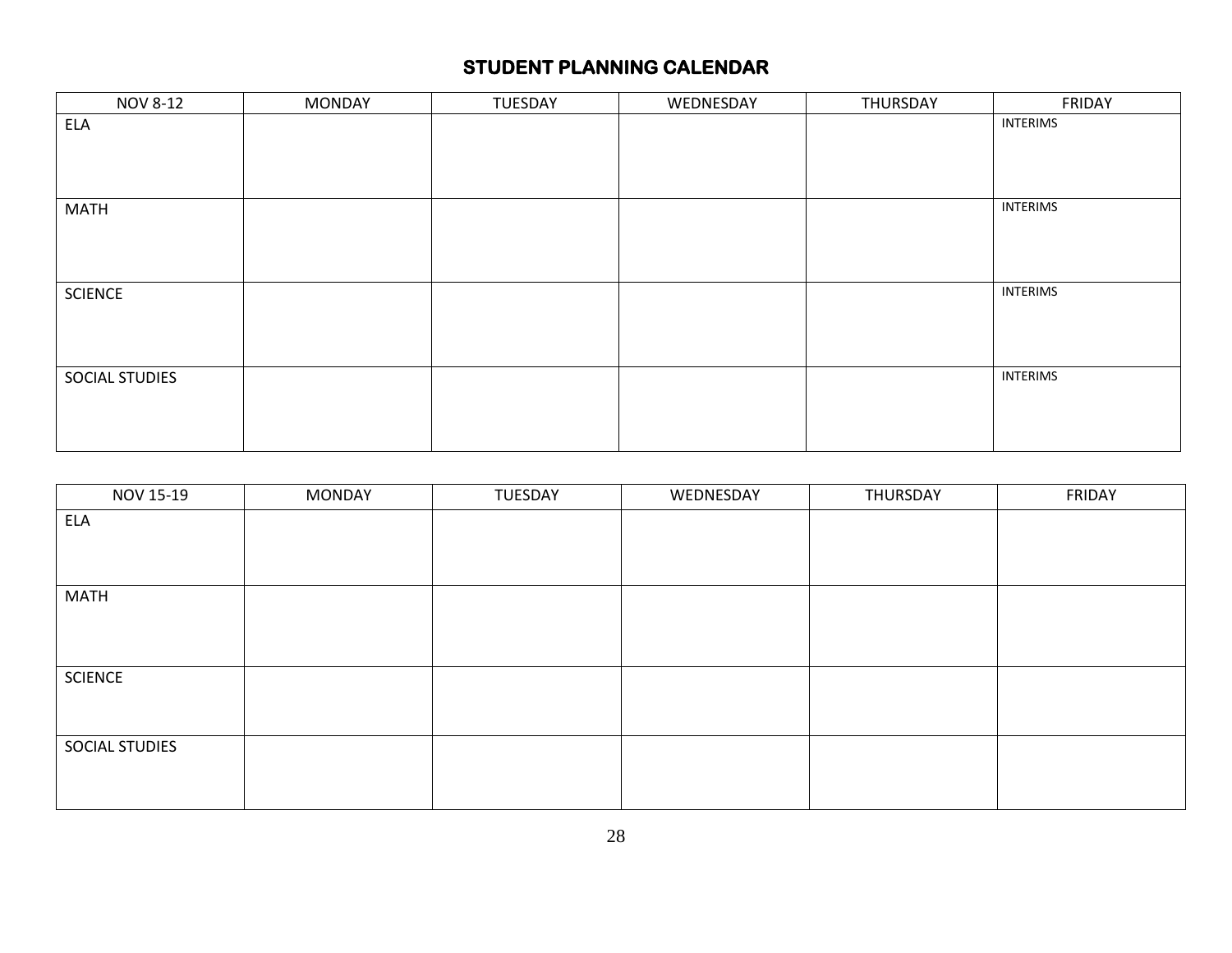| NOV 22-26      | <b>MONDAY</b>        | <b>TUESDAY</b>       | WEDNESDAY            | THURSDAY     | <b>FRIDAY</b>        |
|----------------|----------------------|----------------------|----------------------|--------------|----------------------|
| <b>ELA</b>     | <b>HOLIDAY BREAK</b> | <b>HOLIDAY BREAK</b> | <b>HOLIDAY BREAK</b> | THANKSGIVING | <b>HOLIDAY BREAK</b> |
|                |                      |                      |                      |              |                      |
|                |                      |                      |                      |              |                      |
|                |                      |                      |                      |              |                      |
| <b>MATH</b>    | <b>HOLIDAY BREAK</b> | <b>HOLIDAY BREAK</b> | <b>HOLIDAY BREAK</b> | THANKSGIVING | <b>HOLIDAY BREAK</b> |
|                |                      |                      |                      |              |                      |
|                |                      |                      |                      |              |                      |
|                |                      |                      |                      |              |                      |
| <b>SCIENCE</b> | <b>HOLIDAY BREAK</b> | <b>HOLIDAY BREAK</b> | <b>HOLIDAY BREAK</b> | THANKSGIVING | <b>HOLIDAY BREAK</b> |
|                |                      |                      |                      |              |                      |
|                |                      |                      |                      |              |                      |
|                |                      |                      |                      |              |                      |
| SOCIAL STUDIES | <b>HOLIDAY BREAK</b> | <b>HOLIDAY BREAK</b> | <b>HOLIDAY BREAK</b> | THANKSGIVING | <b>HOLIDAY BREAK</b> |
|                |                      |                      |                      |              |                      |
|                |                      |                      |                      |              |                      |
|                |                      |                      |                      |              |                      |

| <b>NOV 29-DEC 3</b> | <b>MONDAY</b> | TUESDAY | WEDNESDAY | THURSDAY | FRIDAY |
|---------------------|---------------|---------|-----------|----------|--------|
| <b>ELA</b>          |               |         |           |          |        |
|                     |               |         |           |          |        |
|                     |               |         |           |          |        |
| <b>MATH</b>         |               |         |           |          |        |
|                     |               |         |           |          |        |
| <b>SCIENCE</b>      |               |         |           |          |        |
|                     |               |         |           |          |        |
| SOCIAL STUDIES      |               |         |           |          |        |
|                     |               |         |           |          |        |
|                     |               |         |           |          |        |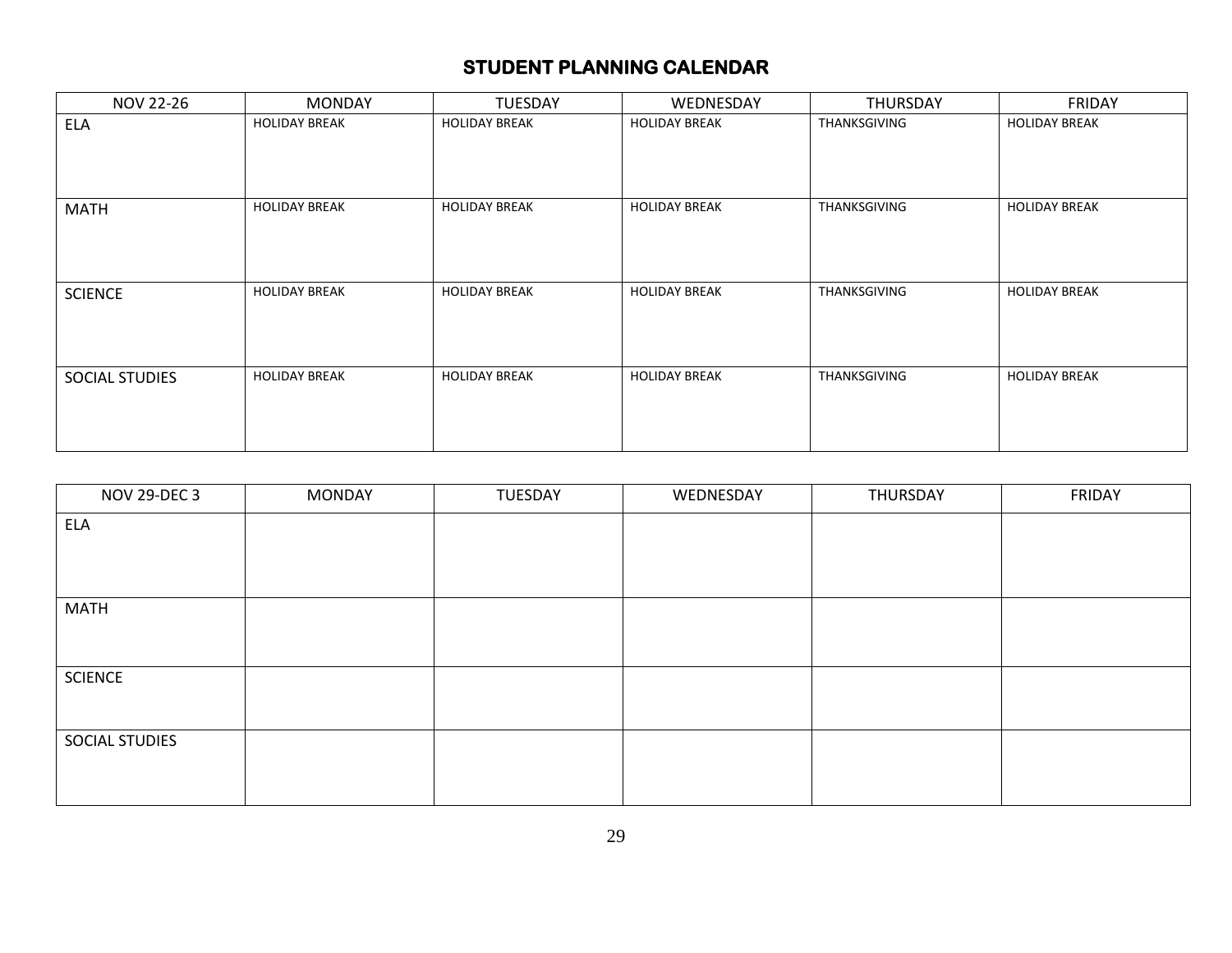| <b>DEC 6-10</b> | <b>MONDAY</b> | TUESDAY | WEDNESDAY | THURSDAY | FRIDAY |
|-----------------|---------------|---------|-----------|----------|--------|
| ELA             |               |         |           |          |        |
|                 |               |         |           |          |        |
|                 |               |         |           |          |        |
|                 |               |         |           |          |        |
| <b>MATH</b>     |               |         |           |          |        |
|                 |               |         |           |          |        |
|                 |               |         |           |          |        |
|                 |               |         |           |          |        |
| <b>SCIENCE</b>  |               |         |           |          |        |
|                 |               |         |           |          |        |
|                 |               |         |           |          |        |
|                 |               |         |           |          |        |
| SOCIAL STUDIES  |               |         |           |          |        |
|                 |               |         |           |          |        |
|                 |               |         |           |          |        |
|                 |               |         |           |          |        |

| DEC 13-17      | <b>MONDAY</b> | TUESDAY | WEDNESDAY | THURSDAY | FRIDAY |
|----------------|---------------|---------|-----------|----------|--------|
| <b>ELA</b>     |               |         |           |          |        |
|                |               |         |           |          |        |
|                |               |         |           |          |        |
| <b>MATH</b>    |               |         |           |          |        |
|                |               |         |           |          |        |
|                |               |         |           |          |        |
|                |               |         |           |          |        |
| <b>SCIENCE</b> |               |         |           |          |        |
|                |               |         |           |          |        |
|                |               |         |           |          |        |
|                |               |         |           |          |        |
| SOCIAL STUDIES |               |         |           |          |        |
|                |               |         |           |          |        |
|                |               |         |           |          |        |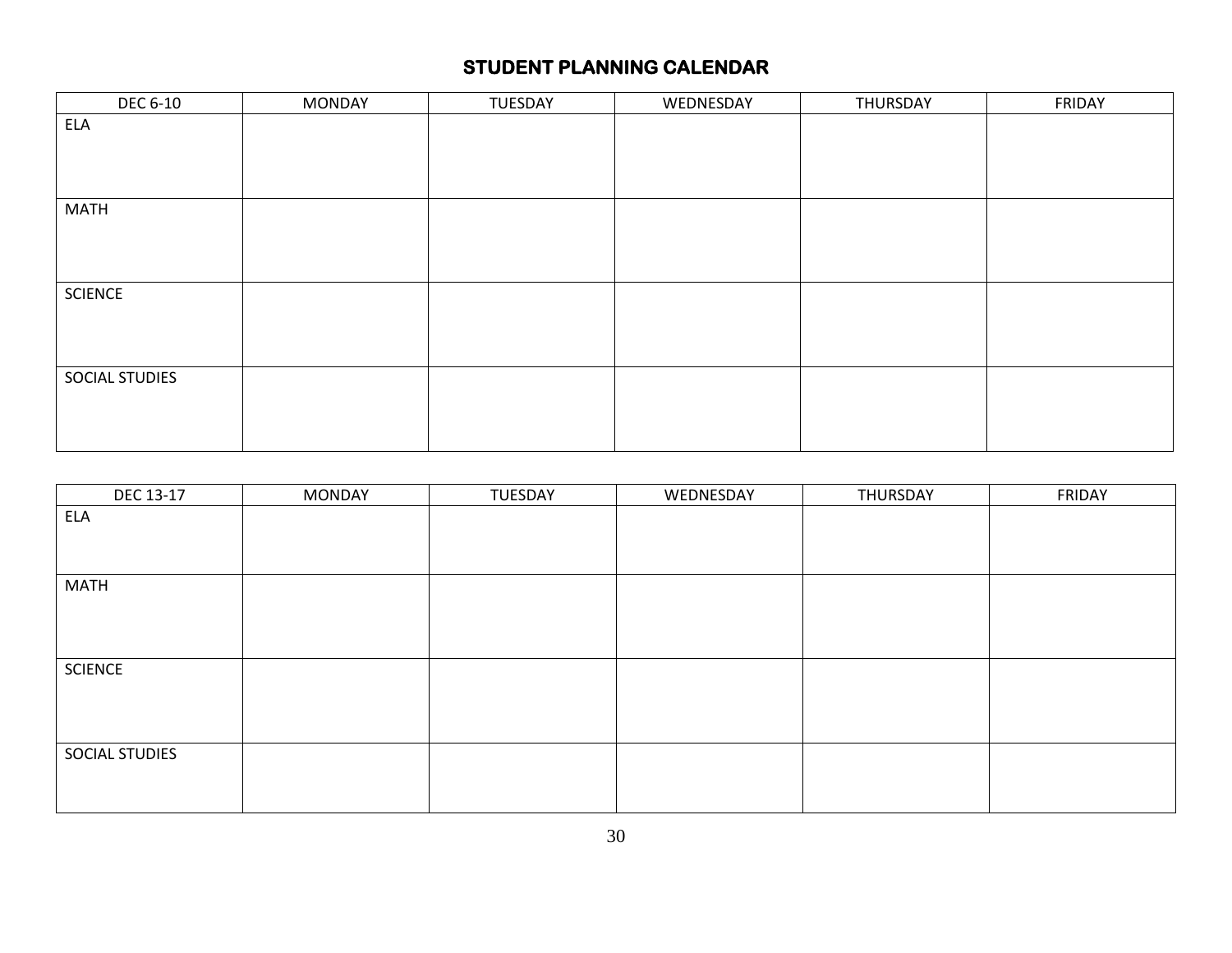| DEC 20-24      | <b>MONDAY</b> | TUESDAY | WEDNESDAY      | THURSDAY | <b>FRIDAY</b> |
|----------------|---------------|---------|----------------|----------|---------------|
| ELA            |               |         | HOLIDAY        | HOLIDAY  | HOLIDAY       |
|                |               |         |                |          |               |
|                |               |         |                |          |               |
|                |               |         |                |          |               |
| <b>MATH</b>    |               |         | HOLIDAY        | HOLIDAY  | HOLIDAY       |
|                |               |         |                |          |               |
|                |               |         |                |          |               |
|                |               |         |                |          |               |
| <b>SCIENCE</b> |               |         | <b>HOLIDAY</b> | HOLIDAY  | HOLIDAY       |
|                |               |         |                |          |               |
|                |               |         |                |          |               |
|                |               |         |                |          |               |
| SOCIAL STUDIES |               |         | HOLIDAY        | HOLIDAY  | HOLIDAY       |
|                |               |         |                |          |               |
|                |               |         |                |          |               |
|                |               |         |                |          |               |

| JAN 10-14      | <b>MONDAY</b>    | TUESDAY | WEDNESDAY | THURSDAY | FRIDAY |
|----------------|------------------|---------|-----------|----------|--------|
| <b>ELA</b>     | RETURN TO SCHOOL |         |           |          |        |
|                |                  |         |           |          |        |
|                |                  |         |           |          |        |
| <b>MATH</b>    | RETURN TO SCHOOL |         |           |          |        |
|                |                  |         |           |          |        |
|                |                  |         |           |          |        |
|                |                  |         |           |          |        |
| <b>SCIENCE</b> | RETURN TO SCHOOL |         |           |          |        |
|                |                  |         |           |          |        |
|                |                  |         |           |          |        |
|                |                  |         |           |          |        |
| SOCIAL STUDIES | RETURN TO SCHOOL |         |           |          |        |
|                |                  |         |           |          |        |
|                |                  |         |           |          |        |
|                |                  |         |           |          |        |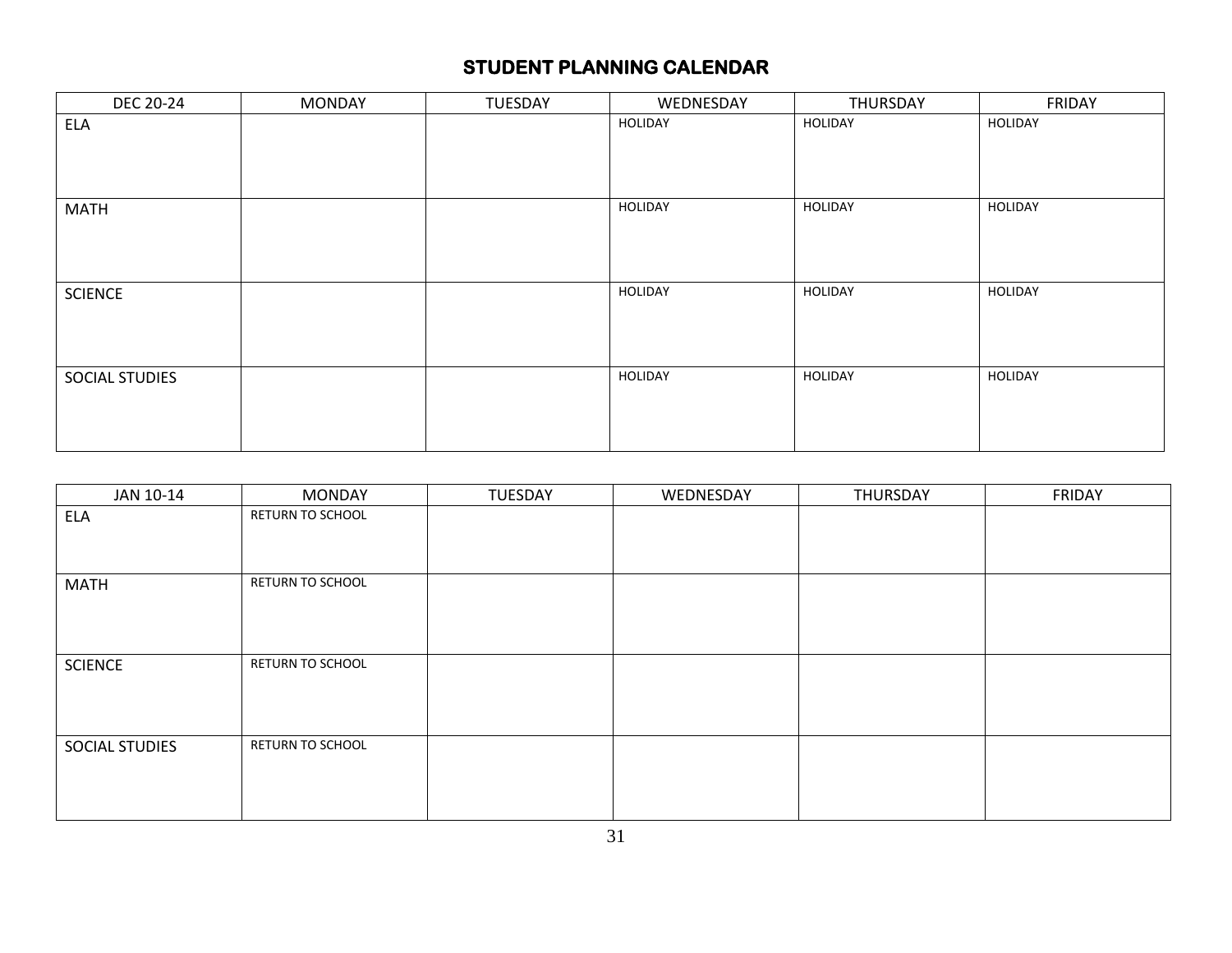| JAN 17-21      | <b>MONDAY</b>      | <b>TUESDAY</b> | WEDNESDAY           | THURSDAY | <b>FRIDAY</b> |
|----------------|--------------------|----------------|---------------------|----------|---------------|
| <b>ELA</b>     | <b>MLK HOLIDAY</b> |                | <b>REPORT CARDS</b> |          |               |
|                |                    |                |                     |          |               |
|                |                    |                |                     |          |               |
|                |                    |                |                     |          |               |
| <b>MATH</b>    | <b>MLK HOLIDAY</b> |                | <b>REPORT CARDS</b> |          |               |
|                |                    |                |                     |          |               |
|                |                    |                |                     |          |               |
|                |                    |                |                     |          |               |
| <b>SCIENCE</b> | <b>MLK HOLIDAY</b> |                | <b>REPORT CARDS</b> |          |               |
|                |                    |                |                     |          |               |
|                |                    |                |                     |          |               |
|                |                    |                |                     |          |               |
| SOCIAL STUDIES | <b>MLK HOLIDAY</b> |                | <b>REPORT CARDS</b> |          |               |
|                |                    |                |                     |          |               |
|                |                    |                |                     |          |               |
|                |                    |                |                     |          |               |

| JAN 24-28      | <b>MONDAY</b> | TUESDAY | WEDNESDAY | THURSDAY | FRIDAY |
|----------------|---------------|---------|-----------|----------|--------|
| <b>ELA</b>     |               |         |           |          |        |
|                |               |         |           |          |        |
| <b>MATH</b>    |               |         |           |          |        |
|                |               |         |           |          |        |
| <b>SCIENCE</b> |               |         |           |          |        |
|                |               |         |           |          |        |
| SOCIAL STUDIES |               |         |           |          |        |
|                |               |         |           |          |        |
|                |               |         |           |          |        |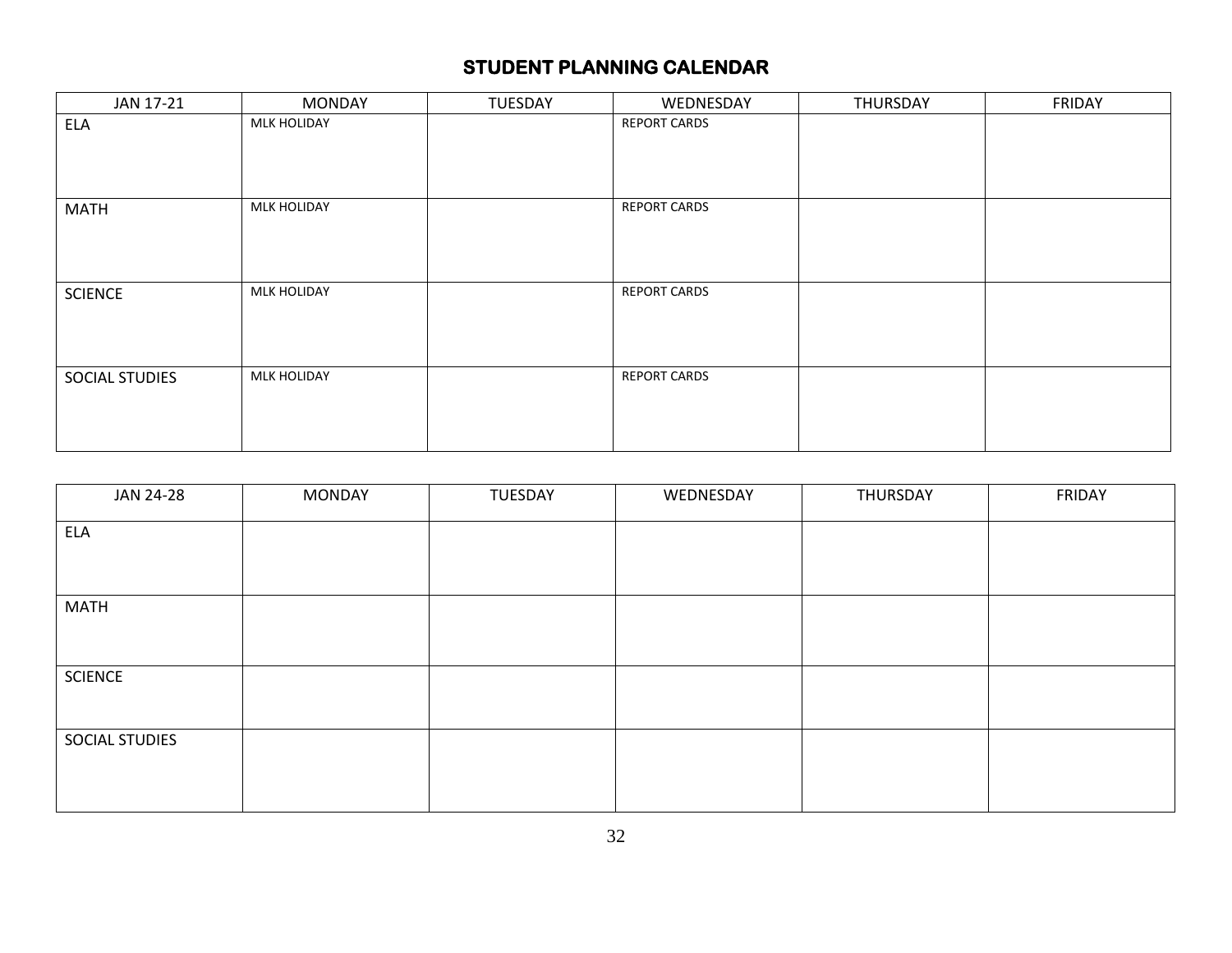| JAN 31-FEB 4   | <b>MONDAY</b> | TUESDAY | WEDNESDAY | THURSDAY | FRIDAY |
|----------------|---------------|---------|-----------|----------|--------|
| <b>ELA</b>     |               |         |           |          |        |
|                |               |         |           |          |        |
|                |               |         |           |          |        |
| <b>MATH</b>    |               |         |           |          |        |
|                |               |         |           |          |        |
|                |               |         |           |          |        |
|                |               |         |           |          |        |
| SCIENCE        |               |         |           |          |        |
|                |               |         |           |          |        |
|                |               |         |           |          |        |
|                |               |         |           |          |        |
| SOCIAL STUDIES |               |         |           |          |        |
|                |               |         |           |          |        |
|                |               |         |           |          |        |

| FEB 7-11       | <b>MONDAY</b> | TUESDAY | WEDNESDAY | THURSDAY        | FRIDAY |
|----------------|---------------|---------|-----------|-----------------|--------|
| <b>ELA</b>     |               |         |           | <b>INTERIMS</b> |        |
|                |               |         |           |                 |        |
|                |               |         |           |                 |        |
|                |               |         |           |                 |        |
| <b>MATH</b>    |               |         |           | <b>INTERIMS</b> |        |
|                |               |         |           |                 |        |
|                |               |         |           |                 |        |
|                |               |         |           |                 |        |
| <b>SCIENCE</b> |               |         |           | <b>INTERIMS</b> |        |
|                |               |         |           |                 |        |
|                |               |         |           |                 |        |
|                |               |         |           |                 |        |
| SOCIAL STUDIES |               |         |           | <b>INTERIMS</b> |        |
|                |               |         |           |                 |        |
|                |               |         |           |                 |        |
|                |               |         |           |                 |        |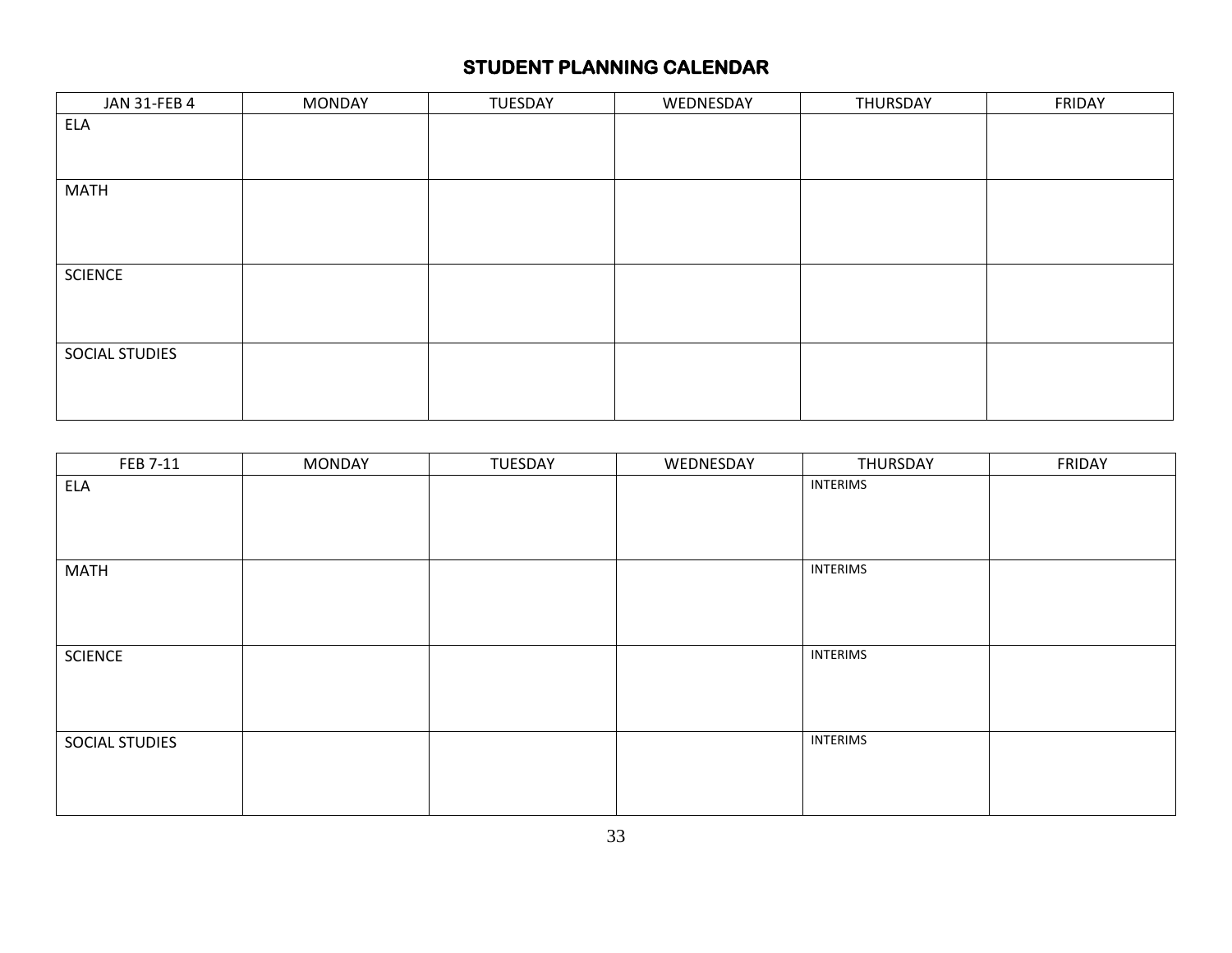| FEB 14-18      | <b>MONDAY</b> | TUESDAY | WEDNESDAY | THURSDAY | FRIDAY |
|----------------|---------------|---------|-----------|----------|--------|
| <b>ELA</b>     |               |         |           |          |        |
|                |               |         |           |          |        |
|                |               |         |           |          |        |
| <b>MATH</b>    |               |         |           |          |        |
|                |               |         |           |          |        |
|                |               |         |           |          |        |
| <b>SCIENCE</b> |               |         |           |          |        |
|                |               |         |           |          |        |
|                |               |         |           |          |        |
| SOCIAL STUDIES |               |         |           |          |        |
|                |               |         |           |          |        |
|                |               |         |           |          |        |

| FEB 21-25      | <b>MONDAY</b> | TUESDAY | WEDNESDAY | THURSDAY | FRIDAY            |
|----------------|---------------|---------|-----------|----------|-------------------|
| ELA            |               |         |           |          | <b>MARDI GRAS</b> |
|                |               |         |           |          |                   |
|                |               |         |           |          |                   |
|                |               |         |           |          |                   |
| <b>MATH</b>    |               |         |           |          | <b>MARDI GRAS</b> |
|                |               |         |           |          |                   |
|                |               |         |           |          |                   |
|                |               |         |           |          |                   |
| <b>SCIENCE</b> |               |         |           |          | <b>MARDI GRAS</b> |
|                |               |         |           |          |                   |
|                |               |         |           |          |                   |
|                |               |         |           |          |                   |
| SOCIAL STUDIES |               |         |           |          | <b>MARDI GRAS</b> |
|                |               |         |           |          |                   |
|                |               |         |           |          |                   |
|                |               |         |           |          |                   |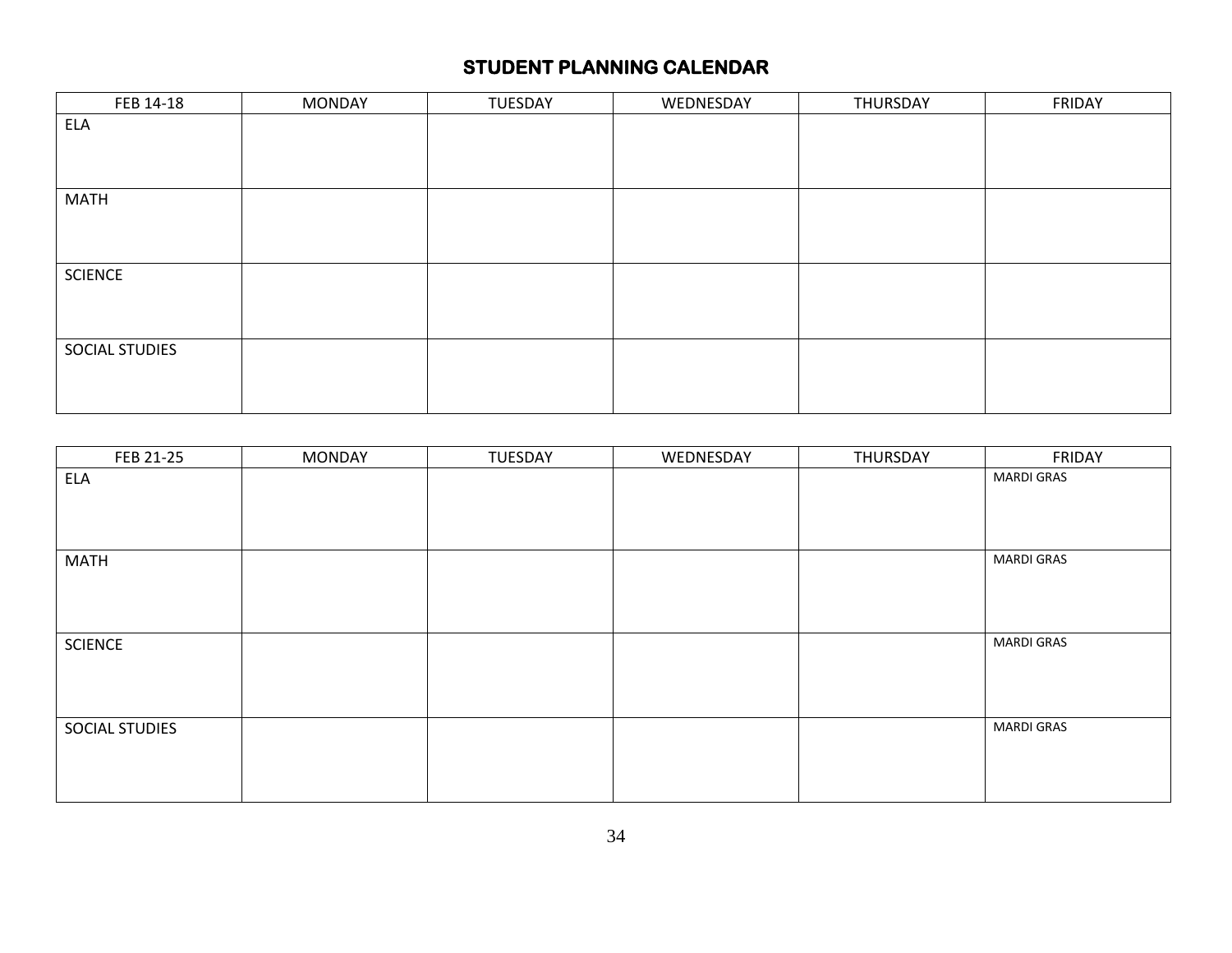| FEB 28-MAR 4          | <b>MONDAY</b>     | <b>TUESDAY</b>    | WEDNESDAY | THURSDAY | <b>FRIDAY</b> |
|-----------------------|-------------------|-------------------|-----------|----------|---------------|
| <b>ELA</b>            | <b>MARDI GRAS</b> | <b>MARDI GRAS</b> |           |          |               |
|                       |                   |                   |           |          |               |
|                       |                   |                   |           |          |               |
| <b>MATH</b>           | <b>MARDI GRAS</b> | <b>MARDI GRAS</b> |           |          |               |
|                       |                   |                   |           |          |               |
|                       |                   |                   |           |          |               |
|                       |                   |                   |           |          |               |
| <b>SCIENCE</b>        | <b>MARDI GRAS</b> | <b>MARDI GRAS</b> |           |          |               |
|                       |                   |                   |           |          |               |
|                       |                   |                   |           |          |               |
| <b>SOCIAL STUDIES</b> | <b>MARDI GRAS</b> | <b>MARDI GRAS</b> |           |          |               |
|                       |                   |                   |           |          |               |
|                       |                   |                   |           |          |               |
|                       |                   |                   |           |          |               |

| <b>MAR 7-11</b> | <b>MONDAY</b> | TUESDAY | WEDNESDAY                       | THURSDAY | <b>FRIDAY</b> |
|-----------------|---------------|---------|---------------------------------|----------|---------------|
| <b>ELA</b>      |               |         | Professional Development        |          |               |
|                 |               |         | Day                             |          |               |
|                 |               |         |                                 |          |               |
|                 |               |         |                                 |          |               |
| <b>MATH</b>     |               |         | <b>Professional Development</b> |          |               |
|                 |               |         | Day                             |          |               |
|                 |               |         |                                 |          |               |
|                 |               |         |                                 |          |               |
| <b>SCIENCE</b>  |               |         | <b>Professional Development</b> |          |               |
|                 |               |         | Day                             |          |               |
|                 |               |         |                                 |          |               |
|                 |               |         |                                 |          |               |
| SOCIAL STUDIES  |               |         | <b>Professional Development</b> |          |               |
|                 |               |         | Day                             |          |               |
|                 |               |         |                                 |          |               |
|                 |               |         |                                 |          |               |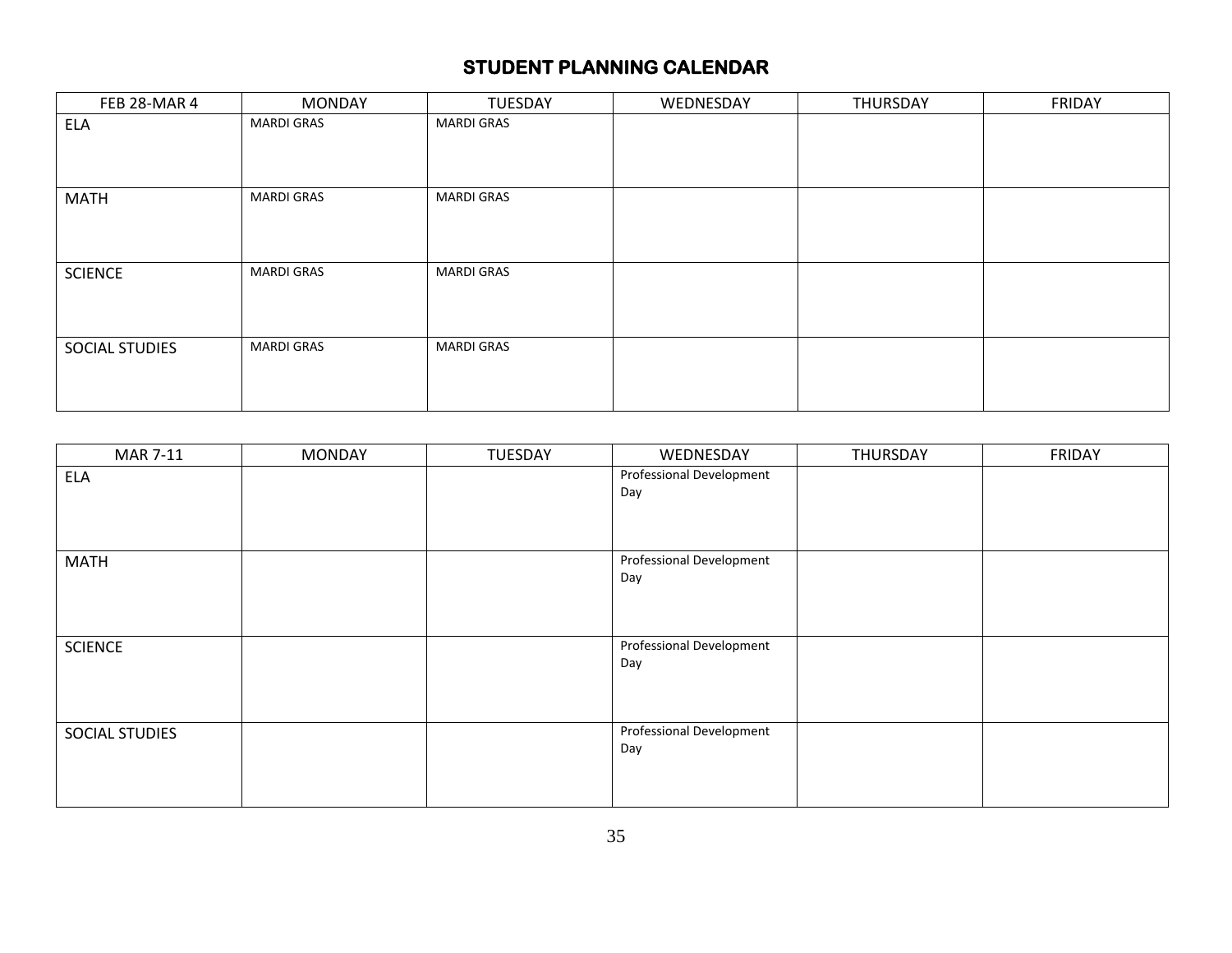| MAR 14-18      | <b>MONDAY</b> | TUESDAY | WEDNESDAY | THURSDAY | FRIDAY |
|----------------|---------------|---------|-----------|----------|--------|
| <b>ELA</b>     |               |         |           |          |        |
|                |               |         |           |          |        |
|                |               |         |           |          |        |
|                |               |         |           |          |        |
| <b>MATH</b>    |               |         |           |          |        |
|                |               |         |           |          |        |
|                |               |         |           |          |        |
| SCIENCE        |               |         |           |          |        |
|                |               |         |           |          |        |
|                |               |         |           |          |        |
|                |               |         |           |          |        |
| SOCIAL STUDIES |               |         |           |          |        |
|                |               |         |           |          |        |
|                |               |         |           |          |        |
|                |               |         |           |          |        |

| MAR 21-25      | <b>MONDAY</b> | TUESDAY             | WEDNESDAY | THURSDAY | FRIDAY |
|----------------|---------------|---------------------|-----------|----------|--------|
| <b>ELA</b>     |               | <b>REPORT CARDS</b> |           |          |        |
|                |               |                     |           |          |        |
|                |               |                     |           |          |        |
|                |               |                     |           |          |        |
| <b>MATH</b>    |               | <b>REPORT CARDS</b> |           |          |        |
|                |               |                     |           |          |        |
|                |               |                     |           |          |        |
|                |               |                     |           |          |        |
| <b>SCIENCE</b> |               | <b>REPORT CARDS</b> |           |          |        |
|                |               |                     |           |          |        |
|                |               |                     |           |          |        |
|                |               |                     |           |          |        |
| SOCIAL STUDIES |               | <b>REPORT CARDS</b> |           |          |        |
|                |               |                     |           |          |        |
|                |               |                     |           |          |        |
|                |               |                     |           |          |        |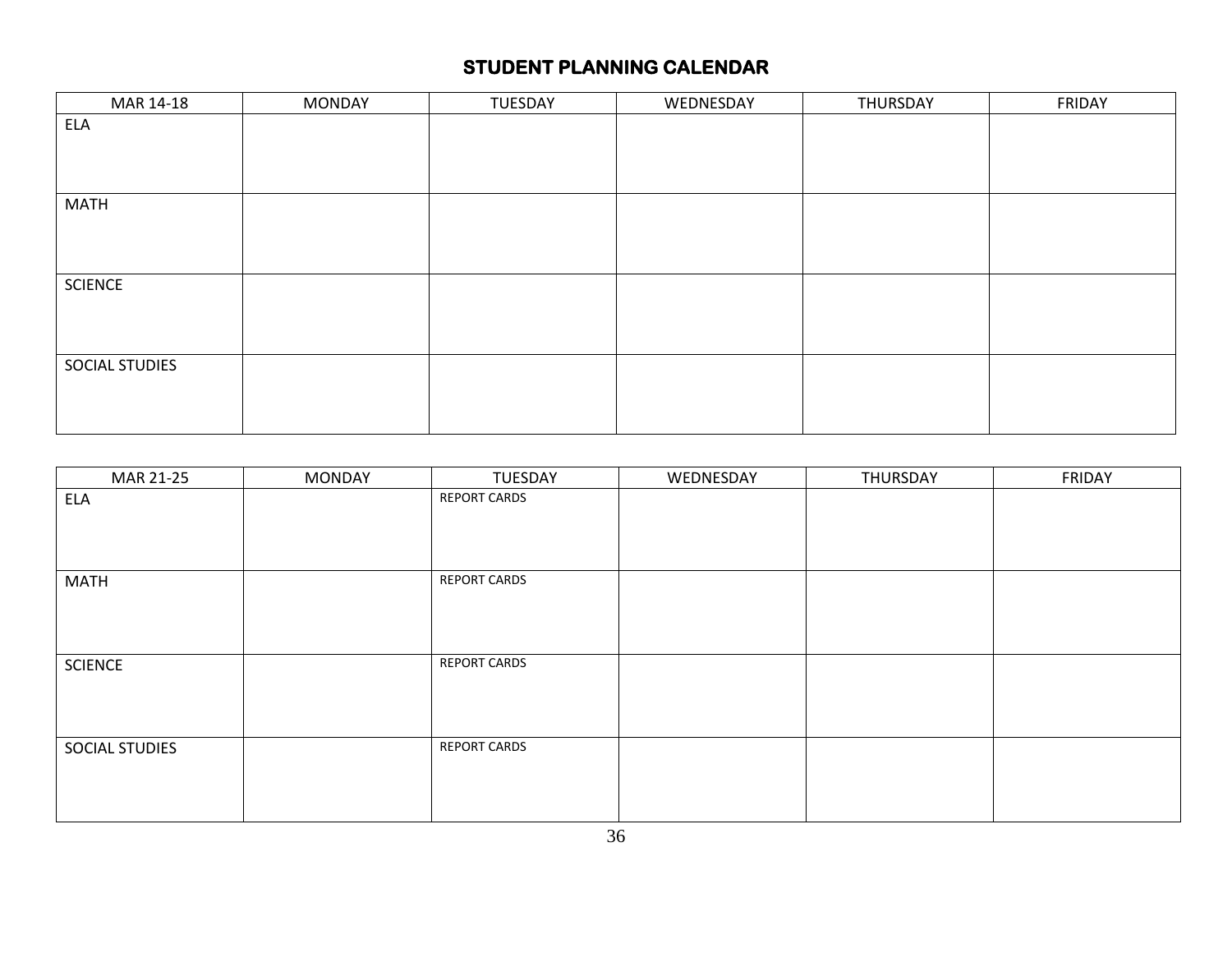| MAR 28-APR 1   | <b>MONDAY</b> | TUESDAY | WEDNESDAY | THURSDAY | FRIDAY |
|----------------|---------------|---------|-----------|----------|--------|
| <b>ELA</b>     |               |         |           |          |        |
|                |               |         |           |          |        |
|                |               |         |           |          |        |
|                |               |         |           |          |        |
| <b>MATH</b>    |               |         |           |          |        |
|                |               |         |           |          |        |
|                |               |         |           |          |        |
|                |               |         |           |          |        |
| <b>SCIENCE</b> |               |         |           |          |        |
|                |               |         |           |          |        |
|                |               |         |           |          |        |
|                |               |         |           |          |        |
| SOCIAL STUDIES |               |         |           |          |        |
|                |               |         |           |          |        |
|                |               |         |           |          |        |
|                |               |         |           |          |        |

| <b>APR 4-8</b> | <b>MONDAY</b> | TUESDAY | WEDNESDAY | THURSDAY | FRIDAY |
|----------------|---------------|---------|-----------|----------|--------|
| <b>ELA</b>     |               |         |           |          |        |
|                |               |         |           |          |        |
|                |               |         |           |          |        |
|                |               |         |           |          |        |
| <b>MATH</b>    |               |         |           |          |        |
|                |               |         |           |          |        |
|                |               |         |           |          |        |
|                |               |         |           |          |        |
| <b>SCIENCE</b> |               |         |           |          |        |
|                |               |         |           |          |        |
|                |               |         |           |          |        |
|                |               |         |           |          |        |
| SOCIAL STUDIES |               |         |           |          |        |
|                |               |         |           |          |        |
|                |               |         |           |          |        |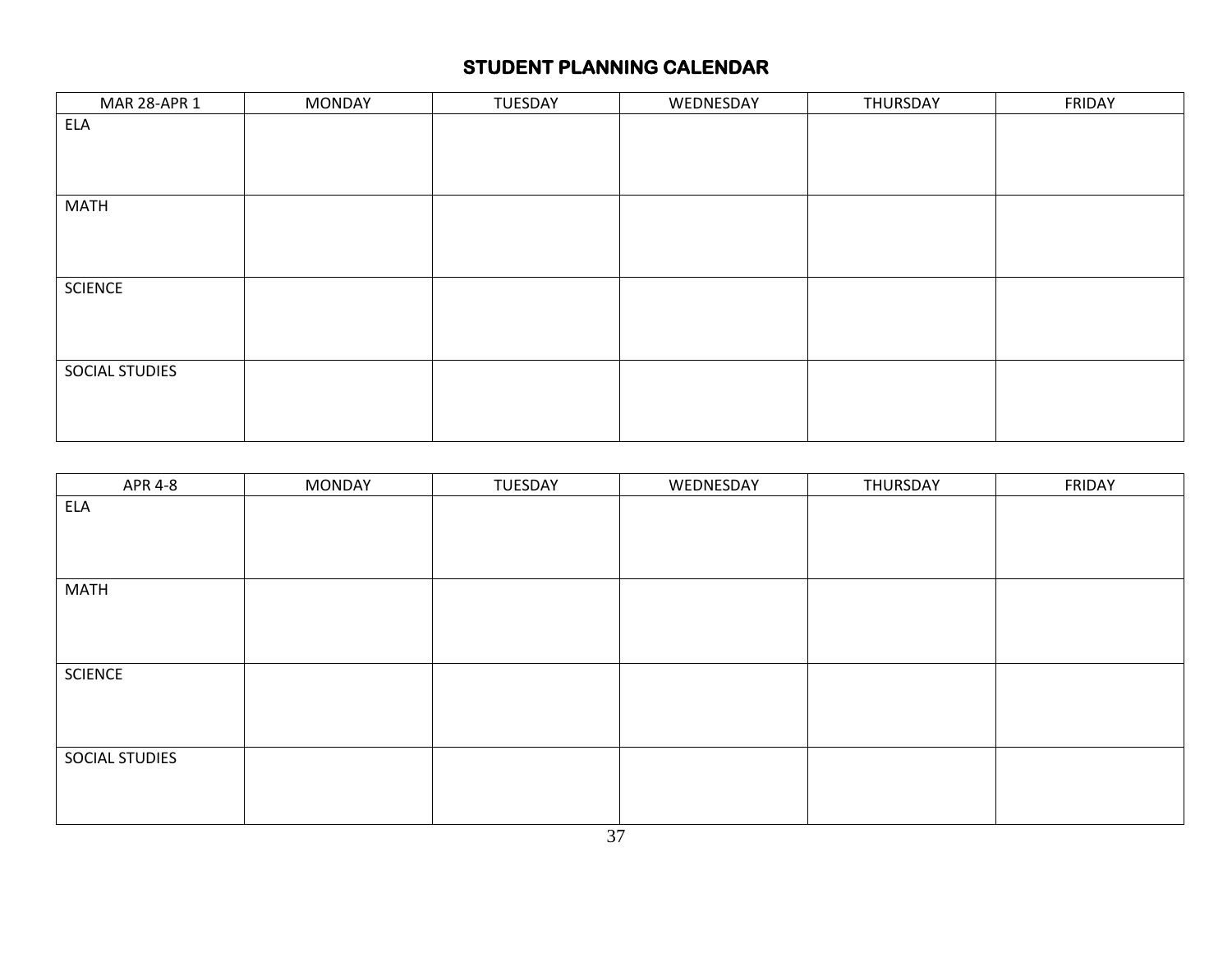| APR 11-15      | <b>MONDAY</b>         | <b>TUESDAY</b>        | WEDNESDAY             | THURSDAY              | <b>FRIDAY</b>         |
|----------------|-----------------------|-----------------------|-----------------------|-----------------------|-----------------------|
| <b>ELA</b>     | <b>EASTER HOLIDAY</b> | <b>EASTER HOLIDAY</b> | <b>EASTER HOLIDAY</b> | <b>EASTER HOLIDAY</b> | <b>EASTER HOLIDAY</b> |
|                |                       |                       |                       |                       |                       |
| <b>MATH</b>    | <b>EASTER HOLIDAY</b> | <b>EASTER HOLIDAY</b> | <b>EASTER HOLIDAY</b> | <b>EASTER HOLIDAY</b> | <b>EASTER HOLIDAY</b> |
|                |                       |                       |                       |                       |                       |
| <b>SCIENCE</b> | <b>EASTER HOLIDAY</b> | <b>EASTER HOLIDAY</b> | <b>EASTER HOLIDAY</b> | <b>EASTER HOLIDAY</b> | <b>EASTER HOLIDAY</b> |
|                |                       |                       |                       |                       |                       |
| SOCIAL STUDIES | <b>EASTER HOLIDAY</b> | <b>EASTER HOLIDAY</b> | <b>EASTER HOLIDAY</b> | <b>EASTER HOLIDAY</b> | <b>EASTER HOLIDAY</b> |
|                |                       |                       |                       |                       |                       |

| APR 18-22      | <b>MONDAY</b> | TUESDAY | WEDNESDAY | THURSDAY | FRIDAY          |
|----------------|---------------|---------|-----------|----------|-----------------|
| ELA            |               |         |           |          | <b>INTERIMS</b> |
|                |               |         |           |          |                 |
|                |               |         |           |          |                 |
| <b>MATH</b>    |               |         |           |          | <b>INTERIMS</b> |
|                |               |         |           |          |                 |
|                |               |         |           |          |                 |
|                |               |         |           |          |                 |
| <b>SCIENCE</b> |               |         |           |          | <b>INTERIMS</b> |
|                |               |         |           |          |                 |
|                |               |         |           |          |                 |
|                |               |         |           |          |                 |
| SOCIAL STUDIES |               |         |           |          | <b>INTERIMS</b> |
|                |               |         |           |          |                 |
|                |               |         |           |          |                 |
|                |               |         |           |          |                 |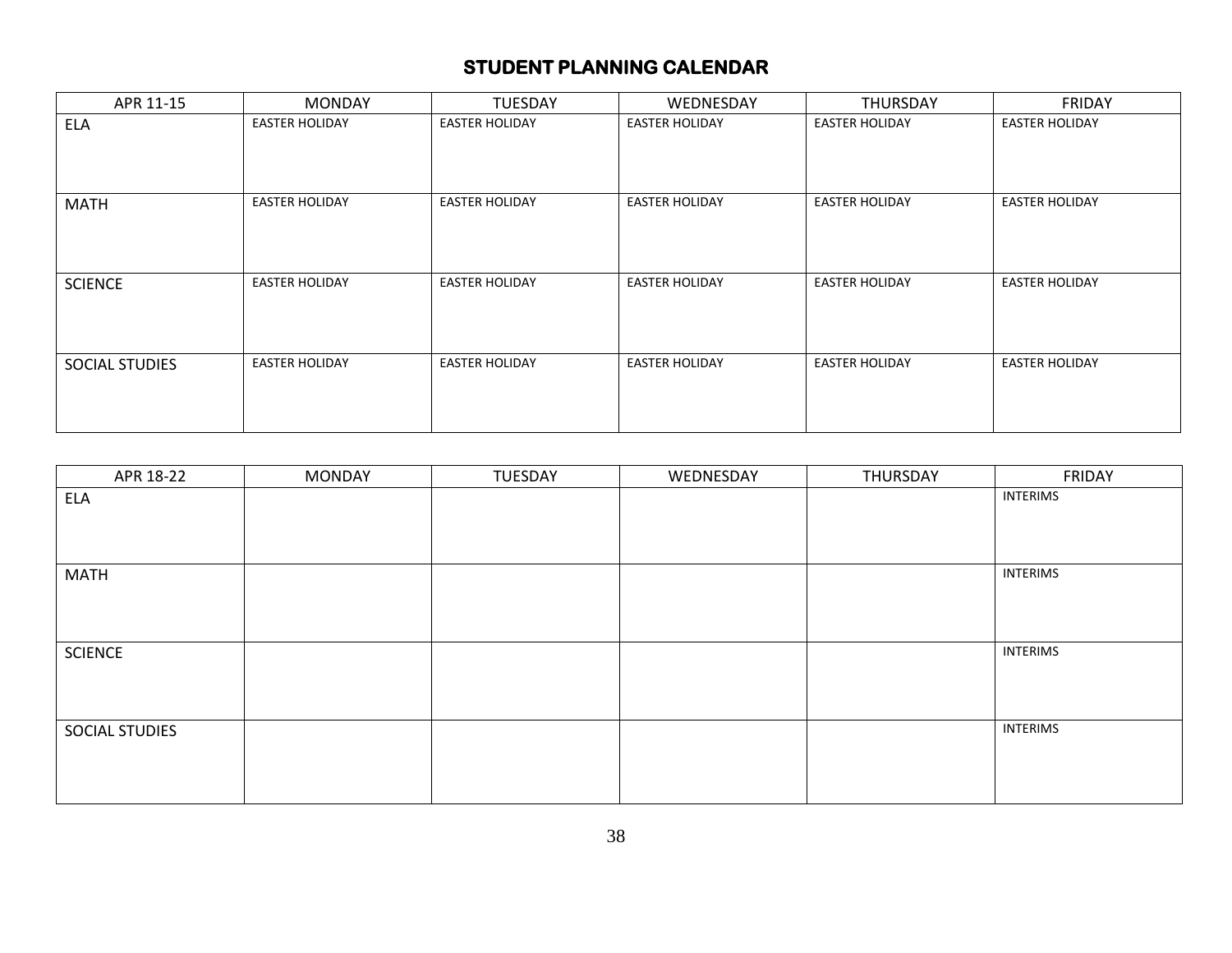Leap Test Window 4/25-5/25

| APR 25-29      | <b>MONDAY</b> | TUESDAY | WEDNESDAY | THURSDAY | FRIDAY |
|----------------|---------------|---------|-----------|----------|--------|
| <b>ELA</b>     |               |         |           |          |        |
|                |               |         |           |          |        |
|                |               |         |           |          |        |
| <b>MATH</b>    |               |         |           |          |        |
|                |               |         |           |          |        |
|                |               |         |           |          |        |
| <b>SCIENCE</b> |               |         |           |          |        |
|                |               |         |           |          |        |
|                |               |         |           |          |        |
| SOCIAL STUDIES |               |         |           |          |        |
|                |               |         |           |          |        |
|                |               |         |           |          |        |

| MAY 2-6        | <b>MONDAY</b> | TUESDAY | WEDNESDAY | THURSDAY | FRIDAY |
|----------------|---------------|---------|-----------|----------|--------|
| ELA            |               |         |           |          |        |
|                |               |         |           |          |        |
|                |               |         |           |          |        |
| <b>MATH</b>    |               |         |           |          |        |
|                |               |         |           |          |        |
|                |               |         |           |          |        |
|                |               |         |           |          |        |
| <b>SCIENCE</b> |               |         |           |          |        |
|                |               |         |           |          |        |
|                |               |         |           |          |        |
|                |               |         |           |          |        |
| SOCIAL STUDIES |               |         |           |          |        |
|                |               |         |           |          |        |
|                |               |         |           |          |        |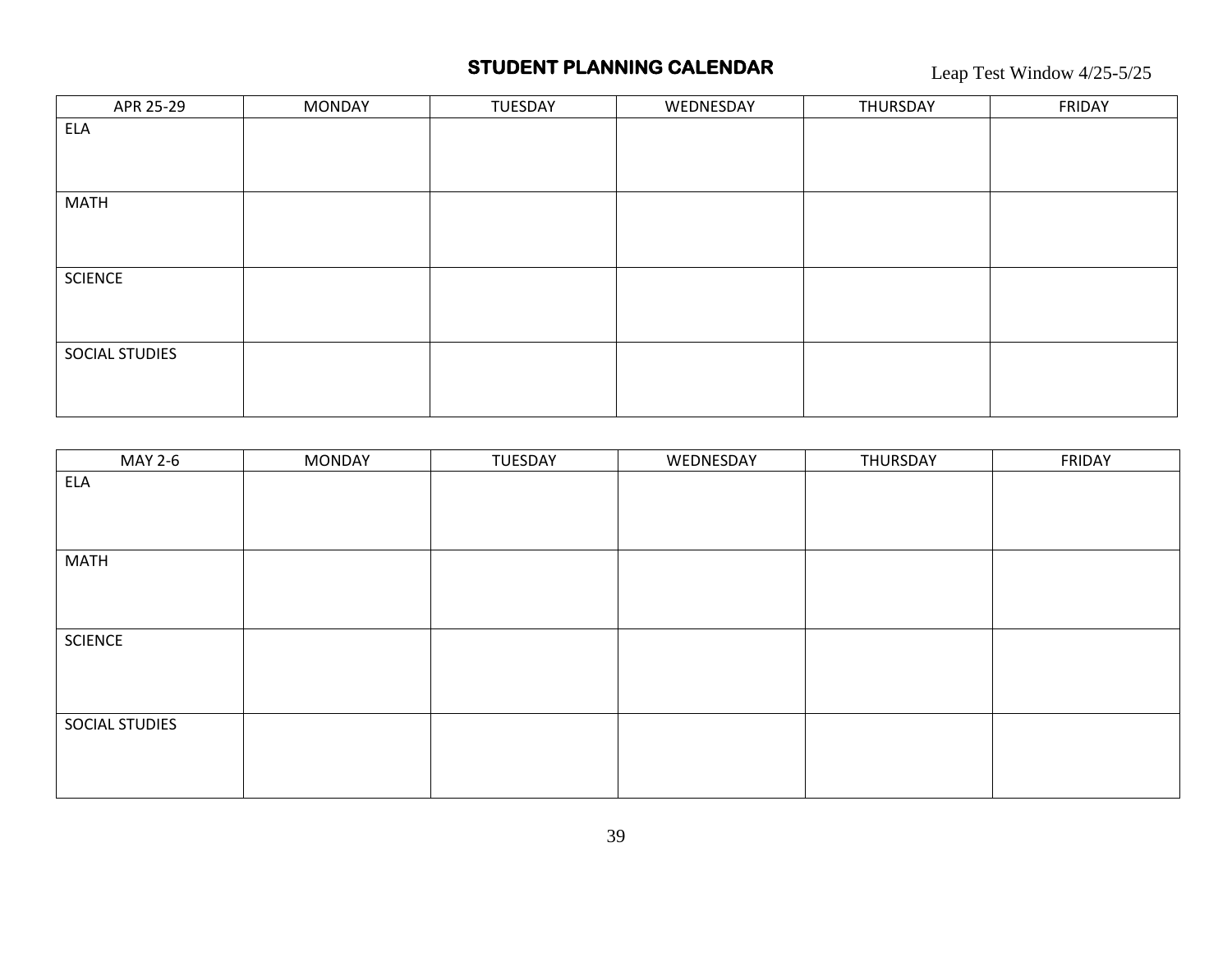| MAY 9-13       | <b>MONDAY</b> | TUESDAY | WEDNESDAY | THURSDAY | FRIDAY |
|----------------|---------------|---------|-----------|----------|--------|
| ELA            |               |         |           |          |        |
|                |               |         |           |          |        |
|                |               |         |           |          |        |
|                |               |         |           |          |        |
| <b>MATH</b>    |               |         |           |          |        |
|                |               |         |           |          |        |
|                |               |         |           |          |        |
|                |               |         |           |          |        |
| <b>SCIENCE</b> |               |         |           |          |        |
|                |               |         |           |          |        |
|                |               |         |           |          |        |
|                |               |         |           |          |        |
| SOCIAL STUDIES |               |         |           |          |        |
|                |               |         |           |          |        |
|                |               |         |           |          |        |
|                |               |         |           |          |        |

| MAY 16-20      | <b>MONDAY</b> | TUESDAY | WEDNESDAY | THURSDAY | FRIDAY |
|----------------|---------------|---------|-----------|----------|--------|
| <b>ELA</b>     |               |         |           |          |        |
|                |               |         |           |          |        |
|                |               |         |           |          |        |
| <b>MATH</b>    |               |         |           |          |        |
|                |               |         |           |          |        |
|                |               |         |           |          |        |
| <b>SCIENCE</b> |               |         |           |          |        |
|                |               |         |           |          |        |
|                |               |         |           |          |        |
| SOCIAL STUDIES |               |         |           |          |        |
|                |               |         |           |          |        |
|                |               |         |           |          |        |
|                |               |         |           |          |        |